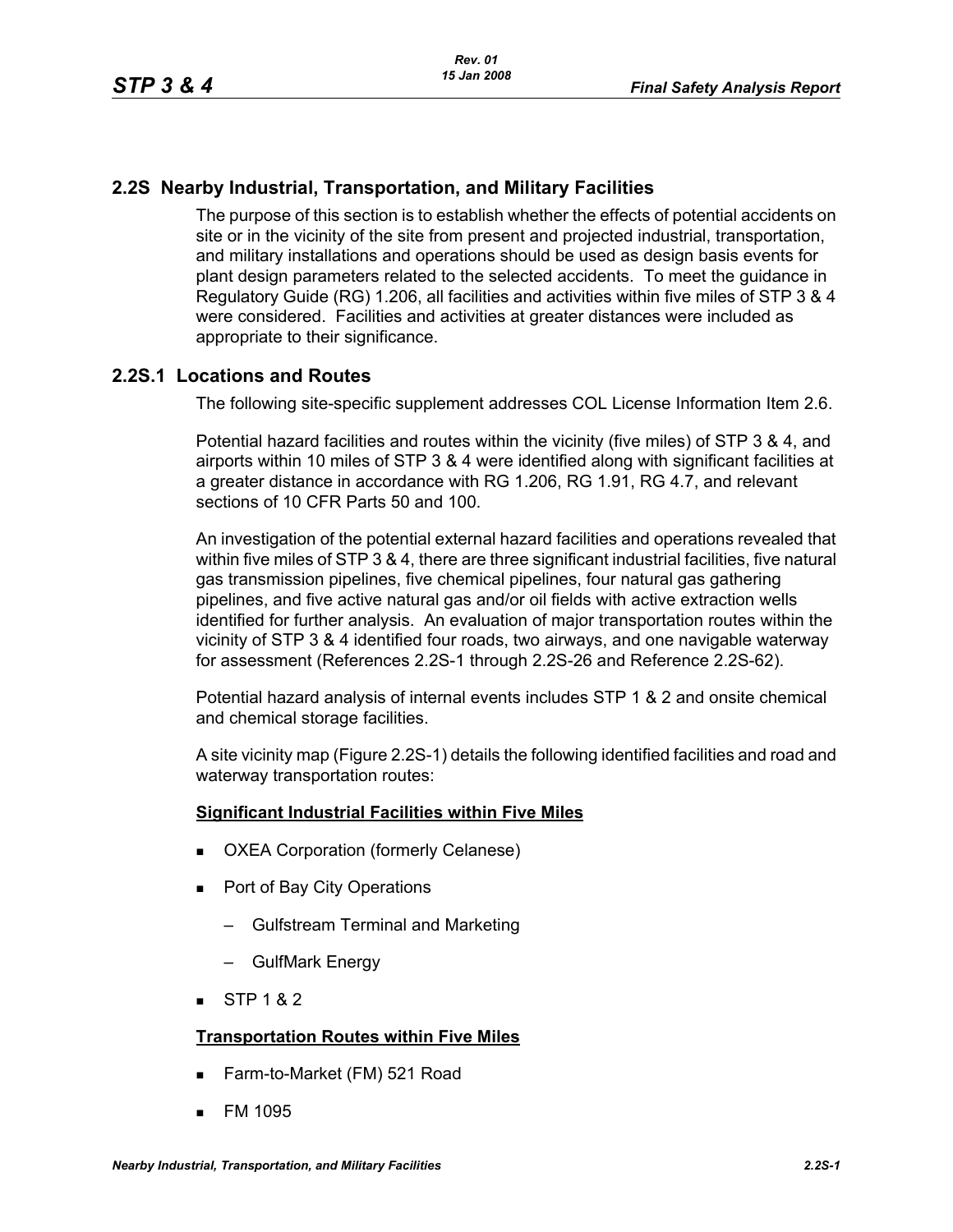- **FM 1468**
- FM 3057
- Colorado River

Figure [2.2S-2](#page-63-0) illustrates the following identified natural gas and chemical pipelines, and active natural gas and/or oil extraction fields located within five miles of STP 3 & 4:

#### **Natural Gas Transmission Pipelines**

- Dow Pipeline Company
- **Houston Pipeline Company, L.P.**
- Penn Virginia Oil & Gas, L.P.
- **Texas Eastern Transmission, L.P.**
- **Enterprise Products Operating, L.P.**

#### **Chemical Pipelines**

- **Seadrift Pipeline Corporation (ethylene gas)**
- **DXEA Corporation (propylene)**
- **DXEA Corporation (oxygen)**
- **DIMEDA** Corporation (nitrogen)
- **DXEA Corporation (ethylene)**

#### **Natural Gas Gathering Pipelines**

- **Acock/Anaqua Operating Co., L.P.**
- **Houston Pipeline Company, L.P.**
- Kinder Morgan Tejas Pipeline, L.P.
- Santos USA Corporation

#### **Natural Gas/Oil Extraction Fields**

- Duncan Slough
- Cane Island
- **Petrucha**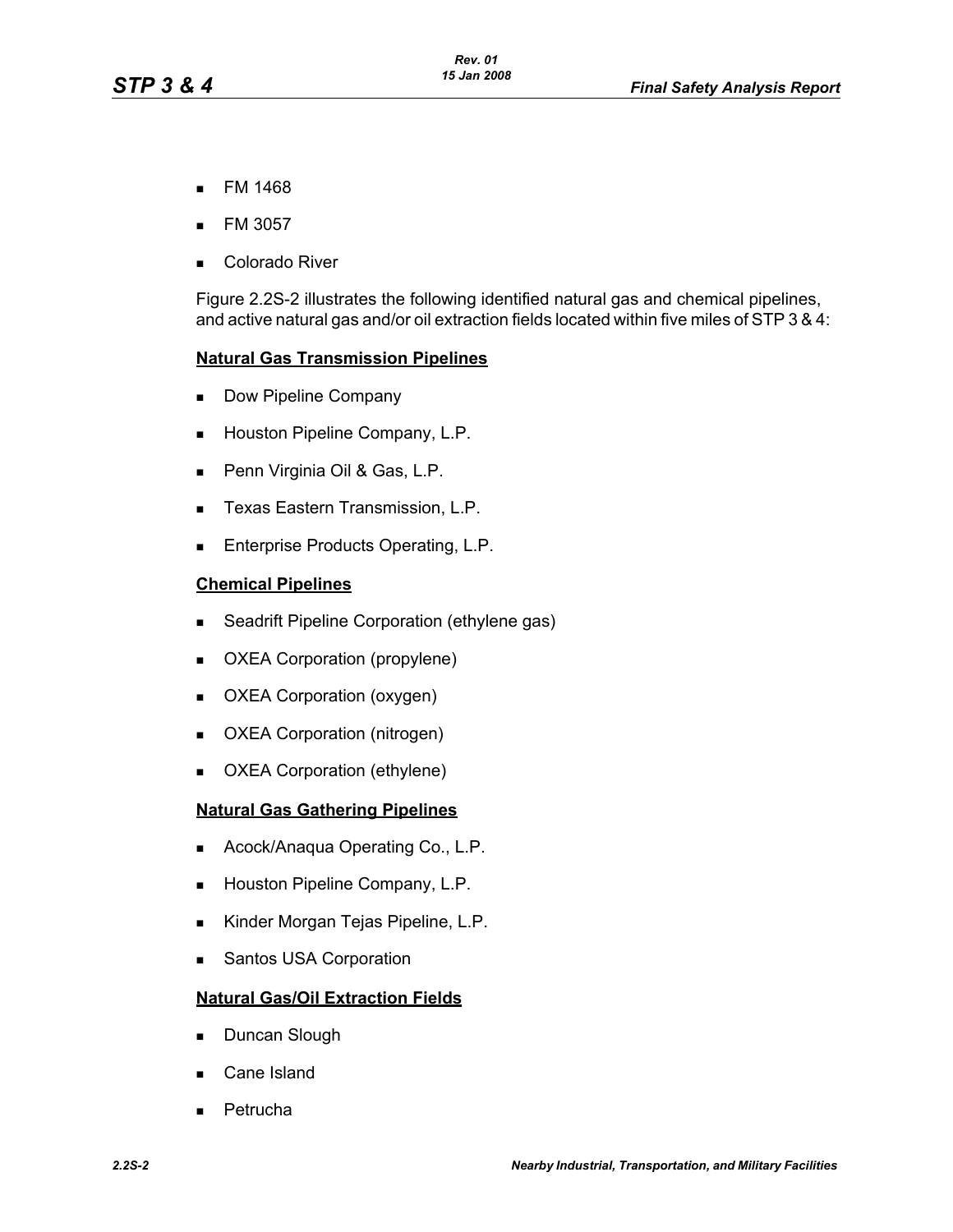- Grand Slam
- Wadsworth

An evaluation of nearby facilities and transportation routes within 10 miles of STP 3 & 4 revealed there are two industrial facilities that were significant enough to be identified as potential hazard facilities: Equistar Industries, located approximately seven miles east of STP 3 & 4, and Matagorda Waste Disposal and Water Supply Corporation, located approximately nine miles southeast of STP 3 & 4 (References [2.2S-27](#page-27-1) through [2.2S-30](#page-27-2)). There were two airways identified that operate within 5 to 10 miles of the plant (Reference [2.2S-31\)](#page-27-3). There were no identified hazard facilities, routes, or activities greater than 5 to 10 miles that were significant enough to be identified. The closest military base is Ingleside Naval Station located in Ingleside Texas, approximately 90 miles southwest of the STP site.

Figure [2.2S-1](#page-62-0) illustrates the following identified Industrial Facilities within 10 miles of STP 3 & 4, including:

#### *Significant Industrial Facilities within 5 to 10 Miles*

- **Equistar Industries**
- Matagorda Waste Disposal and Water Supply Corporation

Figure [2.2S-3](#page-64-0) illustrates the following identified airports and airway routes within 10 miles of STP 3 & 4, including:

#### *Airport and Airway Routes within 10 Miles*

- **STP Corporate Helipad**
- Airway V-70
- **Airway V-20**

Items illustrated in Figures [2.2S-1,](#page-62-0) [2.2S-2](#page-63-0), and [2.2S-3](#page-64-0) are described in Subsection [2.2S.2.](#page-2-0)

#### <span id="page-2-0"></span>**2.2S.2 Descriptions**

The following site-specific supplement addresses COL License Information Item 2.6.

#### **2.2S.2.1 Description of Facilities**

In accordance with RG 1.206, six facilities were identified for review:

- $STP 182$
- **DXEA Corporation**
- The Port of Bay City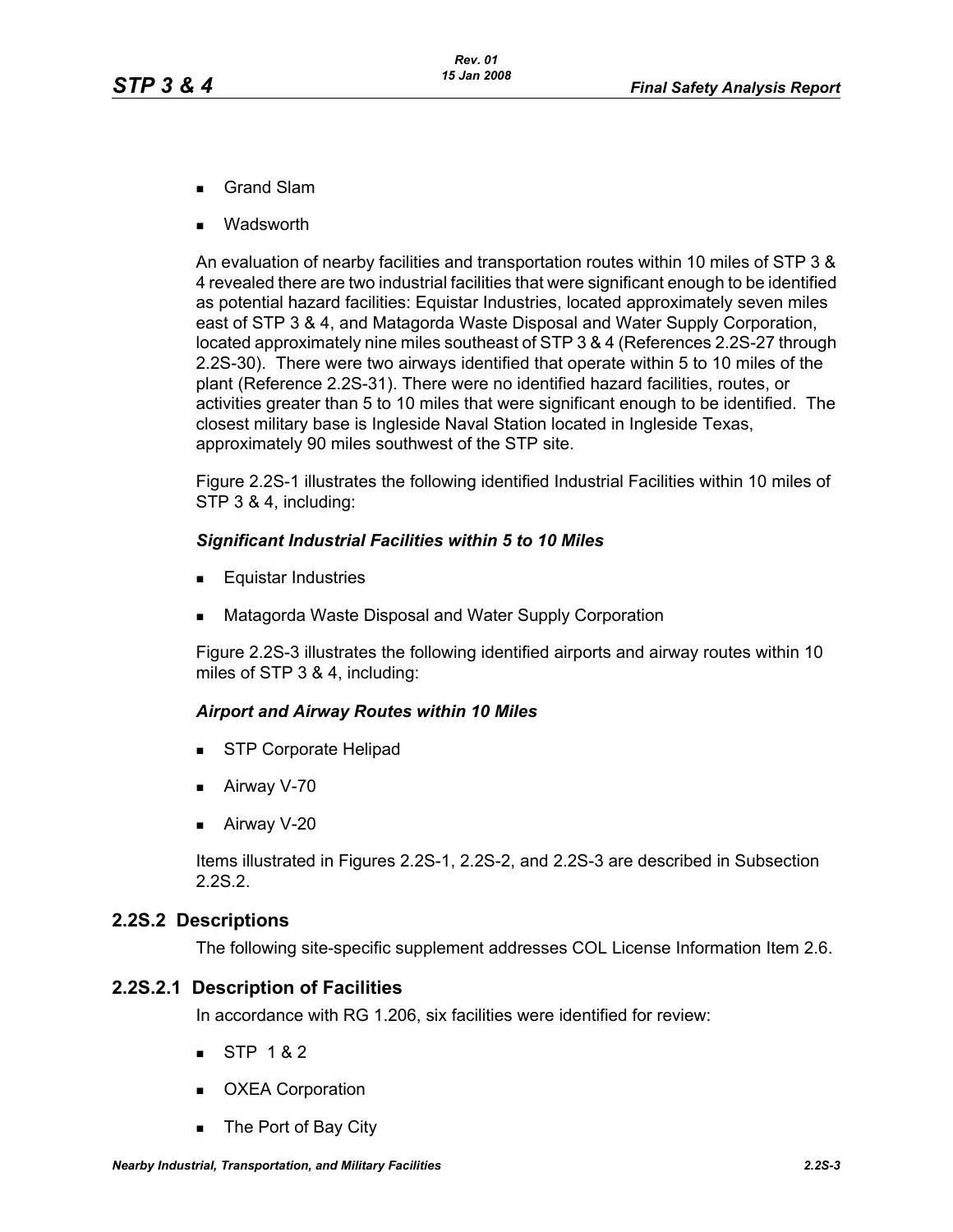- Gulfstream Terminal and Marketing LLC
- GulfMark Energy
- Equistar
- Matagorda Waste Disposal and Water Supply Corporation

Table [2.2S-1](#page-31-0) provides a concise description of each facility, including its primary function and major products, as well as the number of persons employed.

#### <span id="page-3-0"></span>**2.2S.2.2 Description of Products and Materials**

A more detailed description of each of these facilities, including a description of the products and materials regularly manufactured, stored, used, or transported, is provided in the following subsections. As provided in RG 1.78, chemicals stored or situated at distances greater than five miles from the plant do not need to be considered unless they have been determined to have a significant impact on the proposed facilities. No other facilities or storage locations have been identified that could have a significant impact on the STP site. Therefore, further analysis beyond these six facilities is not required.

#### **2.2S.2.2.1 STP 1 & 2**

STP 1 & 2 are located approximately 1500 feet southeast of STP 3 & 4. STP 1 & 2 are each 1329 MWe Westinghouse Electric Company, LLC pressurized water reactors (PWRs) licensed by the NRC. STP 1 & 2 have been in commercial operation since 1988 and 1989, respectively. The chemicals identified for possible analysis and their locations at the STP 1 & 2 site are presented in Table [2.2S-2](#page-32-0). There are approximately 1300 people currently employed at STP 1 & 2.

#### **2.2S.2.2.2 OXEA Corporation**

The OXEA Corporation, formerly Celanese, is a chemical manufacturing facility located approximately 4.3 miles north-northeast of STP 3 & 4. In December of 2006, Advent International purchased selected businesses of Celanese Chemicals and European Oxo, a joint venture of Celanese and Degussa. The companies were consolidated into a new company, OXEA. (The shipping operations and a small portion of the plant that manufactures vinyl acetate remain under the operation of Celanese.) A variety of chemical products are produced at the site, including organic chemicals (basic and industrial), cyclic organic crudes, organic dyes, and pigments. OXEA Corporation employs approximately 260 individuals at the Bay City site; OXEA Corporation has 130 permanent employees; Celanese has 30 permanent employees; and there are approximately 100 contractors on site. No further expansion of this site is planned. Table [2.2S-3](#page-34-0) summarizes the quantity of hazardous materials currently stored at the plant and the applicable toxicity limits.

OXEA Corporation receives and ships materials by rail, truck, barge, and pipeline. The facility ships tank rail cars on the Union Pacific rail line spur that travels from Bay City to Blessing. Tank rail cars are also shipped on the Burlington Northern Santa Fe rail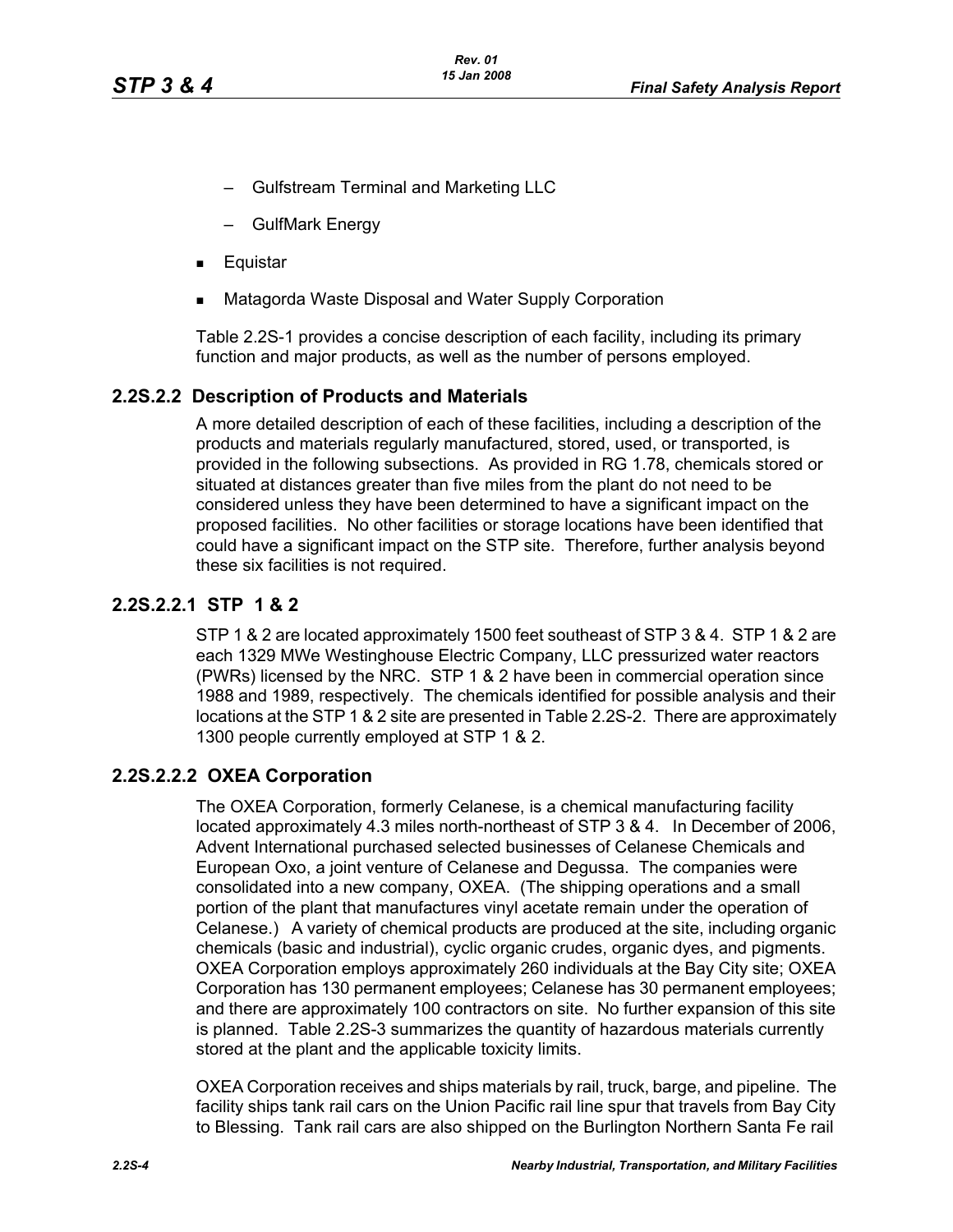line that runs east from the plant main line and then to Bay City. The tank trucks are shipped and received via FM 3057 and FM 2668. Neither the truck nor the rail transport routes approach closer to STP 3 & 4 than the storage location of the chemicals at OXEA. OXEA Corporation also ships materials in barges along the Colorado River. Approximately 360 barges per year are shipped on the Colorado River. There are four pipelines that carry products into the plant. More detailed information about these pipelines is presented in Subsection [2.2S.2.3.2](#page-7-0) (References [2.2S-1](#page-25-0) and [2.2S-2](#page-25-1)).

## **2.2S.2.2.3 Port of Bay City**

The Port of Bay City is a port facility located adjacent to OXEA Corporation along the Colorado River, approximately 4.6 miles north-northeast of STP 3 & 4. The port facility consists of approximately 300 acres of land available for industrial development, a terminal in a turning basin with a modern concrete dock, a metal shed located on the dock, and a liquid cargo dock. Located at the Port of Bay City are two facilities-Gulfstream Terminal and Marketing, LLC, and GulfMark Energy, Inc. A description of each company is provided in Subsections [2.2S.2.2.3.1](#page-4-0) and [2.2S.2.2.3.2](#page-4-1) (Reference [2.2S-3](#page-25-2)).

## <span id="page-4-0"></span>**2.2S.2.2.3.1 Gulfstream Terminal and Marketing LLC**

Gulfstream Terminal and Marketing, LLC (Gulfstream) operates at the Port of Bay City public wharf located 4.6 miles north-northeast of STP 3 & 4. This terminal has been in operation since 1968 under various owners. Gulfstream was formerly owned by Way Energy from 1984 to 2000. Gulfstream receives barge shipments of refined petroleum products such as gasoline and diesel fuel and stores the products until they are delivered by truck to retail terminals. Gulfstream has seven storage tanks located at its facility. There are six tanks with a capacity of 15,000 barrels each, and a seventh tank with a capacity of 20,000 barrels, bringing the total tank capacity at the facility to approximately 110,000 barrels or 4.62 million gallons. The average inventory at the facility at any given time is not expected to exceed 90% of the total capacity. Gulfstream receives an average of six deliveries a month of refined petroleum products by barge. These receipts average approximately 40,000 barrels or 1.68 million gallons. Table [2.2S-3](#page-34-0) summarizes the maximum quantity of potentially hazardous materials stored at the terminal and the applicable toxicity limits. Gulfstream currently employs four workers with potential for a slightly increased workforce.

## <span id="page-4-1"></span>**2.2S.2.2.3.2 GulfMark Energy**

GulfMark Energy is also located 4.6 miles north-northeast of STP 3 & 4 at the Port of Bay City. This terminal is used for receipt, storage, and transfer of petroleum crude oil and condensate. After unloading and storage, the product is delivered to retail terminals via truck. A 12-inch pipeline extends from the wharf to one 25,000 barrel (1.05 million gallons) storage tank. Gulfmark Energy receives one or two barge shipments each month. Each shipment consists of approximately 15,000 to 20,000 barrels (630,000 to 840,000 gallons) of petroleum crude oil. The facility has an average monthly inventory of 12,500 barrels. The oil is offloaded in 180-barrel (7560 gallon) truckloads. Table [2.2S-3](#page-34-0) summarizes the maximum quantity of potentially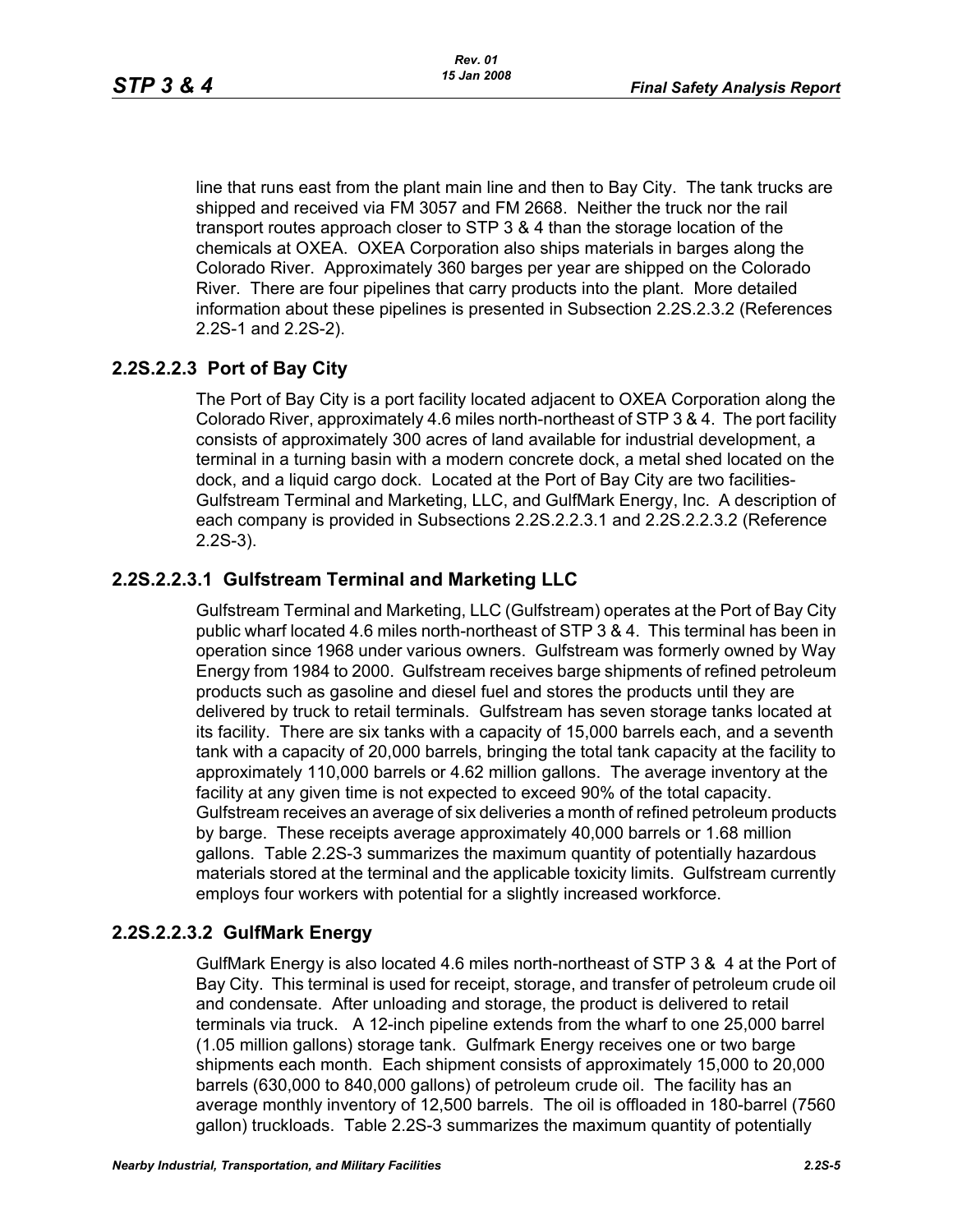hazardous materials stored at the terminal and the applicable toxicity limits. GulfMark Energy does not employ any permanent workers. However, a worker is present in the morning to check gauges and truck drivers arrive and depart after loading or unloading crude oil (Reference [2.2S-4](#page-25-3)).

#### **2.2S.2.2.4 Equistar**

Equistar Chemicals (Equistar), a subsidiary of Lyondell Chemical Company, is located seven miles east of STP 3 & 4. Equistar encompasses about 2500 acres and employs 194 people, including subcontractors. No further plant expansion is planned. Equistar produces high-density polyethylene (HDPE) plastic resins. These resins serve as building blocks for a variety of industrial and consumer products such as specialized food packaging and grocery and merchandise bags. This facility receives and ships material by both rail and truck. Truck transport is via State Highway 60 due to the bridge limitations on FM 521 (Reference [2.2S-27\)](#page-27-1). As provided in RG 1.78, chemicals stored or situated at distances greater than five miles from the plant do not need to be considered in the evaluation of control room habitability.

#### **2.2S.2.2.5 Matagorda Waste Disposal and Water Supply Corporation**

Matagorda Waste Disposal and Water Supply Corporation (Matagorda WD & WSC) is located approximately nine miles southeast of STP 3 & 4 (References [2.2S-28](#page-27-4) through [2.2S-30](#page-27-2)). Matagorda WD & WSC currently employs three workers at the facility. This small waste disposal and water supply corporation provides services to approximately 300 homes and small businesses. Matagorda WD & WSC receives chemicals for water and wastewater treatment by truck. Truck transport is via State Highway 60. As provided in RG 1.78, chemicals stored or situated at distances greater than five miles from the plant do not need to be considered (References [2.2S-28](#page-27-4) through [2.2S-30\)](#page-27-2).

#### **2.2S.2.3 Description of Pipelines and Natural Gas/Oil Fields**

There are five natural gas transmission pipelines, five chemical pipelines, four natural gas gathering pipelines, and five active natural gas and/or oil fields with active extraction wells within five miles of the plant as depicted in Figure [2.2S-2.](#page-63-0) A more detailed description of each of the pipelines is presented in the following subsections, including the pipe size, age, operating pressure, depth of burial, location and type of isolation valves, and type of gas or liquid presently carried where available. Information pertaining to the various pipelines is also presented in Table [2.2S-4](#page-37-0).

As presented in the following subsections, the natural gas transmission pipeline operated by Dow Pipeline Company presents a greater hazard than the gas wells and oil fields due to the safety controls and features on the wells, and the expected damage radius. Careful control and monitoring of drilling operations minimizes the likelihood of a blowout of a gas well. Blowout preventers are also used to reduce the likelihood and consequences of a blowout. Further, damage from the initial effects of a blowout is usually limited to the immediate vicinity of the well. Another accident in producing wells may occur because of failure of the well head equipment and piping as a result of aging, improper operation or damage by vehicles or construction equipment. Of these, the most serious would be the severance of the well head piping such as to cause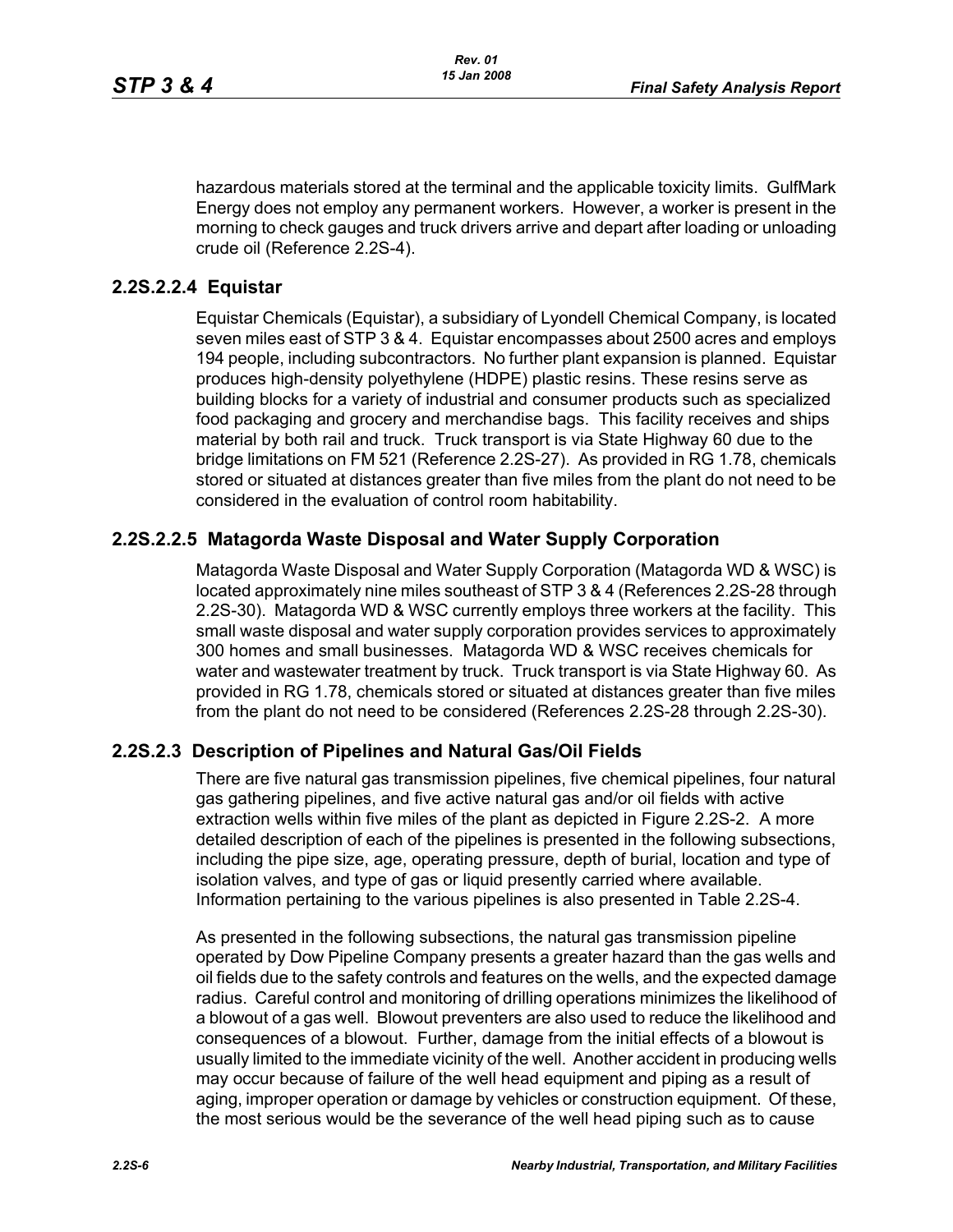uncontrolled gas release from the well and also a backflow from the gathering line connecting the well to the transmission line. Well head equipment includes flow control valves, shutoff valves, and check valves which would limit flow from the well and/or from the gas transmission line normally supplied by the well.

#### **2.2S.2.3.1 Natural Gas Transmission Pipelines**

#### **2.2S.2.3.1.1 Dow Pipeline Company**

The transmission pipelines nearest STP 3 & 4 are a 16-inch and a 12.75-inch natural gas transmission pipeline operated by Dow Chemical Company. At the closest approach to STP 3 & 4, these pipelines pass within approximately two miles to the northwest of STP 3 & 4 as depicted in Figure [2.2S-2.](#page-63-0) The easternmost pipeline, Dow Collegeport, was installed in 1940 and is a 12.75-inch diameter pipeline with an operating pressure of 471 psig. The second pipeline, Dow Powderhorn, was installed in 1954 and is a 16-inch diameter pipeline with an operating pressure of 760 psig. Both pipelines are buried at a depth of 3 to 10 feet. It is not expected that Dow Pipeline Company will carry another product in these pipelines (Reference [2.2S-11\)](#page-26-0).

#### **2.2S.2.3.1.2 Houston Pipeline Company, L.P.**

The Houston Pipeline Company, L.P. operates a natural gas transmission pipeline that passes within approximately 2.8 miles north of STP 3 & 4 as depicted in Figure [2.2S-](#page-63-0)[2](#page-63-0). The pipeline, Matagorda-Brazoria, was installed in 1964 and is an 8.63-inch diameter pipeline with an operating pressure of 575 psig. The pipeline is buried at a depth of two to three feet with a distance of seven to eight miles between isolation valves. Houston Pipeline Company has no plans for carrying a different product in their pipeline. Dow Pipeline Company's pipeline presents a greater hazard than the Houston Pipeline Company's pipeline due to its proximity to STP 3 & 4, and as such, no further analysis of this pipeline is warranted (Reference [2.2S-12\)](#page-26-1).

#### **2.2S.2.3.1.3 Penn Virginia Oil & Gas, L.P.**

The Penn Virginia Oil & Gas, L.P. operates a natural gas transmission pipeline that passes within approximately 3.8 miles northeast of STP 3 & 4 as depicted in Figure [2.2S-2](#page-63-0). The pipeline has a diameter of 4.5 inches. It is not expected that a different product will be carried in the pipeline. Dow Pipeline Company's pipeline presents a greater hazard than the Penn Virginia Oil & Gas, L.P. due to its proximity to STP 3 & 4, and as such, no further analysis of this pipeline is warranted (Reference [2.2S-14](#page-26-2)).

#### **2.2S.2.3.1.4 Texas Eastern Transmission, L.P.**

Texas Eastern Transmission, L.P. operates a 30-inch natural gas transmission pipeline that passes within approximately 4.2 miles north of STP 3 & 4 as depicted in Figure [2.2S-2.](#page-63-0) It is not expected that Texas Eastern will carry a different product in their pipeline. Dow Pipeline Company's pipeline presents a greater hazard than Texas Eastern Transmission, L.P. due to its close proximity to STP 3 & 4, and as such, no further analysis of this pipeline is warranted (Reference [2.2S-10\)](#page-26-3).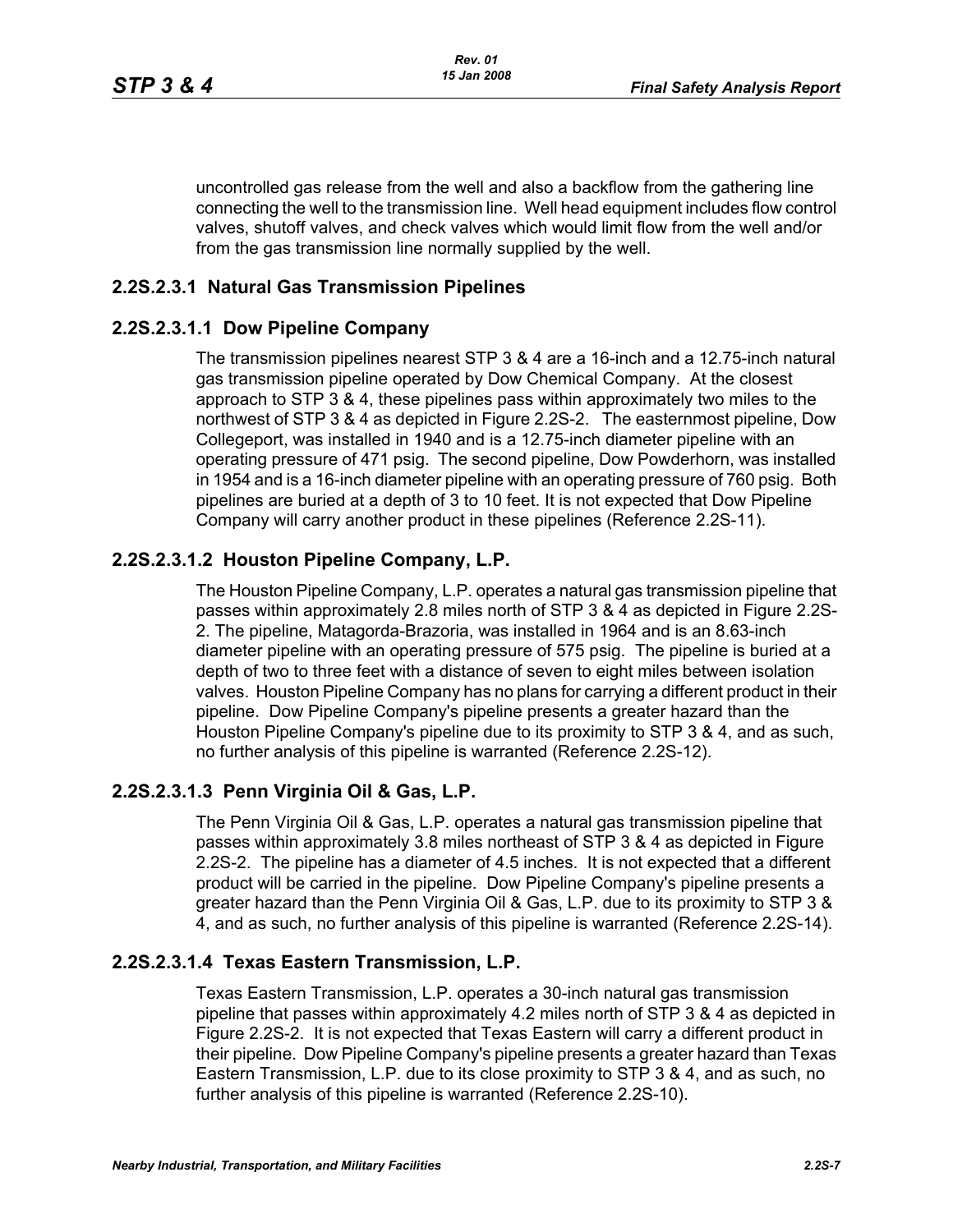## **2.2S.2.3.1.5 Enterprise Products Operating, L.P.**

Enterprise Products Operating, L.P. operates an 8.63-inch natural gas transmission pipeline that passes within approximately 4.2 miles north of STP 3 & 4 as depicted in Figure [2.2S-2.](#page-63-0) The pipeline was installed in 1969 and has an operating pressure of 750 psig. The pipeline is buried at an average depth of 37 inches. Enterprise Products Operating does not have plans to carry a different product in their pipeline. Dow Pipeline Company's pipeline presents a greater hazard than Enterprise Products Operating, L.P. due to its proximity to STP 3 & 4, and as such, no further analysis of this pipeline is warranted (Reference [2.2S-13\)](#page-26-4).

#### <span id="page-7-0"></span>**2.2S.2.3.2 Chemical Pipelines**

## **2.2S.2.3.2.1 Seadrift Pipeline Corporation**

The Seadrift Pipeline Company operates a nitrogen pipeline 3.5 miles north of STP 3 & 4 as depicted in Figure [2.2S-2.](#page-63-0) The pipeline was installed in 1962 with a diameter of 4.5 inches and is buried at a depth of 3 to 10 feet. The pipeline operates with a pressure of 1494 psig. It is not expected that a different product will be carried in the pipeline (Reference [2.2S-15\)](#page-26-5).

## **2.2S.2.3.2.2 OXEA Corporation Propylene Pipeline**

The OXEA Corporation owns a 6.63-inch propylene line that delivers product into the OXEA plant and passes within approximately 4.3 miles north-northeast of STP 3 & 4. The propylene pipeline was built in 1977 and has an operating pressure of 875 psig. The pipeline is buried at a depth of 38 to 40 inches except at road crossings, where it is five feet below the road crest. The isolation valves are at various distances along the pipeline. OXEA Corporation has no plans to carry a different product in the future in the pipeline (Reference [2.2S-16](#page-26-6)).

## **2.2S.2.3.2.3 OXEA Corporation Oxygen Pipeline**

Air Liquide operates a 12.75-inch oxygen pipeline to the OXEA plant that passes within approximately 4.3 miles north-northeast of STP 3 & 4. The oxygen pipeline is buried at a depth of 38 to 40 inches. This pipeline has an operating pressure of 875 psig. It is not expected that a different product will be carried in the pipeline (Reference [2.2S-](#page-26-7)[17](#page-26-7)).

## **2.2S.2.3.2.4 OXEA Corporation Nitrogen Pipeline**

Air Liquide operates a 10.75-inch nitrogen pipeline to the OXEA plant and passes within approximately 4.3 miles north-northeast of STP 3 & 4. The nitrogen pipeline is buried at a depth of 38 to 40 inches and has an operating pressure of 875 psig. There are no plans to carry a different product in the pipeline in the future (Reference [2.2S-](#page-26-7)[17](#page-26-7)).

#### **2.2S.2.3.2.5 OXEA Corporation Ethylene Pipeline**

Equistar operates a 10.75-inch ethylene pipeline to the OXEA plant and passes within approximately 4.3 miles north-northeast of STP 3 & 4. The ethylene pipeline was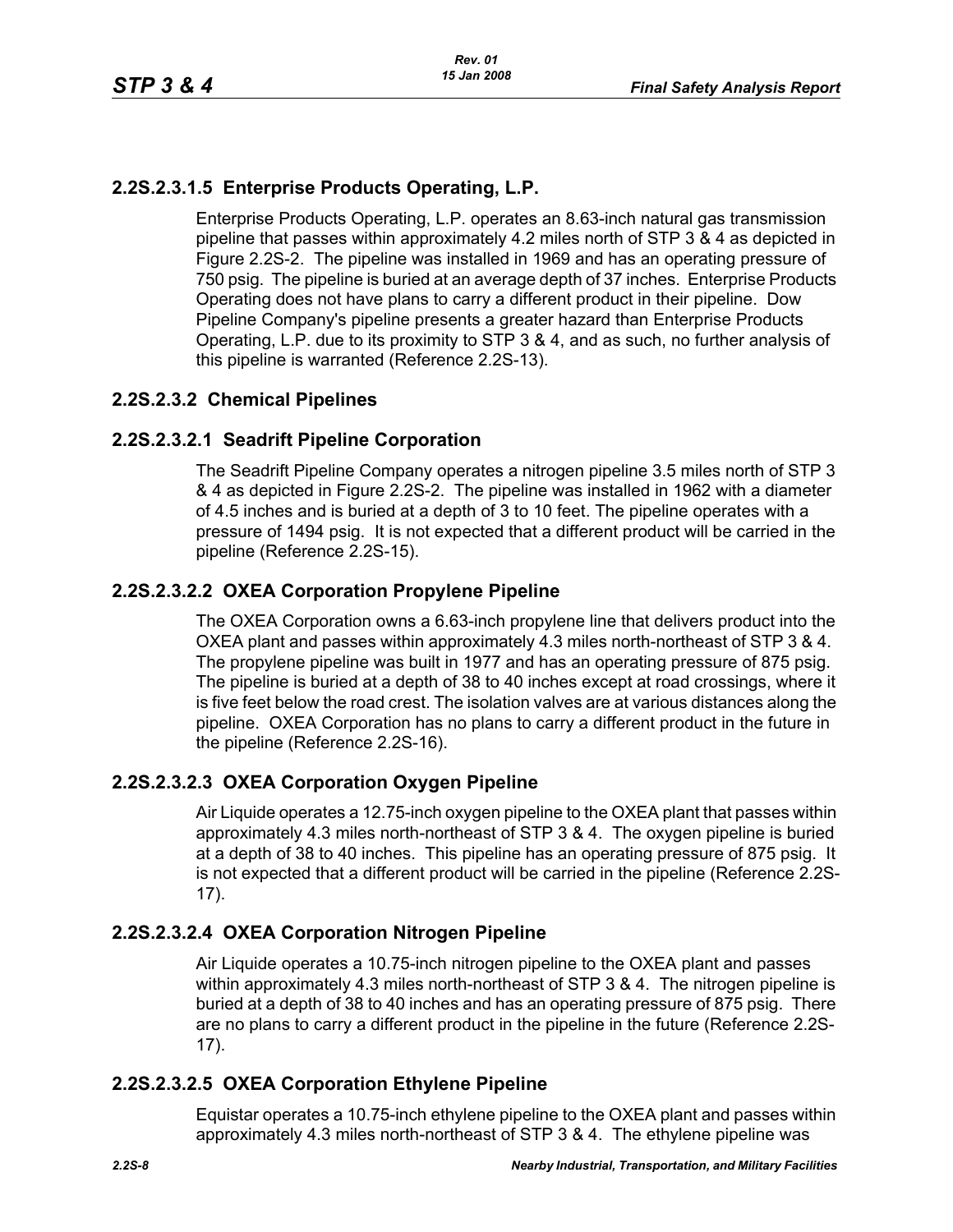installed in 1982 and has a normal operating pressure of 1000 to 1300 psig. The ethylene pipeline is buried at a depth of four to six feet. It is not expected that a different product will be carried in the pipeline (Reference [2.2S-18](#page-26-8)).

## **2.2S.2.3.3 Gas Gathering Pipelines**

## **2.2S.2.3.3.1 Acock/Anaqua Operating Co., L.P.**

Acock/Anaqua Operating Co., L.P. operates a 4.5-inch natural gas gathering line that serves the South Duncan Slough field as depicted in Figure [2.2S-2](#page-63-0). This gathering pipeline terminates 1.3 miles northwest of STP 3 & 4. Potential hazards from this line are bounded by the natural gas transmission pipelines due to the larger volume of natural gas in the transmission pipelines (Reference [2.2S-19](#page-26-9)).

#### **2.2S.2.3.3.2 Houston Pipeline Company, L.P.**

The Houston Pipeline Company, L.P. operates a 4.5-inch natural gas gathering line that passes within approximately 3.3 miles north of STP 3 & 4. This gas gathering pipeline serves the Duncan Slough field. Potential hazards from this line are bounded by the natural gas transmission pipelines due to the larger volume of natural gas in the transmission pipelines (Reference [2.2S-20\)](#page-26-10).

## **2.2S.2.3.3.3 Kinder Morgan Tejas Pipeline, L.P.**

The Kinder Morgan Tejas Pipeline Company, L.P. operates a 16-inch natural gas gathering pipeline that passes within approximately 4.4 miles northwest of STP 3 & 4. Potential hazards from this line are bounded by the natural gas transmission pipelines due to the larger volume of natural gas in the transmission pipelines (Reference [2.2S-](#page-27-5)[21](#page-27-5)).

## **2.2S.2.3.3.4 Santos USA, Corporation**

The Santos USA, Corporation operates a 4.5-inch natural gas gathering pipeline that passes within approximately three miles north-northwest of STP 3 & 4. Potential hazards from this line are bounded by the natural gas transmission pipelines due to the larger volume of natural gas in the transmission pipelines (Reference [2.2S-62](#page-30-0)).

#### **2.2S.2.4 Description of Waterways**

STP 3 & 4 is located approximately 3.2 miles from the west bank of the Colorado River, a navigable waterway. From the Gulf Intracoastal Waterway, the river winds along a 15.6-mile stretch until it approaches the turning basin located at the Port of Bay City facility, approximately 4.6 miles north-northeast of STP 3 & 4. The Port of Bay City is the only dock/anchorage located within 5 miles of the STP site. The stretch of the Colorado River Channel leading to the port facility is approximately 200 feet in width with an average depth of 12 feet. The turning basin is approximately 700 feet in length by 500 feet in width with an average depth of 12 feet (Reference [2.2S-3\)](#page-25-2).

The Colorado River is used primarily for barge traffic. During the 12-month period from January 2005 through December 2005, there were a total of 208 barge and 314 tanker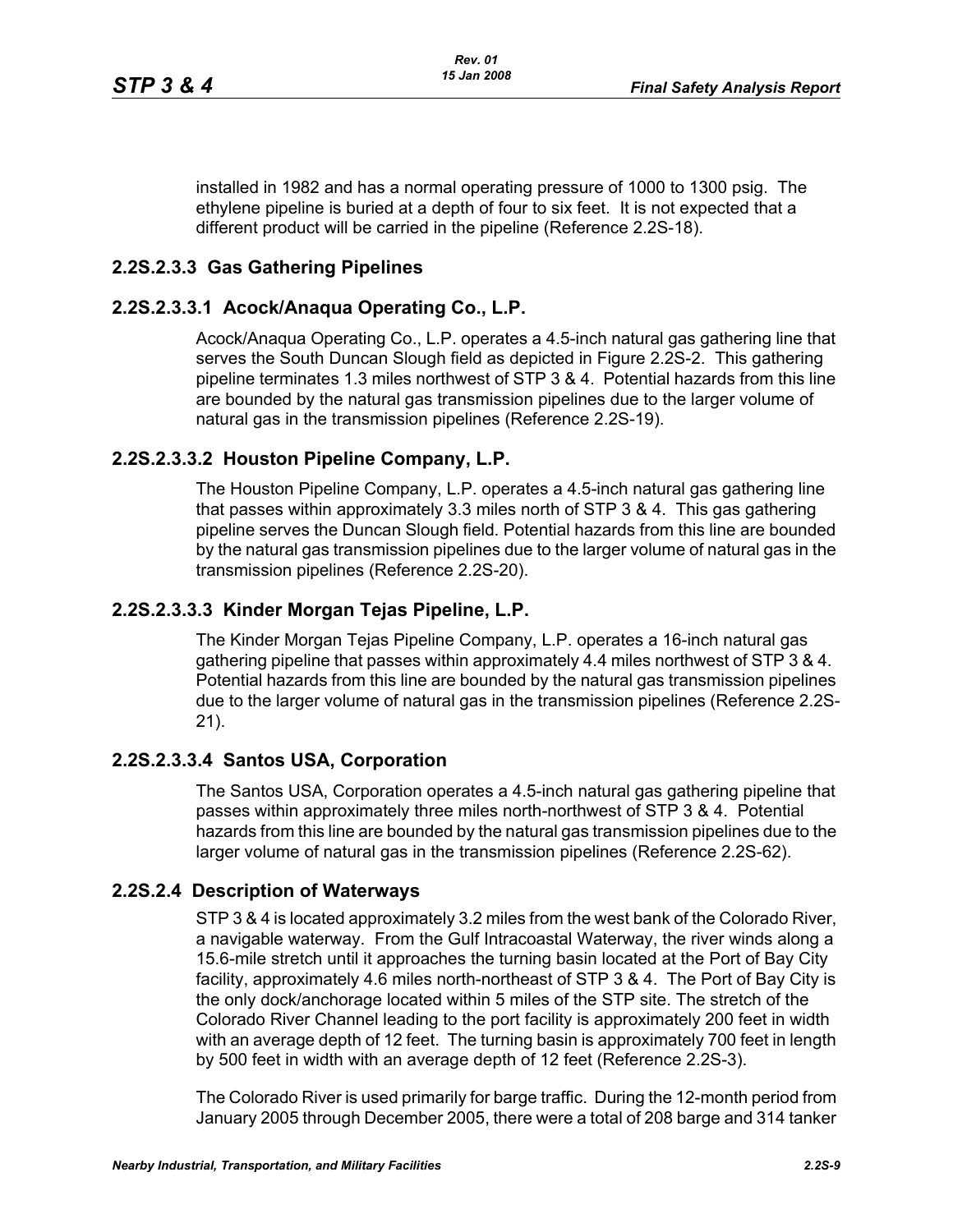upbound trips; and 211 barge and 322 tanker outbound trips recorded. These vessels primarily used the river for the transportation of raw and finished materials to local industrial facilities-predominantly OXEA Corporation and the Port of Bay City terminals. These vessels transported a total of 501,000 tons of commodities in the vicinity of STP 3 & 4. These commodities included 56,000 tons of crude petroleum, 1000 tons of residual fuel oil, 127,000 tons of alcohols, and 317,000 tons of carboxylic acids. Table 2.2S-5 details the total quantity of hazardous materials transported on the Colorado River in the vicinity of STP 3 & 4 (Reference [2.2S-9](#page-26-11)).

The Colorado River provides makeup water to the main cooling reservoir (MCR). The makeup water system, located at the Colorado River, includes a shoreline pump intake, two buried 108-inch diameter makeup water pipelines, and a discharge outfall at the MCR. The system consists of a traveling screen intake structure, siltation basin, a sharp-crested weir, and a 1200 cfs (cubic feet per second) capacity pump station. The screen intake structure consists of coarse trash racks, stop log guides, and multiple sets of traveling water screens.

The intake structure located on the Colorado River is nonsafety-related. The Ultimate Heat Sink (UHS) provides cooling water to the safety-related plant components. Secondary plant cooling water is provided from the main cooling water reservoir (MCR). Only the MCR receives makeup water directly from the Colorado River; therefore, the makeup intake structure is nonsafety-related, and as such, no further analysis is warranted.

#### **2.2S.2.5 Description of Highways**

Matagorda County is traversed by several highways. There are four Farm-to-Market roads (FM) within five miles of STP 3 & 4 as depicted in Figure [2.2S-1](#page-62-0). FM 521 is the road with the closest approach to STP 3 & 4. At its closest point, FM 521 is approximately 0.4 miles from STP 3 & 4. FM 521 runs in an east-west direction parallel to the STP site northern fence. To the north of the STP site, FM 1468 runs in a north-south direction and intersects FM 521 approximately one mile from STP 3 & 4. FM 521 intersects FM 1095, which also runs in a north-south direction and is located approximately 4.2 miles to the west of STP 3 & 4. Another road located in the vicinity of STP 3 & 4 is FM 3057. FM 3057 runs in an east-west direction and is located northnortheast of the STP 3 & 4. FM 3057 links OXEA Corporation with FM 2668 (Reference [2.2S-8\)](#page-25-4).

To ascertain which hazardous materials may be transported on the roadways within five miles of STP 3 & 4, the industries discussed in Subsection [2.2S.2.2](#page-3-0) were contacted to obtain transportation routes. Of the industries contacted, only the chemicals stored at STP are transported within five miles of STP 3 & 4. Each of the on-site chemicals that had the potential to explode, or form a flammable or toxic vapor cloud, were analyzed to determine safe distances. At the closest approach to the nearest safety related structure, FM 521 is 1955 feet. And, the closest approach to the nearest control room is 2853 feet. In each case the on-site chemical was stored in closer proximity to either the identified safety related structure or the Control Room than the closest approach of FM 521. It was determined that, other than the delivery of chemicals to the STP site, a gasoline tanker may possibly use FM 521.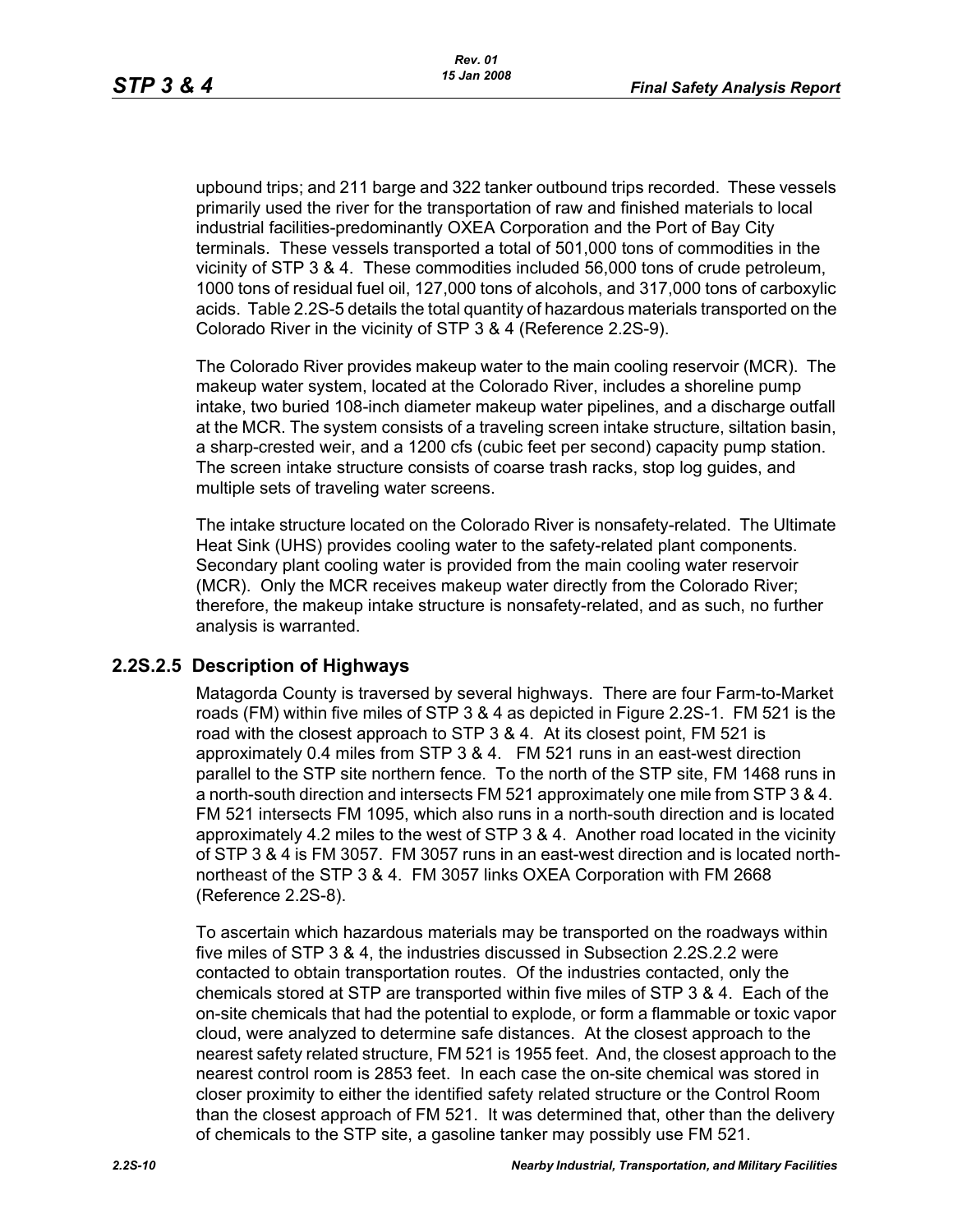## **2.2S.2.6 Description of Railroads**

There are no railroads in the vicinity (five miles) of STP 3 & 4.

#### **2.2S.2.7 Description of Airports**

Only one helipad, the STP helipad, is located within the vicinity (five miles) of STP 3 & 4. There are no airports located within five miles of the STP site. Additionally, there are no airports within 10 miles of the site with projected operations greater than 500 d2 operations annually or beyond 10 miles with projected operations greater than 1,000 d2 movements per year, where "d" is the distance in statute miles from the site. The closest municipal airport is Palacios Municipal Airport, with 3000 operations per year. Although small, private airstrips may be present in this area, the flights are sporadic and do not pose a threat to the STP site. Because of the distance and the very low number of projected operations per year, no further evaluation of probability of an aircraft crash associated with nearby airports is warranted (References [2.2S-33](#page-27-6) through [2.2S-35\)](#page-28-0).

#### **2.2S.2.7.1 Airports**

#### **2.2S.2.7.1.1 STP Helipad**

The STP site operates its own corporate helipad. The helipad is located east of STP 3 & 4 and is a 30-foot by 30-foot concrete pad. Generally, this helipad is used for executive personnel transport. An average of two to three corporate flights per year make use of the helipad. Helicopters using the helipad are generally single main rotor helicopters. Life Flight out of Houston has landed their largest helicopter at this helipad during an exercise-its gross weight was 7718 pounds. There have been no accidents associated with the helipad. No further analysis of this helipad is warranted (References [2.2S-5](#page-25-5) through [2.2S-7\)](#page-25-6).

#### **2.2S.2.7.2 Aircraft and Airway Hazards**

RG 1.206 and NUREG-0800 state that the risks due to aircraft hazards should be sufficiently low. Further, aircraft accidents that could lead to radiological consequences in excess of the exposure guidelines of 10 CFR 50.34(a)(1) with a probability of occurrence greater than an order of magnitude of 10-7 per year should be considered in the design of the plant. Section 3.5.1.6 of NUREG-0800 provides three acceptance criteria for the probability of aircraft accidents to be less than  $10^{-7}$  per year: (1) meeting plant-to-airport distance and projected annual operations criteria, (2) plant is at least five miles from military training routes, and, (3) plant is at least two statute miles beyond the nearest edge of a federal airway. The STP 3 & 4 site fails to meet Item 3 of the acceptance criteria.

The centerline of Airway V-70 is approximately 3.5 miles northwest of the site, and the centerline of Airway V-20 is approximately 9.6 miles northwest of the STP site, as depicted in Figure [2.2S-3](#page-64-0) (Reference [2.2S-31\)](#page-27-3). The width of a federal airway is eight nautical miles- four miles on each side of the centerline-placing the V-70 airway closer to the plant than two miles to the nearest edge. Because of the proximity to STP 3 &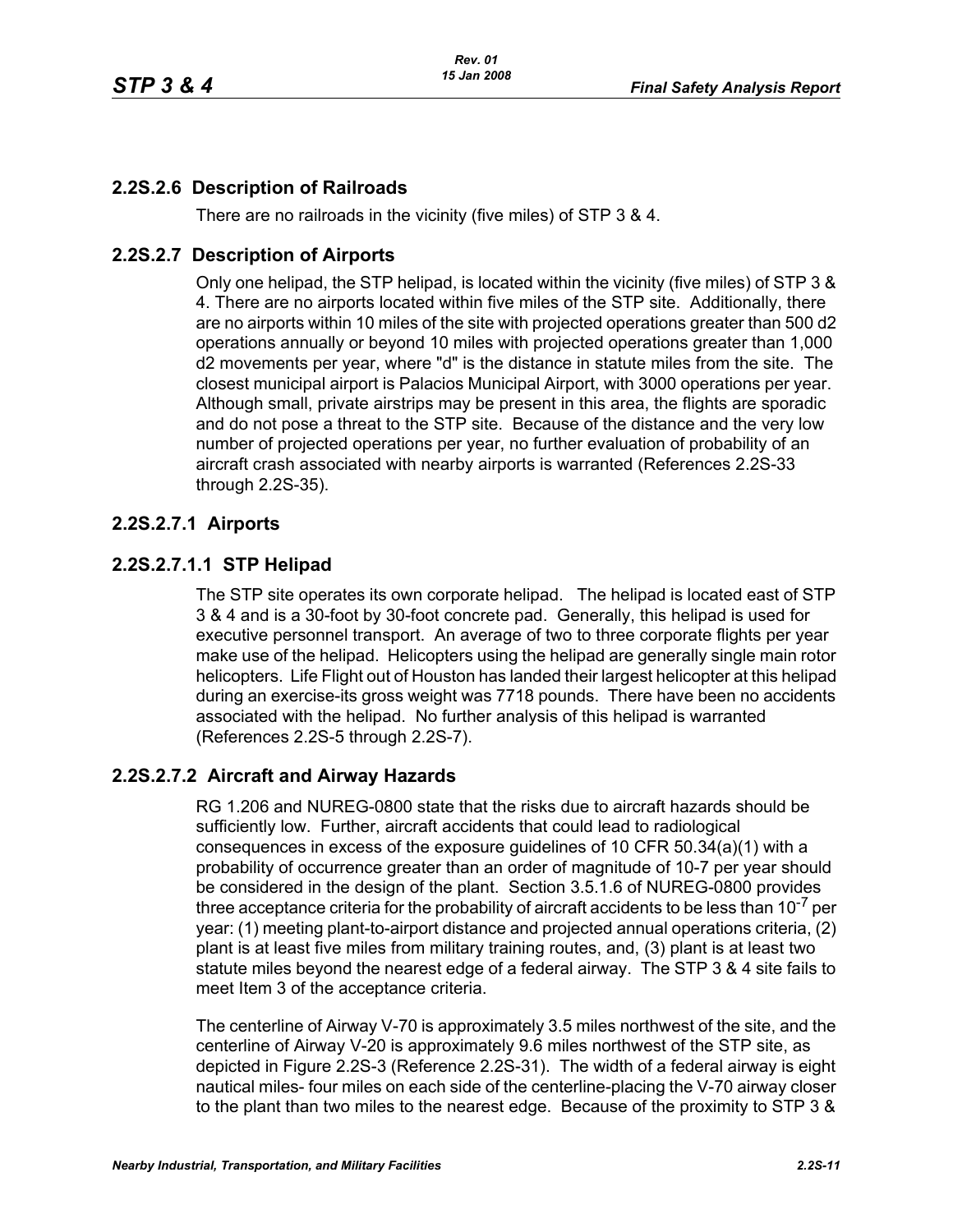4, the criteria set in Section 3.5.1.6 of NUREG-0800-plant is at least two statute miles beyond the nearest edge of a federal airway (V-70)-is not met.

Therefore, a calculation to determine the probability of aircraft accidents that could possibly result in radiological consequences for the STP site was conducted following Department of Energy (DOE) Standard DOE-STD-3014-96. The analysis provided an estimate of the total impact frequency of aircraft per year into the facility-1.16  $\times$  10<sup>- $\prime$ </sup>. This meets the NUREG 0800 criteria of about  $10^{-7}$ . When estimating the number of operations along V-70, the number of operations at each of the airports-Palacios Municipal Airport, and Scholes International Airport (the terminal points of airway V-70)-were equally divided among the airways for each airport in order to determine the potential number of operations along the V 70 airway. This is a very conservative assumption since general aviation aircraft mainly fly under Visual Flight Rules or Instrument Flight Rules condition and under new FAA regulations, most commercial and military aircraft will fly point to point rather than in specific airways.

#### **2.2S.2.8 Projections of Industrial Growth**

Matagorda County does not have a Comprehensive County Plan or similar documentation. The Office of Economic Development has indicated that there are currently no known plans to develop any industrial facilities within five miles of the STP site. As previously noted, none of the current industries within the vicinity have any current plans for expansion.

#### **2.2S.3 Evaluation of Potential Accidents**

The following site-specific supplement addresses COL License Information Item 2.7.

An evaluation of the information provided in Subsections [2.2S.1](#page-0-0) and [2.2S.2](#page-2-0), for potential accidents that should be considered as design basis events, and the potential effects of these accidents on the nuclear plant in terms of design parameters (e.g., overpressure, missile energies) and physical phenomena (e.g., concentration of flammable or toxic clouds outside building structures), was performed in accordance with the criteria in 10 CFR Parts 20, 52.17, 50.34, 100.20, and 100.21, using the guidance contained in Regulatory Guides (RG) 1.78, 1.91, 4.7, and 1.206.

#### **2.2S.3.1 Determination of Design-Basis Events**

RG 1.206 states that design basis events, internal and external to the nuclear plant, are defined as those accidents that have a probability of occurrence on the order of magnitude of  $10^{-7}$  per year or greater with potential consequences serious enough to affect the safety of the plant to the extent that the guidelines in 10 CFR Part 100 could be exceeded (Reference [2.2S-64](#page-30-1)). The following accident categories were considered in selecting design basis events: explosions, flammable vapor clouds (delayed ignition), toxic chemicals, fires, collisions with the intake structure, and liquid spills. The postulated accidents within these categories were analyzed at the following locations:

 Nearby transportation routes (FM 521, the Colorado River, and Dow Pipeline Company natural gas transmission pipelines)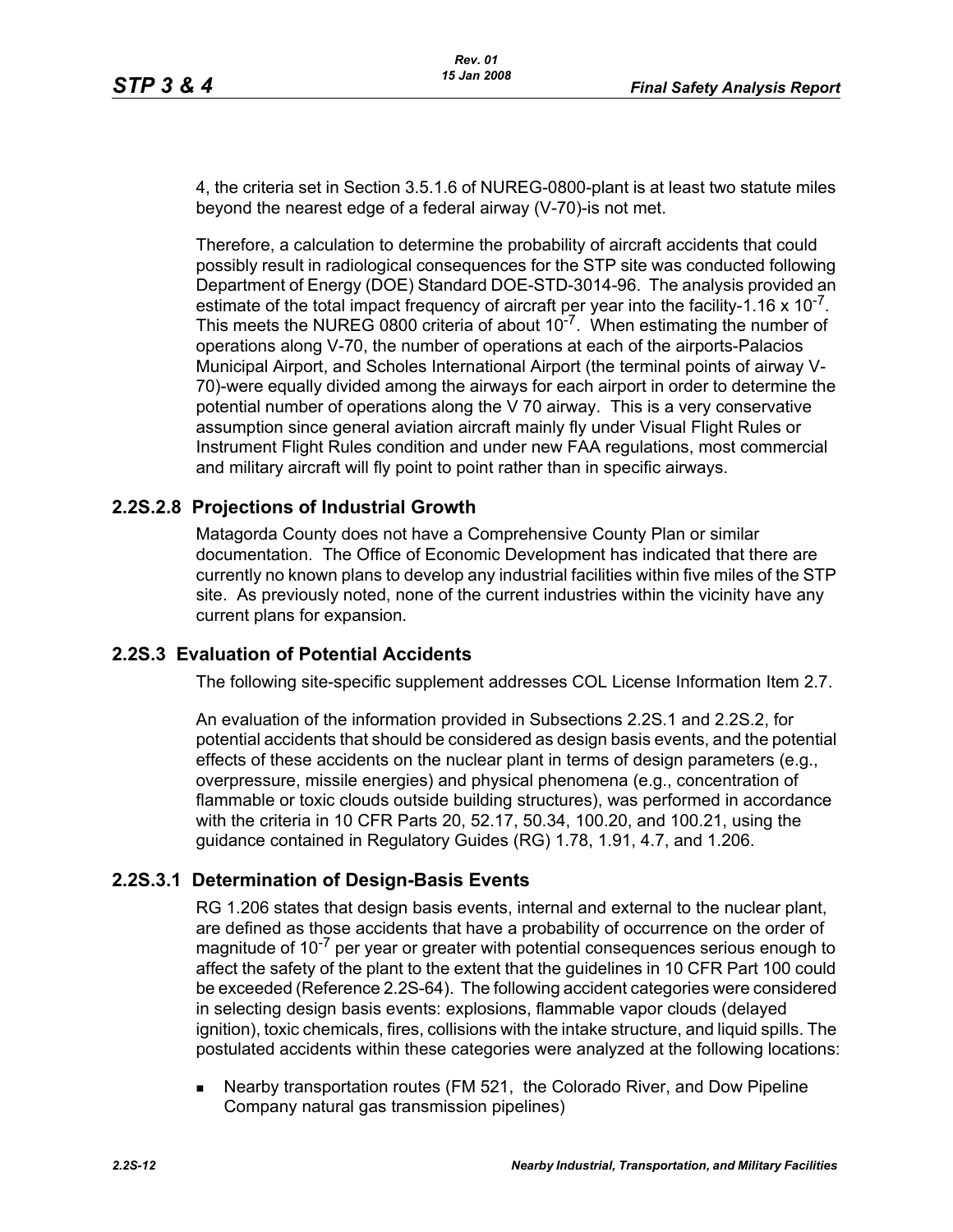- Nearby chemical and fuel storage facilities (OXEA Corporation, Port of Bay City, Gulfstream Terminal and Marketing LLC and GulfMark Energy)
- **Donsite chemical storage (STP 1 & 2) The chemicals used in STP 3 & 4 are similar** to the chemicals used in STP 1 & 2 and are not stored any closer than the determined safe distances identified in the following subsections.

#### <span id="page-12-0"></span>**2.2S.3.1.1 Explosions**

Accidents involving detonations of explosives, munitions, chemicals, liquid fuels, and gaseous fuels were considered for facilities and activities either on site or within the vicinity of the plant, where such materials are processed, stored, used, or transported in quantity. The effects of explosions are a concern in analyzing structural response to blast pressures. The effects of blast pressure from explosions from nearby railways, highways, navigable waterways, or facilities to safety-related plant structures were evaluated to determine if the explosion would have an adverse effect on plant operation or would prevent safe shutdown of the plant.

The allowable and actual distances of hazardous chemicals transported or stored were evaluated in accordance with NRC RG 1.91, Revision 1, (RG 1.91) (References [2.2S-](#page-28-1)[41](#page-28-1) and [2.2S-49](#page-29-0)). RG 1.91 cites one psi as a conservative value of peak positive incident overpressure, below which no significant damage would be expected. Conservative assumptions were used in determining the "safe distance" (i.e., the minimum separation distance required for an explosive force to not exceed one psi peak incident pressure). With the exception of the natural gas transmission pipeline, in each of the explosion scenario analyses, the volume of vapor at the upper flammability limit (UFL), specified in NUREG 1805 (Section 15.12(3)), capable of occupying the largest vessel was considered available for combustion and an explosion yield factor of 100% was applied to account for an in-vessel confined explosion (Reference [2.2S-65](#page-30-2)). In reality, only a small portion of the vapor within the flammability limits would be available for combustion and potential explosion, and a 100% yield factor is not achievable (Reference [2.2S-49](#page-29-0)). The yield factor is an estimation of the explosion efficiency, or a measure of the portion of the flammable material participating in the explosion. The onsite chemicals (Table [2.2S-6\)](#page-39-0), offsite chemical storage (Table [2.2S-7\)](#page-41-0), hazardous materials transported on navigable waterways (Table [2.2S-8](#page-51-0)), and hazardous materials potentially transported on FM 521 were evaluated to ascertain which hazardous materials had the potential to explode. The effects of these explosion events from both internal and external sources are summarized in Table [2.2S-9,](#page-53-0) and are described in the following subsections relative to the release source.

#### **2.2S.3.1.1.1 Highways**

The nearest safety-related structure, the ultimate heat sink, is located approximately 1955 feet, at its closest point of approach, from FM 521. Industries in the area that use, store, and transport chemicals were contacted to identify their transportation routes and quantities of transported chemicals. Using As can be seen on Figure 2.1S-1, Texas State Highways 35 and 60, and US Highway 59 are the major transportation routes traversing the area. Highway transportation of large quantities of chemicals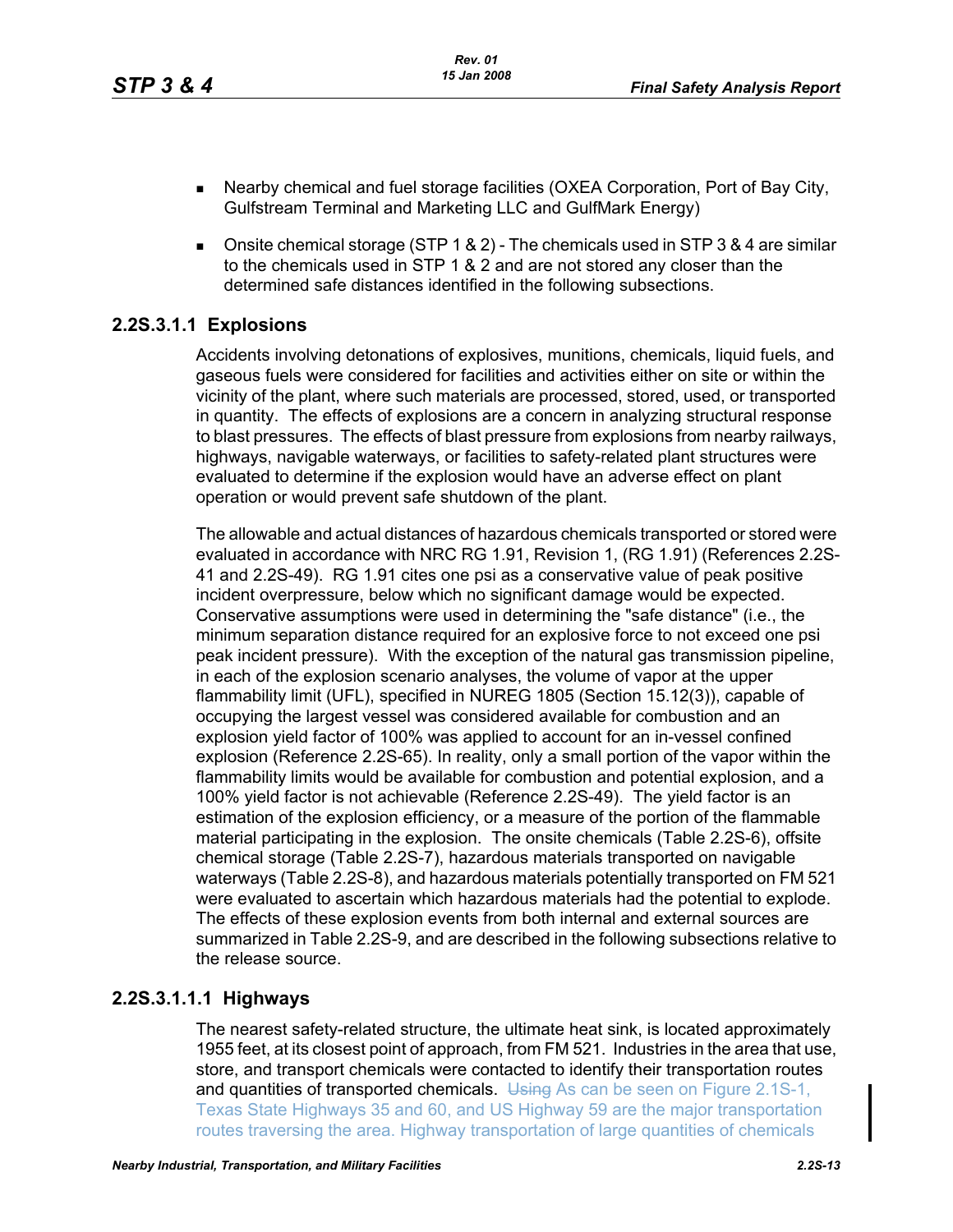occur primarily on these routes. FM 521 is a rural road that can be used for local delivery, but is not expected to be used for large shipments of chemicals because it does not provide a direct route to or from any known chemical source or storage location. Therefore, using recognized quantity-distance relationships, it was determined that gasoline delivery tankers traveling on FM 521 provided the greatest danger from explosions on transportation routes within five miles of STP 3 & 4. Delivery of chemicals to the site was also evaluated, but determined to be bounded by the evaluation performed for the onsite storage quantities in Subsection [2.2S.3.1.1.4.](#page-14-0) The maximum quantity of the gasoline assumed to be transported on FM 521 was 50,000 pounds or 9000 gallons (RG 1.91). An evaluation was conducted using the TNT equivalency methodologies described in Subsection [2.2S.3.1.1.](#page-12-0) The results indicate that the safe distance for this quantity of gasoline is 266 feet, which is less than the minimum separation distance from the ultimate heat sink to the closest point of approach on FM 521, 1955 feet (Table [2.2S-9](#page-53-0)). The STP 3 & 4 transmission lines cross FM 521 in four separate corridors, a single corridor to the west that is not credited as a required offsite source, a double corridor to the north containing three creditied offsite sources, and a single corridor to the east containing two credited offsite sources. The north and east corridors are separated on FM 521 by over one mile. Because of this separation, a gasoline tanker explosion on FM 521 under the north corridor transmission lines would not affect the eastern lines, nor would an explosion under the eastern lines affect the northern lines. Section 8.2 provides a description of the transmission corridors and Figure 1.2-37 shows where the transmission corridors cross FM 521. Therefore, an explosion from potentially transported hazardous materials on FM 521 would not adversely affect the safe operation or shutdown of STP 3 & 4.

#### <span id="page-13-0"></span>**2.2S.3.1.1.2 Pipelines**

Dow Pipeline Company operates two natural gas transmission pipelines within the vicinity of the STP site. The nearest safety-related structure, the ultimate heat sink, is 9966 feet away from the analyzed release point, the closest approach of the nearest natural gas transmission pipeline. In order to conservatively evaluate a potential explosion from the natural gas transmission pipeline, a worst-case scenario was considered involving the immediate deflagration of the vapor coming out of the pipe creating an explosion and ensuing flare. In this scenario, it was assumed that the pipe had burst open, leaving the full cross-sectional area of the pipe completely exposed to the air. It was also assumed that the ignition source existed at the break point and that the duration of the release was 10 minutes. The safe distance to one psi overpressure was determined to be 7577 feet, which is less than the minimum separation distance to the ultimate heat sink of 9966 feet (Table [2.2S-9\)](#page-53-0). The results indicate that overpressures from an explosion from a rupture in the Dow Pipeline Company natural gas transmission pipeline would not adversely affect the safe operation or shutdown of STP 3 & 4.

The chemical pipelines containing nitrogen, propylene, oxygen, and ethylene are treated as if the total quantity of the chemical gas in each of the pipelines is stored and released at the OXEA Corporation. These releases from the chemical pipelines were conservatively evaluated as continuous direct sources where the total quantity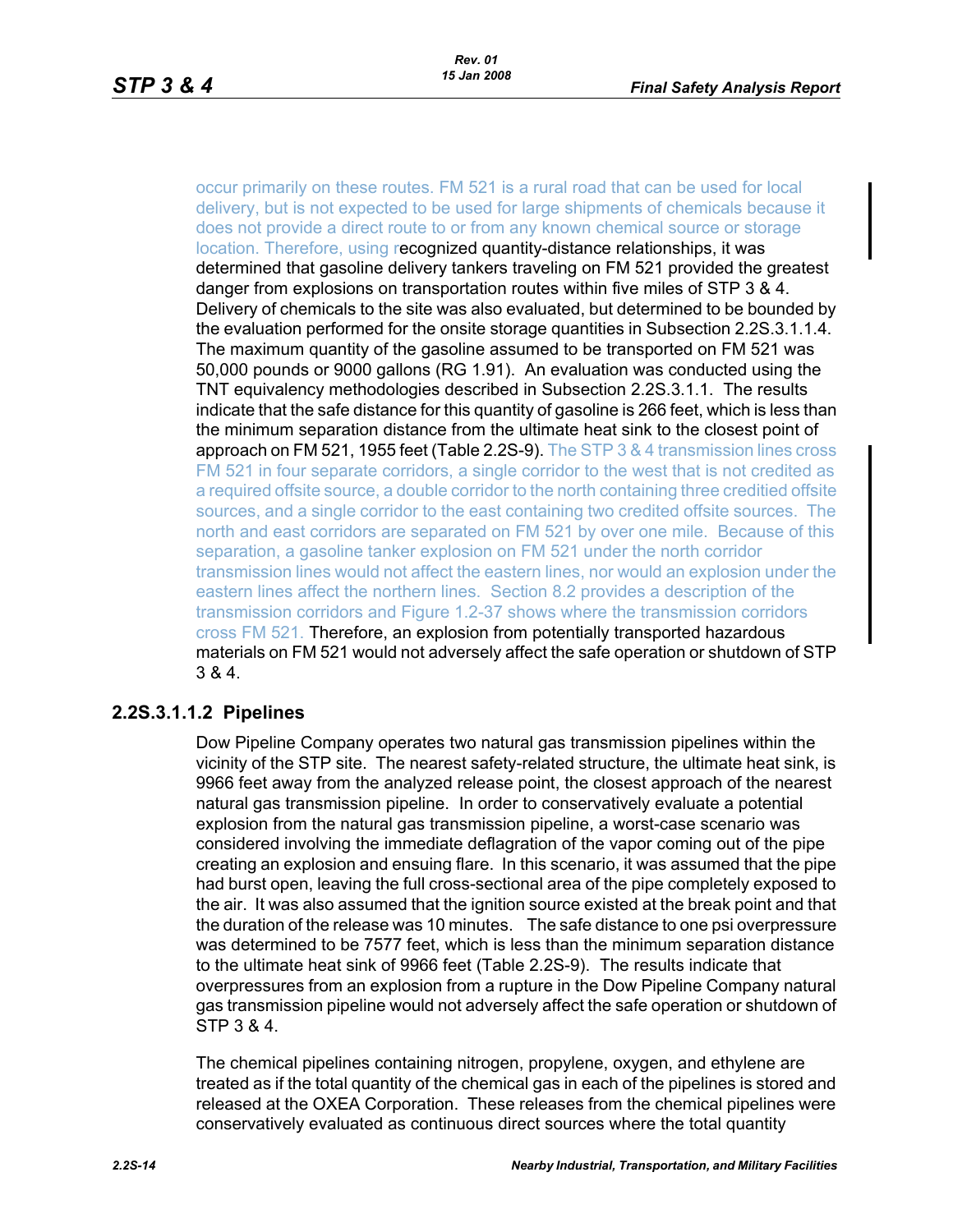throughout the pipeline structure is released over a 10-minute period. The results are reported with the offsite chemical analysis in Table [2.2S-7.](#page-41-0)

#### **2.2S.3.1.1.3 Waterway Traffic**

The nearest safety-related structure, the STP 3 Control Room, is located approximately 15,974 feet from the west bank of the Colorado River, a navigable waterway. From the Gulf Intracoastal Waterway, the river winds north along a 15.6 mile stretch until it approaches the turning basin located at the Port of Bay City facility, approximately 4.6 miles north-northeast of STP 3 & 4. The hazardous materials transported on barges and chemical parcel tankers that were identified for further analysis with regard to explosion potential were: n-butanol, isobutanol, acetic acid, nbutyl acetate, vinyl acetate, and gasoline. The maximum quantity of n-butanol, isobutanol, n-butyl acetate, and vinyl acetate assumed to be carried on a vessel is 380,000 gallons. The maximum quantity of acetic acid assumed to be carried on a single vessel is 500,000 gallons. The maximum quantity of gasoline assumed to be carried on a single vessel is 1,680,000 gallons. The results, using the conservative methodology described in Subsection [2.2S.3.1.1,](#page-12-0) indicate that the safe distances are less than the shortest distance between the STP 3 Control Room and the closest navigable point of approach on the Colorado River (Table [2.2S-9\)](#page-53-0). The safe distances are:

| n-butanol       | 896 feet  |
|-----------------|-----------|
| isobutanol      | 888 feet  |
| acetic acid     | 814 feet  |
| n-butyl acetate | 885 feet  |
| vinyl acetate   | 880 feet  |
| gasoline        | 1517 feet |

Therefore, an explosion from any of the identified chemicals potentially transported on navigable waters in the Colorado River would not adversely affect the safe operation or shutdown of STP 3 & 4.

#### <span id="page-14-0"></span>**2.2S.3.1.1.4 Onsite Chemical Storage/STP 1 & 2**

STP 3 & 4 are located close to the existing STP 1 & 2 chemical storage locations. The hazardous materials stored on site that were identified for further analysis with regard to explosion potential were gasoline (12,000 gallon above ground storage tank), hydrazine, and hydrogen. A conservative analysis using the TNT equivalency methods described in Subsection [2.2S.3.1.1](#page-12-0) was used to determine safe distances for the identified hazardous materials. The results indicate that the safe distances are less than the minimum separation distance from the nearest safety-related structure-the STP 3 Reactor Building-to each storage location. The safe distance for the 12,000 gallon gasoline tank is 296 feet; for hydrazine, 86 feet; and for hydrogen, 1048 feet (Table [2.2S-9](#page-53-0)). Gasoline is stored approximately 1771 feet; hydrazine approximately 2518 feet; and hydrogen 1563 feet; from the nearest safety-related structure-the STP 3 Reactor Building-for STP 3 & 4. Therefore, an explosion from any of the onsite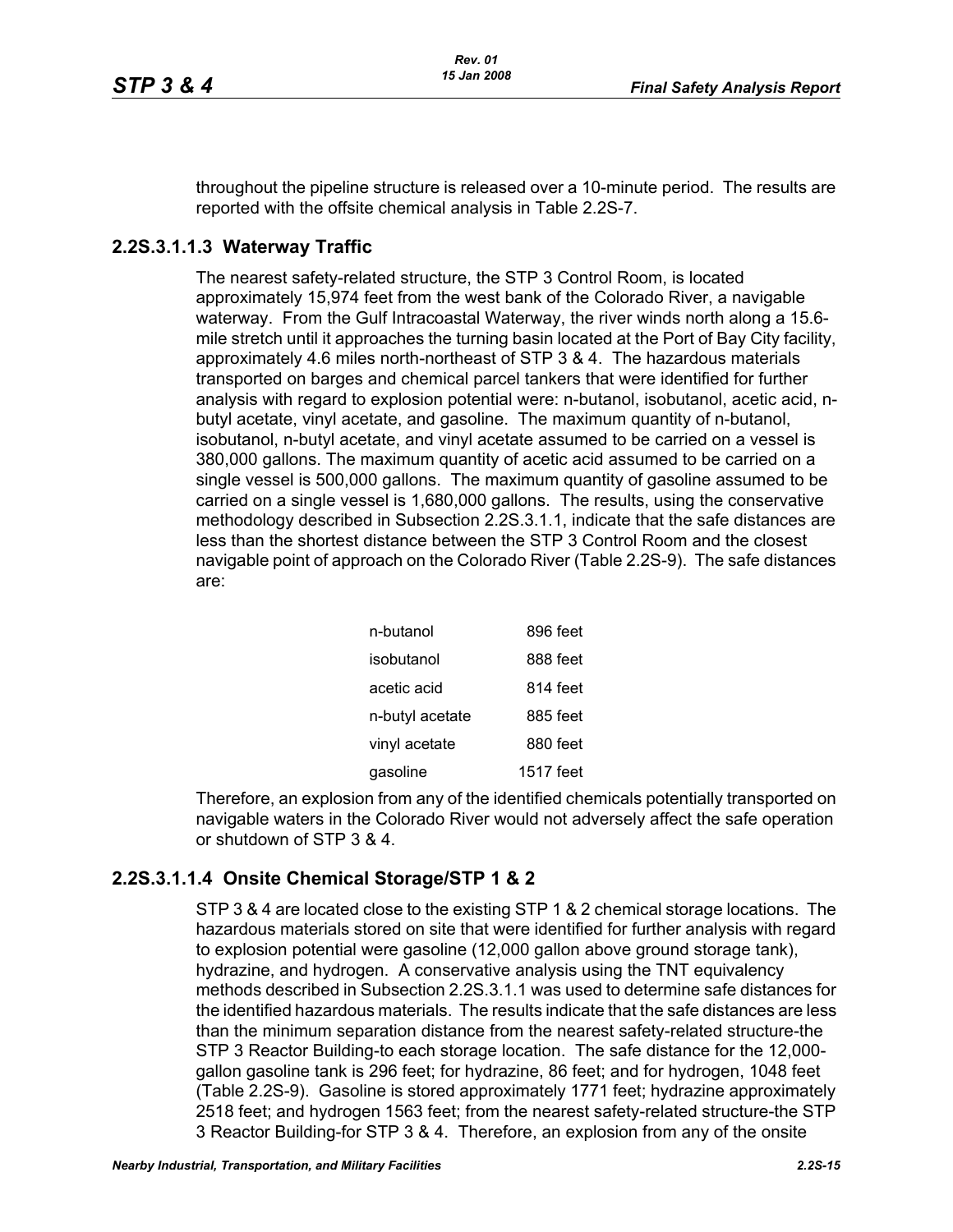hazardous materials evaluated would not adversely affect the safe operation or shutdown of STP 3 & 4. The chemicals used in STP 3 & 4 are similar to the chemicals used in STP 1 & 2 and are not stored any closer than the determined safe distances identified above.

#### **2.2S.3.1.1.5 Offsite Facilities**

The OXEA Corporation, located approximately 22,841 feet, and the Port of Bay City, Gulfstream Terminal and Marketing LLC and GulfMark Energy facilities, located approximately 24,244 feet, from the nearest safety-related structure for STP 3 & 4-the STP 3 Control Room- are the facilities of concern within the vicinity of the STP site. The hazardous material stored at GulfMark Energy identified for further analysis with regard to explosion potential was crude petroleum. The gasoline storage at Gulfstream Terminal and Marketing LLC is bounded by the gasoline barge transported on the Colorado River which passes closer to STP 3 & 4. The hazardous materials stored at OXEA Corporation identified for further analysis were: 1-hexene, 1-octene, 2-hexene, acetaldehyde, acetic acid, acetone, cyclohexylamine, hydrazine, dimethyl sulfide, ethyl acetate, ethylene, hydrogen, isobutanol, isobutyl acetate, isobutyraldehyde, methane, n-butanol, n-butyl acetate, n-butyraldehyde, n-propyl acetate, n-propyl alcohol, propionaldehyde, propylene, and vinyl acetate. The results, using the methodology described in Subsection 2.2S.3.1.1, indicate that the safe distances are less than the minimum separation distances from the STP 3 Control Room to the storage locations for any of the identified chemicals (Table [2.2S-9\)](#page-53-0). Propylene resulted in the largest safe distance, 8724 feet, which is less than the distance of 22,841 feet to the nearest safety-related structure for STP 3 & 4. Therefore, damaging overpressures from an explosion resulting from a complete tank or pipeline failure at the offsite facilities evaluated would not adversely affect the operation or shutdown of STP 3 & 4.

#### <span id="page-15-0"></span>**2.2S.3.1.2 Flammable Vapor Clouds (Delayed Ignition)**

Flammable materials in the liquid or gaseous state can form an unconfined vapor cloud that can drift towards the plant before an ignition event. Flammable chemicals released into the atmosphere can form vapor clouds, dispersing as they travel downwind. The portion of the cloud with a chemical concentration within the flammable range (i.e., between the LFL and UFL) may burn if the cloud encounters an ignition source. The speed at which the flame front moves through the cloud determines whether it is considered a deflagration or a detonation. If the cloud burns fast enough to create a detonation, an explosive force is generated.

The potential onsite chemical storage (Table [2.2S-6\)](#page-39-0), offsite chemical storage (Table [2.2S-7](#page-41-0)), hazardous materials transported on navigable waterways (Table [2.2S-8](#page-51-0)), and hazardous materials transported on FM 521 were evaluated to ascertain which hazardous materials had the potential to form flammable vapor clouds and vapor cloud explosions. For those chemicals with an identified flammability range, the Areal Locations of Hazardous Atmospheres (ALOHA) Version 5.4.1, air dispersion model or the Dense Gas Dispersion (DEGADIS) model, Version 2.1, was used to determine the distances that the vapor cloud could exist in the flammability range, thus presenting the possibility of ignition and potential thermal radiation effects (Reference [2.2S-48](#page-28-2) and [2.2S-58](#page-29-1)).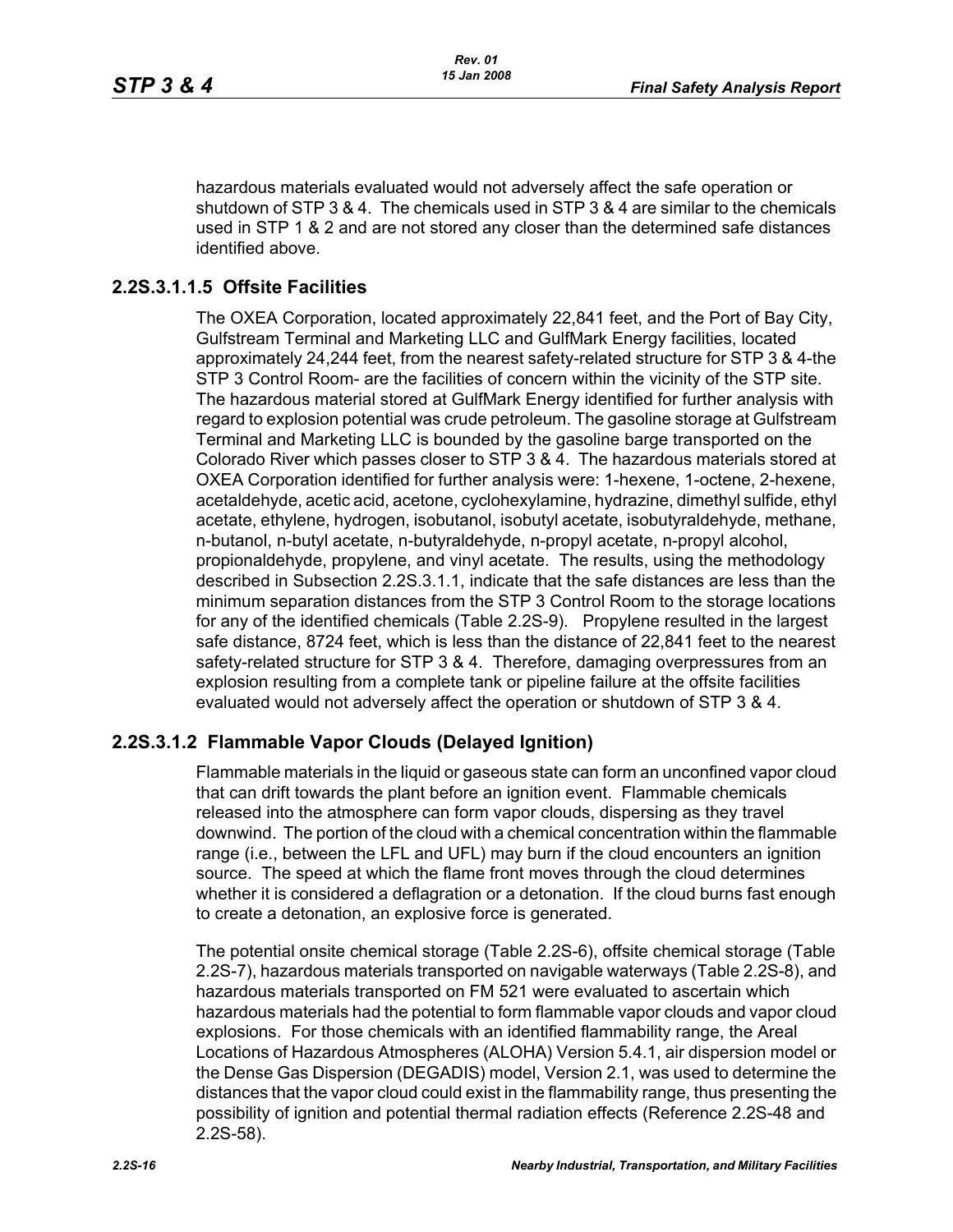The identified chemicals were then evaluated to determine the possible effects of a flammable vapor cloud explosion. For the gasoline barge on the Colorado River and the crude petroleum tank at GulfMark Energy, the safe distance for explosion was determined using the TNT equivalent methodologies presented in RG 1.91 and FM Global (Reference [2.2S-41](#page-28-1) and Reference [2.2S-49](#page-29-0)). ALOHA was used to model the worst-case accidental vapor cloud explosion for the remaining identified chemicals, including the safe distances and overpressure effects at the nearest safety-related structure. To model the worst case in ALOHA, detonation was chosen as the ignition source. The safe distance was measured as the distance from the spill site to the location where the pressure wave is at one psi overpressure. Conservative assumptions were used in the ALOHA analyses for both meteorological inputs and identified scenarios. The following meteorological assumptions were used as inputs to the computer model, ALOHA: F (stable) stability class with a wind speed of one m/sec; ambient temperature of 25oC; relative humidity of 50%; cloud cover of 50%; and atmospheric pressure of one atmosphere. "F" stability and a wind speed of one m/sec represent the worst 5% of meteorological conditions observed at a majority of nuclear plant sites (Reference [2.2S-42](#page-28-3) and [2.2S-61](#page-29-2)). For each of the identified chemicals in the liquid state, it was conservatively assumed that the entire contents of the vessel leaked, forming a one-centimeter-thick puddle where accommodated by the model. This provided a significant surface area from which to maximize evaporation and formation of a vapor cloud. For each of the identified chemicals in the gaseous state, it was conservatively assumed that the entire contents of the vessel/pipeline were released over a 10 minute period into the atmosphere as a continuous direct source (Reference [2.2S-47\)](#page-28-4). The effects of flammable vapor clouds and vapor cloud explosions from internal and external sources are summarized in Table [2.2S-10](#page-55-0) and are described in following subsections relative to the release source.

#### **2.2S.3.1.2.1 Highways**

The nearest safety-related structure for STP 3 & 4, the ultimate heat sink, is located approximately 1955 feet at its closest distance to FM 521. The hazardous material potentially transported on FM 521 that was identified for further analysis with regard to the potential for forming a flammable vapor cloud capable of delayed ignition following an accidental release was gasoline. The methodology presented in Subsection [2.2S.3.1.2](#page-15-0) was used for determining the distance from the accidental release site where the vapor cloud is within the flammability limits. It was conservatively estimated that the vessel carried and released 50,000 pounds or 9,000 gallons of the selected chemical. The results for the 9000-gallon gasoline tanker indicate that any plausible vapor cloud that can form and mix sufficiently under stable atmospheric conditions will have a concentration less than the LFL before reaching the ultimate heat sink. The distance to the LFL boundary for gasoline is 408 feet. Gasoline was also evaluated using the methodology presented in Subsection [2.2S.3.1.2](#page-15-0) to determine the effects of a possible vapor cloud explosion. The safe distance, the minimum separation distance required for an explosion to have less than a one psi peak incident pressure impact from the drifted gasoline vapor cloud, is less than the shortest distance to the ultimate heat sink from any point on FM 521. The safe distance for this quantity of gasoline was determined to be 1035 feet (Table [2.2S-10\)](#page-55-0). Therefore, a flammable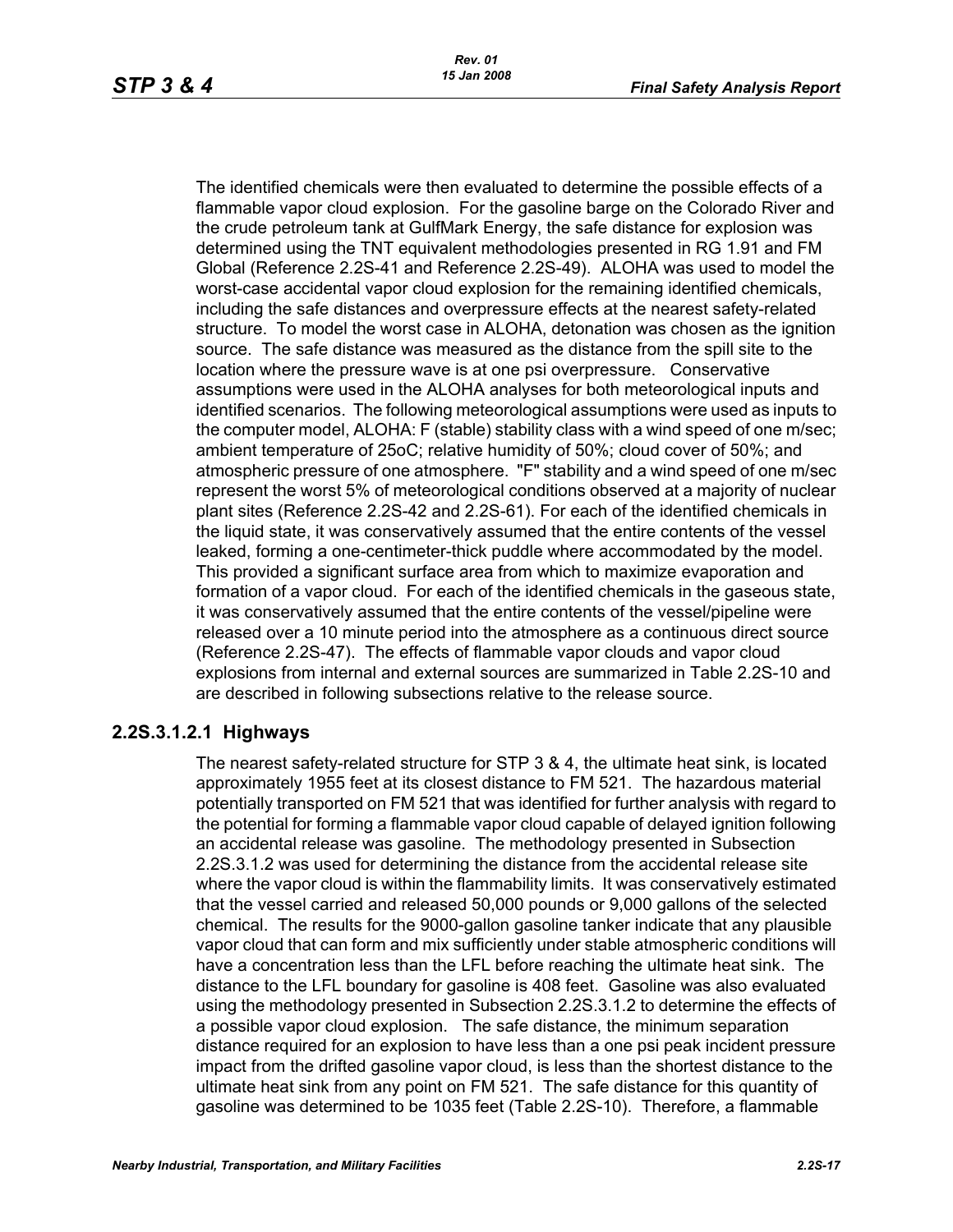vapor cloud ignition or explosion from a 9000-gallon gasoline tanker transported on FM 521, would not adversely affect the safe operation or shutdown of STP 3 & 4.

#### **2.2S.3.1.2.2 Pipelines**

Dow Pipeline Company operates two natural gas transmission pipelines within the vicinity of the STP site. At its closest distance, these pipelines pass within approximately 9966 feet of the nearest safety-related structure for STP 3 & 4-the ultimate heat sink. As described in Subsection 2.2S.3.1.1.2, the nearest Dow Pipeline Company natural gas transmission pipeline also represents the bounding design basis case for flammable vapor clouds and vapor cloud explosions. In order to conservatively evaluate the consequences from a potential flammable vapor cloud or vapor cloud explosion from a natural gas transmission pipeline, a worst-case scenario was considered involving the release of natural gas directly into the atmosphere resulting in a vapor cloud. As the modeled vapor cloud travels towards STP 3 & 4, it is plausible that the cloud concentration could become flammable along its path. The results indicate that under this scenario, the flammable vapor cloud does not exist at distances beyond 492 feet downwind (distance to LFL) from the pipe break and the ensuing explosion produces a peak incident pressure of one psi at a distance of 1002 feet. Therefore, the safe distance for the vapor cloud explosion is 1494 feet. This distance is significantly less than the distance from the pipeline to the nearest safetyrelated structure for STP 3 & 4. Therefore, a flammable vapor cloud ignition or explosion from a rupture in the Dow Pipeline Company natural gas transmission pipeline would not adversely affect the safe operation or shutdown of STP 3 & 4 (Table [2.2S-10](#page-55-0)). As discussed in Subsection [2.2S.3.1.1.2](#page-13-0), the chemical pipelines are conservatively treated as if the total quantity of the chemical was stored and released at the OXEA Corporation. The results are reported with the offsite chemical analyses in Subsection [2.2S.3.1.2.5](#page-19-0).

#### **2.2S.3.1.2.3 Waterway Traffic**

The nearest safety-related structure for STP 3 & 4-the STP 3 Control Room-is located approximately 15,974 feet from the west bank of the Colorado River, a navigable waterway. The hazardous materials transported on barges or chemical parcel tankers that were identified for further analysis with regard to forming a flammable vapor cloud capable of delayed ignition following an accidental release are: n-butanol, isobutanol, acetic acid, n-butyl acetate, vinyl acetate, and gasoline. An analysis was conducted for the identified hazardous materials. The conservative methodology presented in Subsection [2.2S.3.1.2](#page-15-0) was used to determine the distance the formed vapor cloud could travel before ignition (the LFL boundary) using the ALOHA or DEGADIS dispersion modeling. The maximum quantity of n-butanol, isobutanol, n-butyl acetate, and vinyl acetate assumed to be spilled on the waterway was 380,000 gallons. The quantity of acetic acid assumed to be spilled on the waterway was 500,000 gallons. For these cases, the maximum surface area of the spill that ALOHA would accommodate-31,400 m<sup>2</sup>-was used. The maximum quantity of gasoline assumed to be spilled on the waterway was 1,680,000 gallons. Due to the immense volume of gasoline-1,680,000 gallons-the maximum spill area for a one-centimeter-thick depth would require the gasoline to flow miles down the river away from STP 3 & 4. Therefore, the length of the spill area influencing the STP 3 Control Room was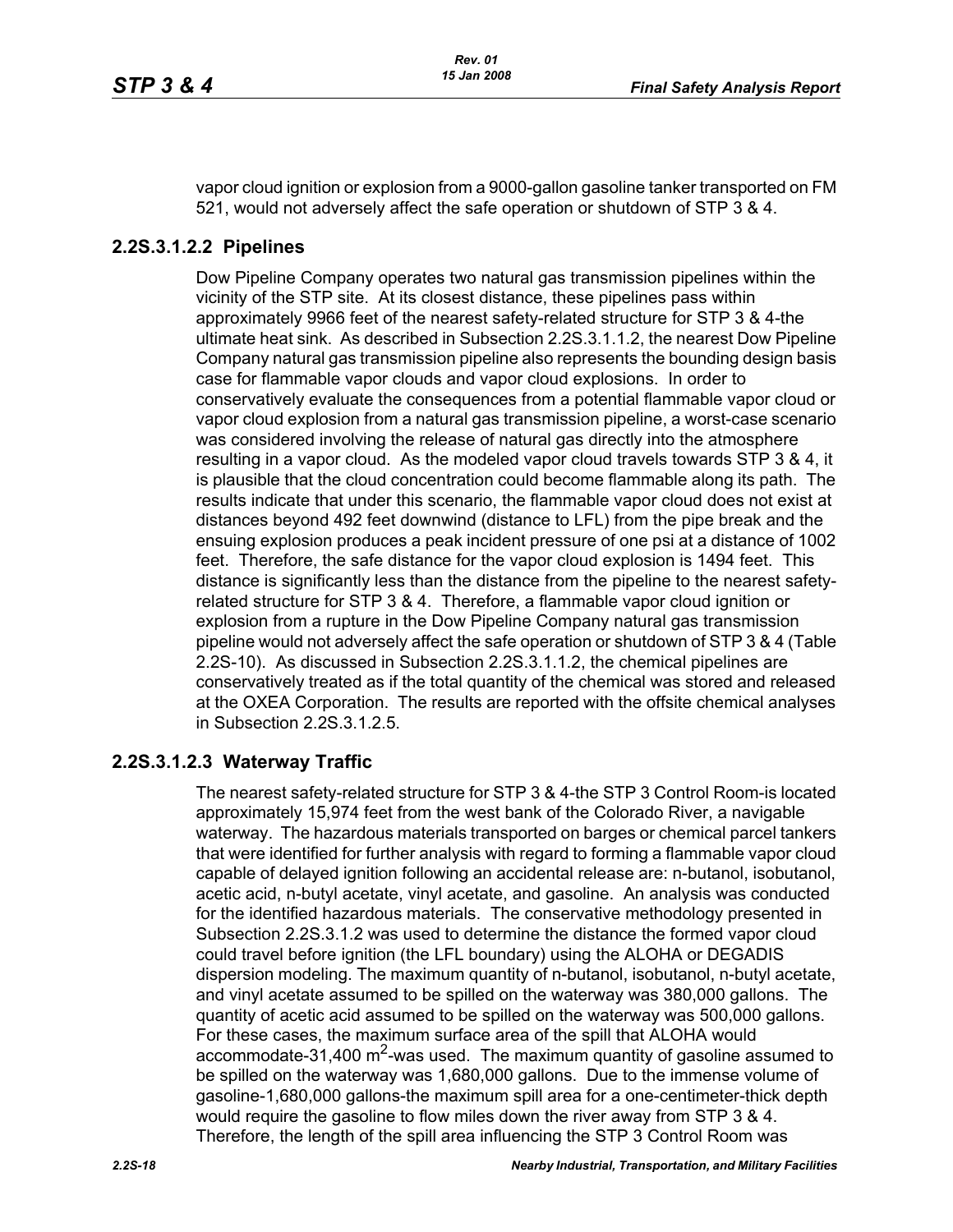assumed to be 1500 feet up and down the Colorado River from the spill site, the closest point from the Colorado River to STP 3 & 4, for a total of 3000 feet in river length. The results indicate that any plausible vapor cloud that can form and mix sufficiently under stable atmospheric conditions will be below the LFL boundary before reaching the nearest safety-related structure for STP 3 & 4. The resultant vinyl acetate and gasoline vapor clouds resulted in the largest traveled distances prior to reaching the LFL boundary. The distance to the LFL boundary for vinyl acetate is 1812 feet, and 5605 feet for gasoline (Table [2.2S-10\)](#page-55-0).

Because each of the identified chemicals has the potential to explode, a vapor cloud explosion analysis was also performed as described in Subsection 2.2S.3.1.2. Results for the vapor cloud explosion analysis indicate that the safe distances, the minimum distances, with drift taken into consideration, required for an explosion to have less than a one psi peak incident pressure, are less than the shortest distance to the nearest safety-related structure for STP 3 & 4 from a probable release point on the Colorado River. The safe distance for vinyl acetate is 3570 feet; for gasoline, 8642 feet; for n-butanol, 1593 feet; for isobutanol 1848 feet; and for n-butyl acetate 1974 feet. For acetic acid, no explosion occurs because the vapor cloud never reached concentrations between the UFL and LFL (Table [2.2S-10](#page-55-0)). Therefore, a flammable vapor cloud with the possibility of ignition or explosion from a transported hazardous material on the Colorado River would not adversely affect the safe operation or shutdown of STP 3 & 4.

#### **2.2S.3.1.2.4 Onsite Chemical Storage/STP 1 & 2**

STP 3 & 4 are close to the existing STP 1 & 2 chemical storage locations. The hazardous materials stored onsite that were identified for further analysis with regard to forming a flammable vapor cloud capable of delayed ignition following an accidental release of the hazardous material were gasoline, hydrazine, and hydrogen. As described in Subsection [2.2S.3.1.2,](#page-15-0) dispersion models were used to determine the distance a vapor cloud can travel to reach the LFL boundary once a vapor cloud has formed from an accidental release of the identified chemical. It was conservatively assumed that the entire contents of the gasoline and hydrazine vessels leaked forming a one-centimeter-thick puddle; while, for hydrogen, it was assumed that the entire contents of the tank were released over a 10-minute period as a continuous direct source. The results indicate that any plausible vapor cloud that could form and mix sufficiently under stable atmospheric conditions would be below the LFL boundary before reaching the nearest safety-related structure-the STP 3 Reactor Building. The distance to the LFL boundary for gasoline is 480 feet; for hydrogen, 1362 feet; and for hydrazine the distance to the LFL boundary is less than 33 feet. Gasoline is stored approximately 1771 feet; hydrogen, approximately 1563 feet; and hydrazine approximately 2518 feet from the STP 3 Reactor Building (Table [2.2S-10\)](#page-55-0).

A vapor cloud explosion analysis was also completed as detailed in Subsection [2.2S.3.1.2](#page-15-0) in order to obtain safe distances. The results indicate that the safe distances, the minimum distance required for an explosion to have less than a one psi peak incident pressure, are less than the shortest distance to the nearest safetyrelated structure for STP 3 & 4-the STP 3 Reactor Building-and the storage location of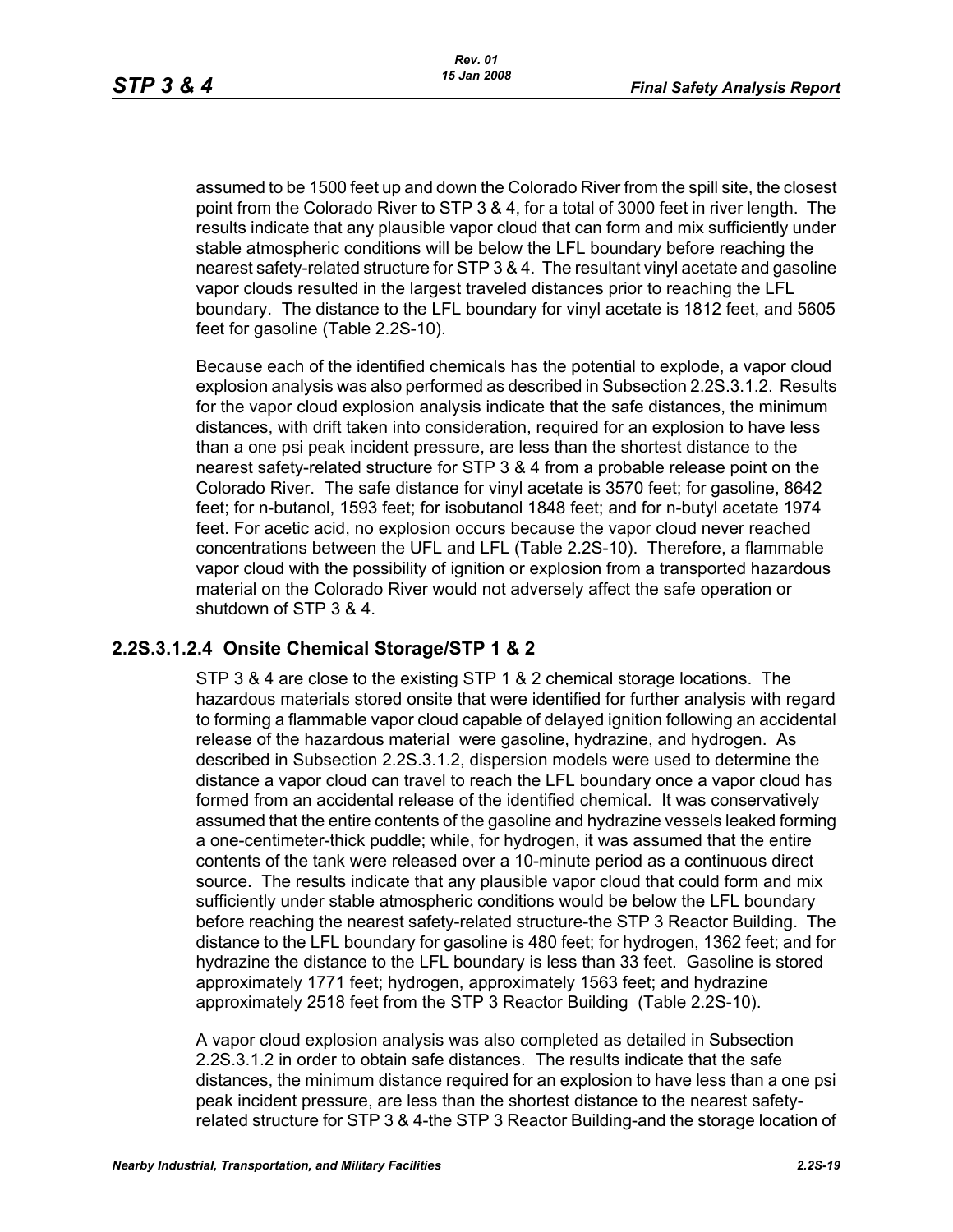these chemicals. The safe distance for the 12,000-gallon gasoline tank is 1200 feet; for hydrogen, 1557 feet; and for hydrazine, no explosion occurs. For hydrazine, no explosion occurs because the vapor pressure for hydrazine is sufficiently low enough that not enough vapor is released from the spill for a vapor cloud explosion to occur. Each of these chemicals is stored at a greater distance. Gasoline is stored at approximately 1771 feet; hydrogen approximately 1563 feet; and hydrazine approximately 2518 feet from the nearest safety-related structure-the STP 3 Reactor Building. Therefore, a flammable vapor cloud with the possibility of ignition or explosion formed from the storage of the onsite chemicals analyzed would not adversely affect the safe operation or shutdown of STP 3 & 4 (Table [2.2S-10\)](#page-55-0).

#### <span id="page-19-0"></span>**2.2S.3.1.2.5 Offsite Facilities**

The OXEA Corporation located approximately 22,841 feet, and the Port of Bay City, Gulfstream Terminal and Marketing LLC and GulfMark Energy facilities, located approximately 24,244 feet, from the nearest safety-related structure-the STP 3 Control Room- operate within the vicinity of the STP site. The hazardous material stored at GulfMark Energy that was identified for further analysis with regard to the potential for delayed ignition of a flammable vapor cloud formed following the accidental release of the hazardous material was crude petroleum--the gasoline storage at the Port of Bay City, Gulfstream Terminal and Marketing LLC and GulfMark Energy is bounded by the gasoline transport on the Colorado River. The hazardous materials stored at OXEA Corporation that were identified for further analysis with regard to the potential for delayed ignition of flammable vapor clouds are: 1-hexene, 1-octene, 2-hexene, acetaldehyde, acetic acid, acetone, cyclohexylamine, hydrazine, carbon monoxide, dimethyl sulfide, ethyl acetate, ethylene, hydrogen, isobutanol, isobutyl acetate, isobutyraldehyde, methane, n-butanol, n-butyl acetate, n-butyraldehyde, n-heptanal, n-propyl acetate, n-propyl alcohol, propionaldehyde, propylene, and vinyl acetate. For 1-hexene, 1-octene, 2-hexene, acetaldehyde, acetic acid, isobutanol, isobutyl acetate, isobutyraldehyde, n-butanol, n-butyl acetate, n-butyraldehyde, n-propyl acetate, npropyl alcohol, propionaldehyde, and vinyl acetate, the maximum allowable surface area of the spill that ALOHA would allow-31,400  $\text{m}^2$ -was used due to the large storage quantity of these chemicals. For the remaining chemicals, it was conservatively assumed that the entire contents of the vessels leaked and formed a one-centimeterthick puddle, or in the case of the chemicals in the gas state, the entire contents of the tank or pipeline were released over a 10-minute period as a continuous direct source. The results using the methodology described in Subsection [2.2S.3.1.2](#page-15-0) indicate that any plausible vapor cloud that could form and mix sufficiently under stable atmospheric conditions would be below the LFL boundary before reaching STP 3 & 4 (Table [2.2S-](#page-55-0)[10](#page-55-0)). The greatest distance to the LFL boundary-12,672 feet-was for hydrogen and ethylene.

Because each of the identified chemicals has the potential to explode, a vapor cloud explosion analysis was also performed as described in Subsection [2.2S.3.1.2.](#page-15-0) The results of the vapor cloud explosion analysis indicate that the safe distances-the minimum distances required for an explosion to have less than a one psi peak incident pressure-are less than the minimum separation distance between the STP 3 Control Room and the release points at OXEA Corporation and GulfMark Energy. The largest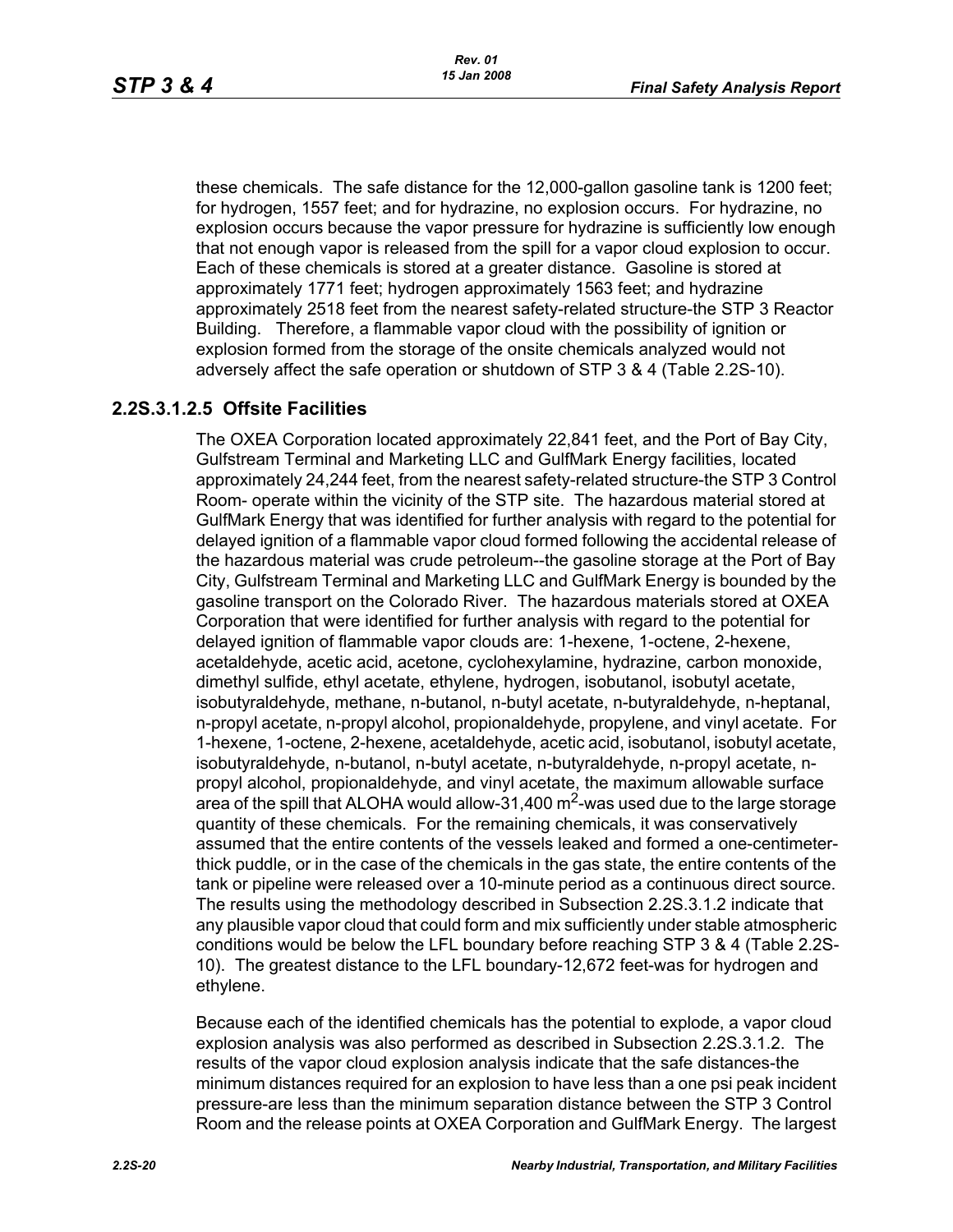determined safe distance was for ethylene, 14,784 feet. Therefore, a flammable vapor cloud with the possibility of ignition or explosion from the storage of chemicals at offsite facilities would not adversely affect the safe operation or shutdown of STP 3 & 4.

#### <span id="page-20-0"></span>**2.2S.3.1.3 Toxic Chemicals**

Accidents involving the release of toxic chemicals from onsite storage facilities and nearby mobile and stationary sources were considered. Toxic chemicals known to be present onsite or in the vicinity of the STP site, or to be frequently transported in the vicinity were evaluated. NRC RG 1.78, Rev. 1, requires evaluation of Control Room habitability following a postulated external release of hazardous chemicals from mobile or stationary sources, on site or offsite (Reference [2.2S-42\)](#page-28-3).

The potential onsite chemicals (Table [2.2S-6\)](#page-39-0), offsite chemical storage (Table [2.2S-7\)](#page-41-0), hazardous materials transported on navigable waterways (Table [2.2S-8](#page-51-0)), and hazardous materials potentially transported on FM 521 were evaluated to ascertain which hazardous materials should be analyzed with respect to their potential to form a toxic vapor cloud following an accidental release. The ALOHA air dispersion model was used to predict the concentrations of toxic chemical clouds as they disperse downwind for all facilities and sources except for the gasoline barge, which was analyzed using the Toxic Dispersion Model, Revision 3. The maximum distance a cloud can travel before it disperses enough to fall below the Immediately Dangerous to Life and Health (IDLH) concentration in the vapor cloud was determined using ALOHA. The ALOHA model was also used to predict the concentration of the chemical in the Control Room following a chemical release to ensure that, under worst-case scenarios, Control Room operators will have sufficient time to take appropriate action.

The IDLH is defined by the National Institute of Occupational Safety and Health as a situation that poses a threat of exposure that is likely to cause death or immediate or delayed permanent adverse health effects, or one that could prevent escape from such an environment. The IDLHs determined by the National Institute of Occupational Safety and Health are established such that workers are able to escape such environments without suffering permanent health damage. Where an IDLH was unavailable for a toxic chemical, the time-weighted average (TWA) or threshold limit value (TLV), promulgated by the Occupational Safety and Health Administration or adopted by the American Conference of Governmental Hygienists, or the Temporary Emergency Exposure Limit, adopted by the U.S. Department of Energy, were used as the toxicity concentration level. Conservative meteorological assumptions were used: F (stable) stability class with a wind speed of one m/sec; ambient temperature of  $25^{\circ}$ C; relative humidity of 50%; cloud cover of 50%; and atmospheric pressure of one atmosphere. A Pasquill stability category "F" and a wind speed of one m/sec typically represent the worst five percent of meteorological conditions observed at a majority of nuclear plant sites (Reference [2.2S-42](#page-28-3) and [2.2S-61](#page-29-2)). It was further assumed that the toxic vapor cloud traveled downwind directly toward the Control Room.

For each of the identified chemicals, it was conservatively assumed that the entire contents of the vessel leaked, forming a one-centimeter-thick puddle, where accommodated by the model. For those identified hazardous materials in the gaseous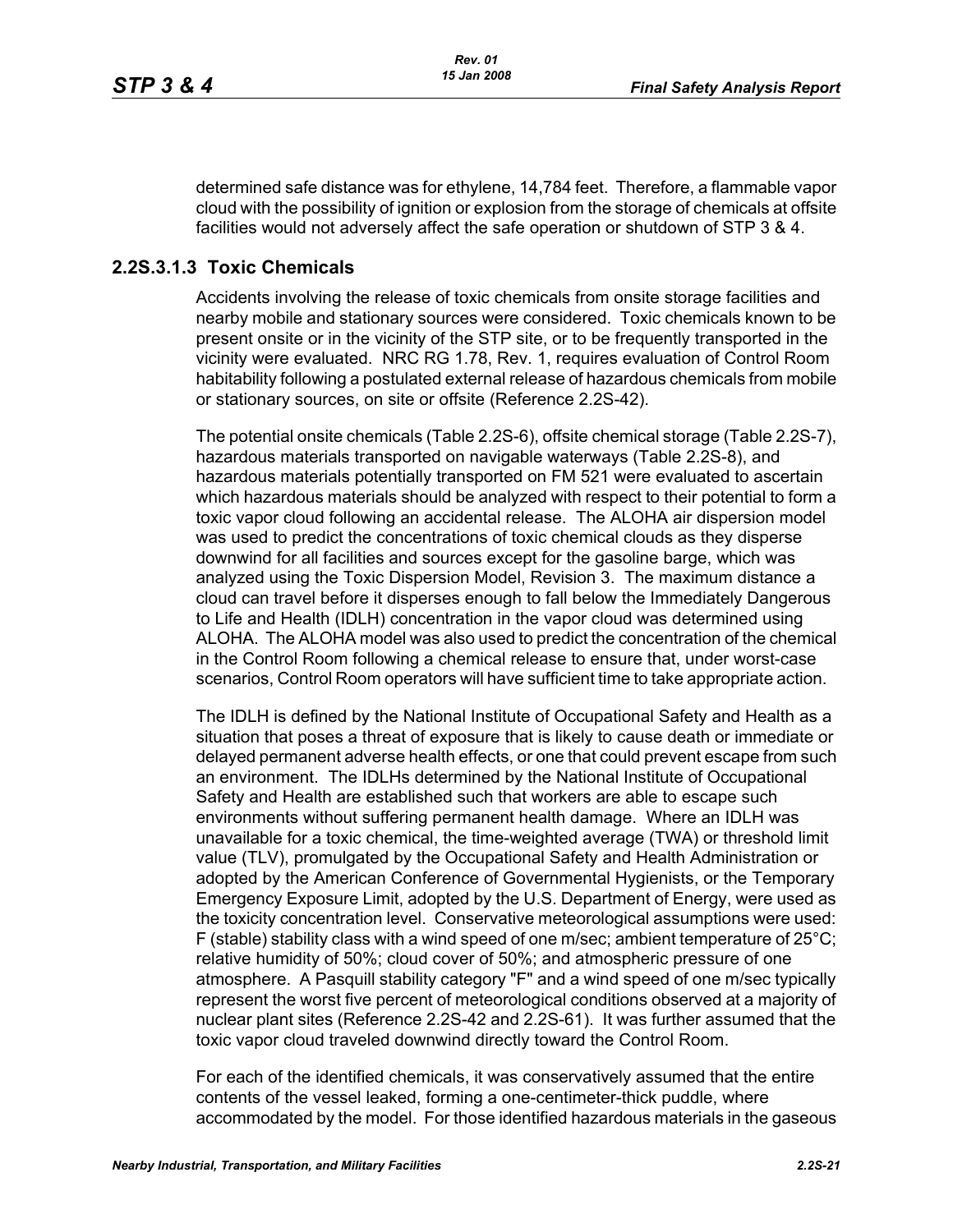state, it was conservatively assumed that the entire contents of the vessel or pipeline were released over a 10-minute period into the atmosphere as a continuous direct source (Reference [2.2S-47\)](#page-28-4). The effects of toxic chemical releases from internal and external sources are summarized in Table [2.2S-11](#page-59-0) and are described in the following subsections relative to the release sources.

## **2.2S.3.1.3.1 Highways**

The nearest Control Room for STP 3 & 4 is located approximately 2853 feet at its closest distance to FM 521. Gasoline was the hazardous material potentially transported on FM 521 that was identified for further analysis with regard to the potential of forming a toxic vapor cloud following an accidental release and able to travel to the Control Room. The methodology presented in Subsection [2.2S.3.1.3](#page-20-0) was used for determining the distance from the release site to the point where the toxic vapor cloud reaches the IDLH boundary. For gasoline, the TWA toxicity limit was conservatively used because no IDLH is available for this hazardous material. The TWA is the average value of exposure over the course of an eight-hour work shift. The maximum concentration of gasoline attained in the Control Room during the first hour of the release was determined. In this scenario, it was conservatively estimated that the transport vehicle lost the entire contents-50,000 pounds or 9000 gallons. The results indicate that any vapor cloud that forms following an accidental release of gasoline on FM 521 and travels toward the Control Room would not achieve an airborne concentration greater than the TWA in the Control Room (Table [2.2S-11\)](#page-59-0). Therefore, the formation of a toxic vapor cloud following an accidental release of gasoline transported on FM 521 would not adversely affect the safe operation or shutdown of STP 3 & 4.

#### **2.2S.3.1.3.2 Pipelines**

The Dow Pipeline Company operates two natural gas transmission pipelines within the vicinity of the STP site. At its closest distance, these pipelines pass within approximately 11,089 feet of the nearest Control Room for STP 3 & 4. The Dow Pipeline Company natural gas transmission pipelines carry natural gas and are not expected to carry a different product in the future. Natural gas is not considered toxic and there is no IDLH or other toxicity limit identified for this chemical. Therefore, no toxicity analysis is necessary for the natural gas transmission pipelines. As discussed in Subsection [2.2S.3.1.1.2,](#page-13-0) the chemical pipelines are conservatively treated as if the total quantity of the chemical was stored and released at the OXEA Corporation. The results are reported with the offsite chemical analyses in Subsection [2.2S.3.1.3.5.](#page-23-0)

#### **2.2S.3.1.3.3 Waterway Traffic**

The STP 3 Control Room is located approximately 15,974 feet from the west bank of the Colorado River, a navigable waterway. The plausible chemicals transported on barges or chemical parcel tankers along the Colorado River identified for further analysis with regard to the potential of forming a toxic vapor cloud following an accidental release and traveling toward the Control Room are n-butanol, isobutanol, acetic acid, n-butyl acetate, vinyl acetate, and gasoline. An analysis was conducted for the identified hazardous materials. The conservative methodology outlined in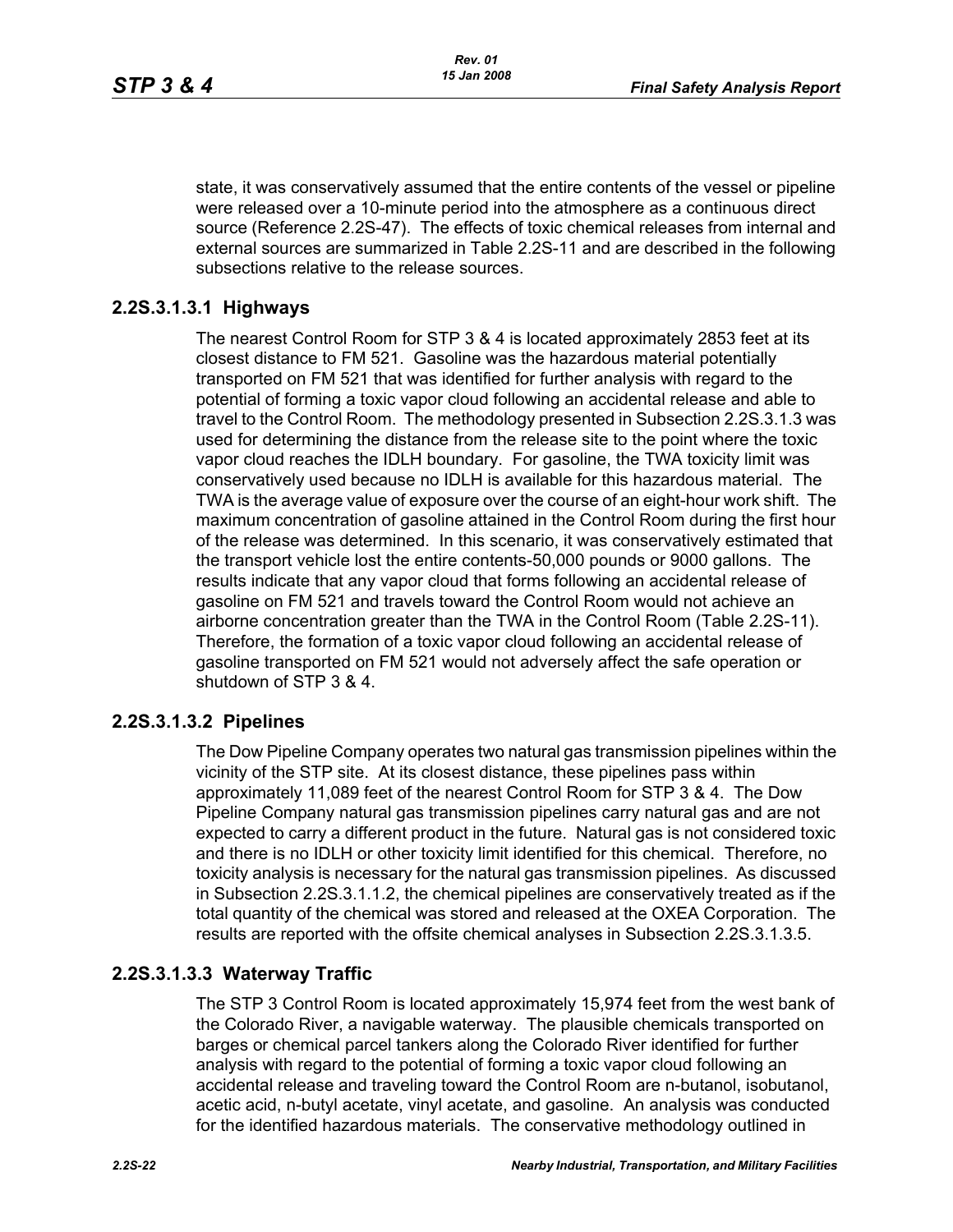Subsection [2.2S.3.1.3](#page-20-0) was used to determine the concentration of a toxic chemical cloud as it disperses downwind toward the Control Room using the ALOHA or TOXDISP dispersion modeling. The maximum quantity of n-butanol, isobutanol, nbutyl acetate, and vinyl acetate assumed to be spilled on the waterway was 380,000 gallons. The quantity of acetic acid assumed to be spilled on the waterway was 500,000 gallons. For these cases, the maximum surface area of the spill that ALOHA would accommodate-31,400  $\text{m}^2$ -was used. The maximum quantity of gasoline assumed to be spilled on the waterway was 1,680,000 gallons. Due to the immense volume of gasoline-1,680,000 gallons-the maximum spill area for a one-centimeterthick depth would require the gasoline to flow miles down the river away from STP 3 & 4. Therefore, the length of the spill area influencing the Control Room was assumed to be 1500 feet up and down the river from the spill site, the closest point from the river to STP 3 & 4, for a total of 3000 feet in river length. The Control Room concentrations of the selected hazardous materials never reach the IDLH or other established toxicity limits (Table [2.2S-11\)](#page-59-0). The greatest distance to an IDLH for the selected hazardous materials was acetic acid and vinyl acetate, where concentrations in the air disperse to a level below their respective IDLH limits 10,032 feet from the spill site. Therefore, the formation of a toxic vapor cloud following an accidental release of the analyzed hazardous materials transported on the Colorado River would not adversely affect the safe operation or shutdown of STP 3 & 4.

#### **2.2S.3.1.3.4 Onsite Chemical Storage/STP 1 & 2**

The hazardous materials stored on site that were identified for further analysis with regard to the potential of the formation of toxic vapor clouds formed following an accidental release were Freon-11, Freon-12, gasoline (12,000 gallon above ground storage tank), Halon 1301, hydrogen (asphyxiant), sodium hypochlorite, monoethanolamine, hydrazine, nitrogen (asphyxiant), and liquid nitrogen (asphyxiant). As described in Subsection [2.2S.3.1.3,](#page-20-0) the identified hazardous materials were analyzed using the ALOHA dispersion model to determine whether the formed vapor cloud would reach the Control Room intake and what the concentration of the toxic chemical would be in the Control Room following an accidental release. Hydrogen, nitrogen, and liquid nitrogen concentrations were determined at the Control Room following a 10-minute release from the largest storage vessel. In each case, the concentration of these asphyxiants at the Control Room-1490 ppm hydrogen, 5540 ppm nitrogen, and 1390 ppm liquid nitrogen-would not displace enough oxygen for the Control Room to become an oxygen-deficient environment, nor would they be otherwise toxic at these concentrations (Reference [2.2S-63\)](#page-30-3). The remaining chemical analyses indicate that the Control Room would remain habitable for the worst-case release scenario. (While, the distance to the selected toxicity limit for gasoline is greater than the distance to the STP 3 & 4 control room, the concentration inside the control room never reached the toxicity limit.) The worst-case release scenario in each of the analyses included the total loss of the largest vessel, resulting in an unconfined one-centimeter-thick puddle under stable atmospheric conditions (Table [2.2S-11](#page-59-0)). Therefore, the formation of a toxic vapor cloud following an accidental release of the analyzed hazardous materials stored onsite would not adversely affect the safe operation or shutdown of STP 3 & 4.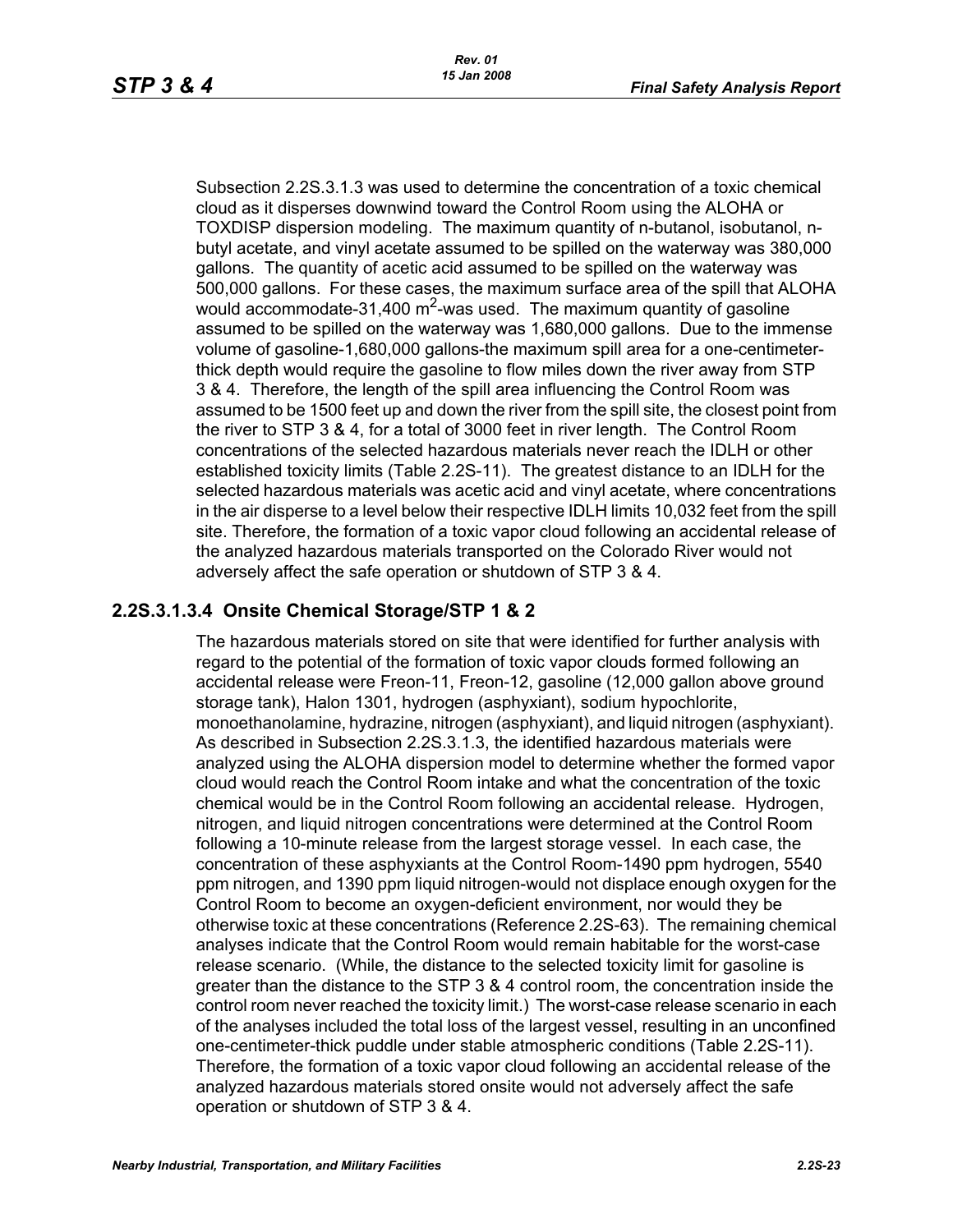## <span id="page-23-0"></span>**2.2S.3.1.3.5 Offsite Facilities**

The OXEA Corporation, located approximately 22,841 feet, and the Port of Bay City, Gulfstream Terminal and Marketing LLC and GulfMark Energy facilities, located approximately 24,244 feet, from STP 3 & 4 operate within the vicinity of the STP site. The hazardous material stored at GulfMark Energy that was identified for further analysis with regard to the potential for forming a toxic vapor cloud following an accidental release and traveling to the Control Room was crude petroleum. (The gasoline storage at the Port of Bay City, Gulfstream Terminal and Marketing LLC, and GulfMark Energy is bounded by gasoline transport on the Colorado River.) The hazardous materials stored at OXEA Corporation that were identified for further analysis with regard to the potential for forming a toxic vapor cloud following an accidental release and traveling toward the Control Room were 1-hexene, 1-octene, 2 hexene, acetaldehyde, acetic acid, acetone, cyclohexylamine, dimethyl sulfide, hydrazine, sodium hypochlorite, carbon dioxide (asphyxiant), carbon monoxide (asphyxiant), ethyl acetate, ethylene (asphyxiant), hydrogen (asphyxiant), isobutanol, isobutyl acetate, isobutyraldehyde, methane (asphyxiant), n-butanol, n-butyl acetate, n-butyraldehyde, n-propyl acetate, n-propyl alcohol, propionaldehyde, nitrogen (asphyxiant), propylene (asphyxiant), and vinyl acetate. Carbon dioxide, carbon monoxide, ethylene, hydrogen, methane, nitrogen and propylene concentrations were determined outside the Control Room following a 10-minute release from the largest storage vessel. In each case, the concentration of the asphyxiants at the Control Room would not displace enough oxygen for the Control Room to become an oxygendeficient environment, nor would it be otherwise toxic at these concentrations (Table [2.2S-11](#page-59-0)). The remaining chemical analyses indicate that, except for 1-Hexene and carbon monoxide, the distance the vapor cloud could travel prior to falling below the selected toxicity limit was less than the distance to the Control Room. Additionally, in each case, including 1-Hexene and carbon monoxide, the analyses indicate that one hour after an accidental release, the toxic chemical had not reached the Control Room (Table [2.2S-11\)](#page-59-0). After 1 hour, the model assumes that weather conditions or other release circumstances are likely to change such that the vapor cloud would not pose a threat inside the control room. Therefore, the formation of a toxic vapor cloud following an accidental release of the analyzed hazardous materials stored offsite would not adversely affect the safe operation or shutdown of STP 3 & 4.

#### **2.2S.3.1.4 Fires**

Accidents were considered in the vicinity of the STP that could lead to high heat fluxes or smoke, and nonflammable gas or chemical-bearing clouds from the release of materials as a consequence of fires. Fires in adjacent industrial plants and storage facilities-chemical, oil and gas pipelines; brush and forest fires; and fires from transportation accidents-were evaluated as events that could lead to high heat fluxes or to the formation of such clouds. The nearest industrial sites are the OXEA Corporation and the Port of Bay City, Gulfstream Terminal and Marketing LLC, and GulfMark Energy facilities, located approximately 4.6 miles north-northeast from STP 3 & 4. Each of the chemicals stored at the OXEA Corporation and Port of Bay City facilities, along with the nearest Dow Pipeline Company natural gas transmission pipeline, and those chemicals transported by barge on the Colorado River, were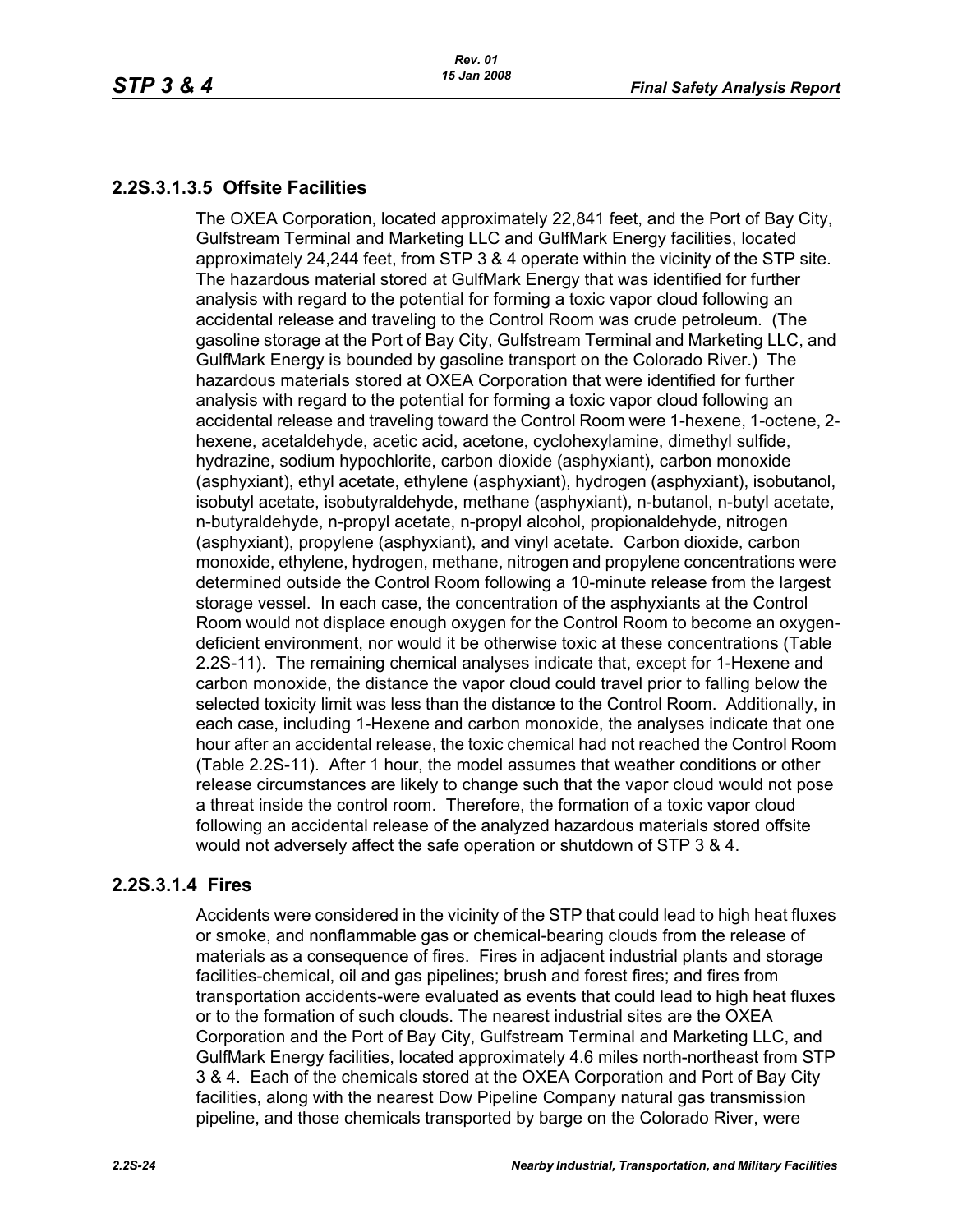evaluated in Subsection 2.2S.3.1.2 for potential effects of accidental releases leading to a delayed ignition and/or explosion of any formed vapor cloud. For each of the stored or transported hazardous materials evaluated, the results indicated that any formed vapor cloud would dissipate below the LFL before reaching the Control Room. Therefore, it is not expected that there would be any hazardous effects to STP 3 & 4 from fires or heat fluxes associated with the operations at these facilities, transportation routes, pipelines, or barge routes.

Further, the potential for brush, forest or woodland, and onsite fires from storage facilities was evaluated. A cleared area at least 1950 feet wide to the north, south, and west of STP 3 & 4 provides a substantial defensible zone in the unlikely event of a fire originating in brush or spreading to the site as a result of onsite or offsite activities. Additionally, the area to the east of STP 3 & 4 comprises the switchyard and contains no appreciable brush or trees. Therefore, the zone surrounding STP 3 & 4 is of sufficient size to afford protection in the event of a fire. For perspective, the Texas Department of Public Safety recommends a safety zone of only 30 to 50 feet be maintained around structures for protection against wildfires, while California has adopted regulations requiring a fire break of at least 30 feet and a fuel break to 100 feet (Reference [2.2S-50](#page-29-3) and [2.2S-51\)](#page-29-4). The safety zone around STP 3 & 4 greatly exceeds these recommended distances, and therefore, it is not expected that there will be any hazardous effects to STP 3 & 4 from fires or heat fluxes associated with wild fires, fires in adjacent industrial plants, or from onsite storage facilities.

#### **2.2S.3.1.5 Collisions with Intake Structure**

Because STP is located near a navigable waterway, an evaluation was performed that considered the probability and potential effects of impact on the plant cooling water intake structure and enclosed pumps. Although, makeup water for the onsite main cooling water reservoir for STP 3 & 4 is taken from the Colorado River for normal plant operation, the separate ultimate heat sink, which is not supplied directly from the intake structure on the Colorado River, provides cooling water for the safe shutdown of the plant. Thus, damage to the Colorado River makeup water intake structure would not affect the safe shutdown of STP 3 & 4.

#### **2.2S.3.1.6 Liquid Spills**

The accidental release of oil or liquids that may be corrosive, cryogenic, or coagulant were considered to determine if the potential exists for such liquids to be drawn into the plant's makeup water intake structure and circulating water system or otherwise affect the plant's safe operation. In the event that these liquids would spill into the Colorado River, they would not only be diluted by the large quantity of Colorado River water, but the makeup water intake from the Colorado River is not necessary for the safe shutdown of the plant. Therefore, any spill in the Colorado River would not affect the safe operation or shutdown of STP 3 & 4.

#### **2.2S.3.1.7 Radiological Hazards**

The release of radioactive material from STP 1 & 2, as a result of normal operations or as a result of an unanticipated event, would not threaten the safety of STP 3 & 4. The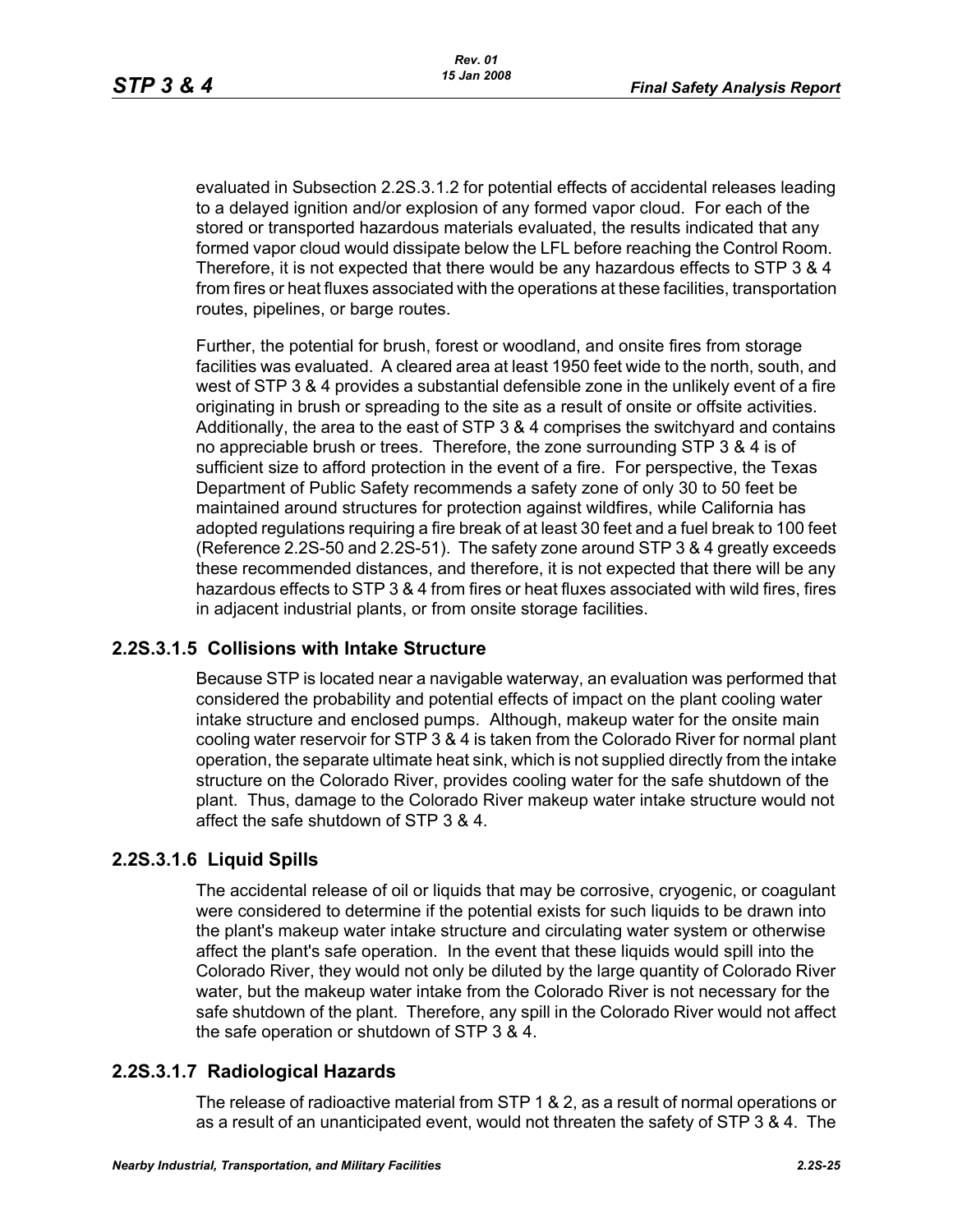Control Room habitability system for the ABWR provides the capability to detect and protect main Control Room personnel from airborne radioactivity. In addition, safetyrelated structures, systems, and components for the ABWR have been designed to withstand the effects of radiological events and the consequential releases that would bound the contamination from a release from either of these potential sources.

#### **2.2S.3.2 Effects of Design Basis Events**

As concluded in the previous subsections, no events were identified that had a probability of occurrence of greater than 1.0E-7 per year, or potential consequences serious enough to affect the safety of the plant to the extent that the guidelines in 10 CFR Part 100 could be exceeded. Thus, there are no accidents associated with nearby industrial, transportation, or military facilities that are considered design basis events.

#### <span id="page-25-0"></span>**2.2S.4 References**

- 2.2S-1 OXEA Corporation website. Available at http://www.OXEAchemicals.com/index.php?content=01030000&lang=en, accessed April 9, 2007.
- <span id="page-25-1"></span>2.2S-2 "New positioning of the oxo business: Successful start of international chemical company OXEA," Open PR, March 3, 2007. Available at http://openpr.com/news/16424/New-positioning-of-the-oxo-Successfulstart-of-international-chemical-company-OXEA.html, accessed April 9, 2007.
- <span id="page-25-2"></span>2.2S-3 Port of Bay City Authority website. Available at http://www.portofbaycity.com/index.html, accessed March 16, 2007.
- <span id="page-25-3"></span>2.2S-4 Port Series No. 26, Freeport, Point Comfort/Port Lavaca, Brownsville, and Ports along Intercoastal Waterway, TX, U.S. Army Corps of Engineers Institute for Water Resources Navigation Data Center. Available at http://www.iwr.usace.army.mil/ndc/ports/pdf/ps/ps26.pdf, accessed April 11, 2007.
- <span id="page-25-5"></span>2.2S-5 Aviation Internet Services, 0XS3 South Texas Project (Heliport). Available at http://www.fboweb.com/fb40/airport/0XS3.html, accessed April 10, 2007.
- 2.2S-6 AirNav: 0XS3 South Texas Project (Heliport) Palacios, Texas, USA. Available at http://www.airnav.com/airport/0XS3, accessed April 10, 2007.
- <span id="page-25-6"></span>2.2S-7 AirportIQ 5010, 0XS3 South Texas Project. Available at http://www.gcr1.com/5010web/airport.cfm?Site=0XS3, accessed April 10, 2007.
- <span id="page-25-4"></span>2.2S-8 Bay City Area Map, Five Star Maps, Inc., Carbon, Texas, 2006 edition.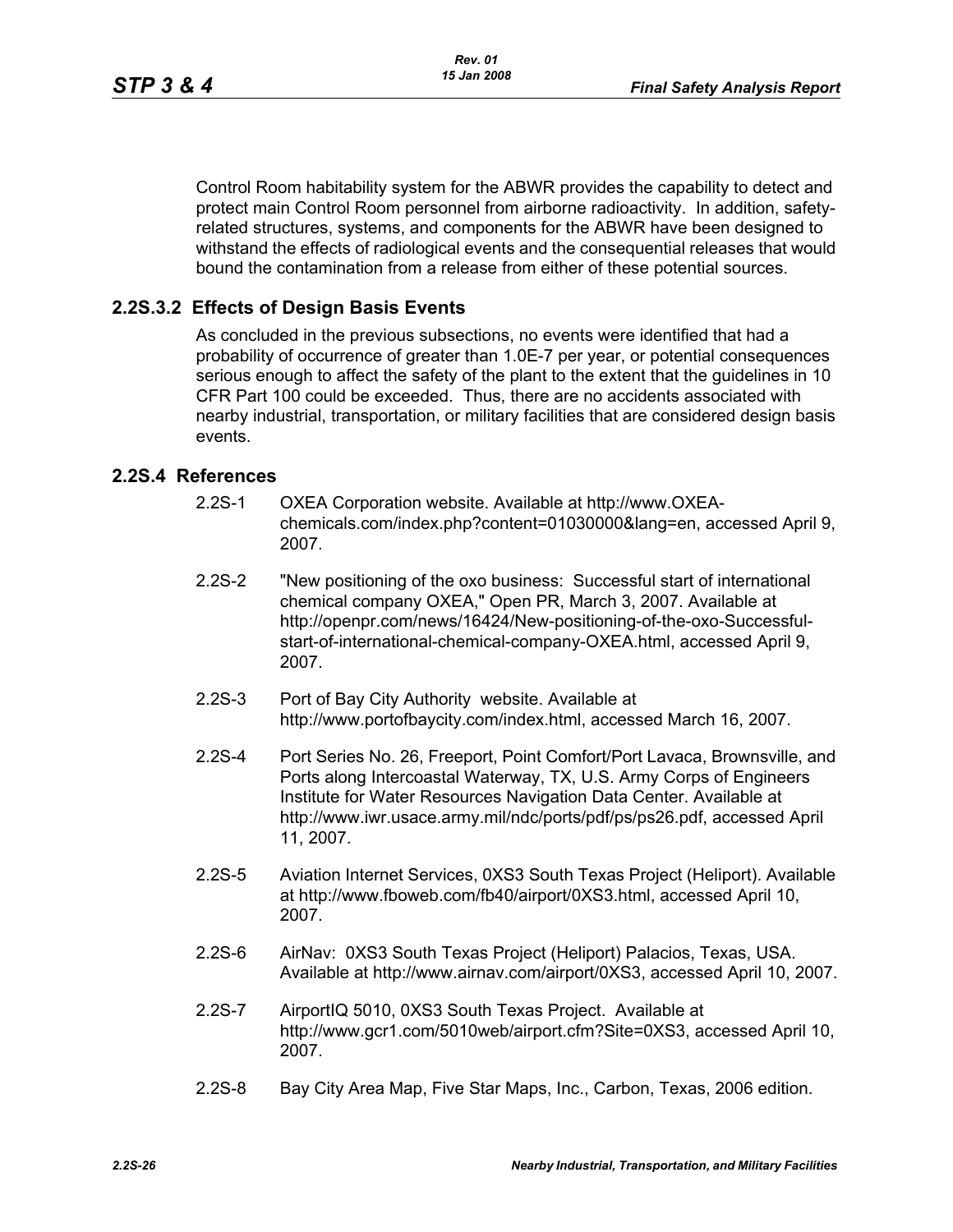- <span id="page-26-11"></span>2.2S-9 "Waterborne Commerce of the United States Calendar Year 2005 Part 2- Waterways and Harbors Gulf Coast, Mississippi River System and Antilles," Department of the Army Corps of Engineers Institute for Water Resources IWR-WCUS-05-02, 2005. Available at http://www.ndc.iwr.usace.army.mil/wcsc/pdf/wcusmvgc05.pdf, accessed March 16, 2007.
- <span id="page-26-3"></span>2.2S-10 Texas Eastern Transmission, L.P., Pipeline Attributes, Railroad Commission of Texas. Available at http://gis2.rrc.state.tx.us/public/, accessed March 9, 2007.
- <span id="page-26-0"></span>2.2S-11 Dow Pipeline Company, Pipeline Attributes, Railroad Commission of Texas. Available at http://gis2.rrc.state.tx.us/public/, accessed April 10, 2007.
- <span id="page-26-1"></span>2.2S-12 Houston Pipeline Company L.P., Pipeline Attributes, Railroad Commission of Texas. Available at http://gis2.rrc.state.tx.us/public/, accessed April 10, 2007.
- <span id="page-26-4"></span>2.2S-13 Enterprise Products Operating L.P., Pipeline Attributes, Railroad Commission of Texas. Available at http://gis2.rrc.state.tx.us/public/, accessed April 10, 2007.
- <span id="page-26-2"></span>2.2S-14 Penn Virginia Oil & Gas L.P., Pipeline Attributes, Railroad Commission of Texas. Available at http://gis2.rrc.state.tx.us/public/, March 9, 2007.
- <span id="page-26-5"></span>2.2S-15 Seadrift Pipeline Corporation, Pipeline Attributes, Railroad Commission of Texas. Available at http://gis2.rrc.state.tx.us/public/, accessed April 10, 2007.
- <span id="page-26-6"></span>2.2S-16 Celanese LTD., Propylene Pipeline Attributes, Railroad Commission of Texas. Available at http://gis2.rrc.state.tx.us/public/, accessed April 10, 2007.
- <span id="page-26-7"></span>2.2S-17 Celanese LTD., Oxygen and Nitrogen Pipeline Attributes, Railroad Commission of Texas. Available at http://gis2.rrc.state.tx.us/public/, accessed April 10, 2007.
- <span id="page-26-8"></span>2.2S-18 Equistar Chemicals L.P., Ethylene Pipeline Attributes, Railroad Commission of Texas. Available at http://gis2.rrc.state.tx.us/public/, accessed April 11, 2007.
- <span id="page-26-9"></span>2.2S-19 Acock Operating Limited, Pipeline Attributes, Railroad Commission of Texas. Available at http://gis2.rrc.state.tx.us/public/, accessed April 10, 2007.
- <span id="page-26-10"></span>2.2S-20 "Houston Pipeline Company L.P., Pipeline Attributes," Railroad Commission of Texas. Available at http://gis2.rrc.state.tx.us/public/, accessed April 10, 2007.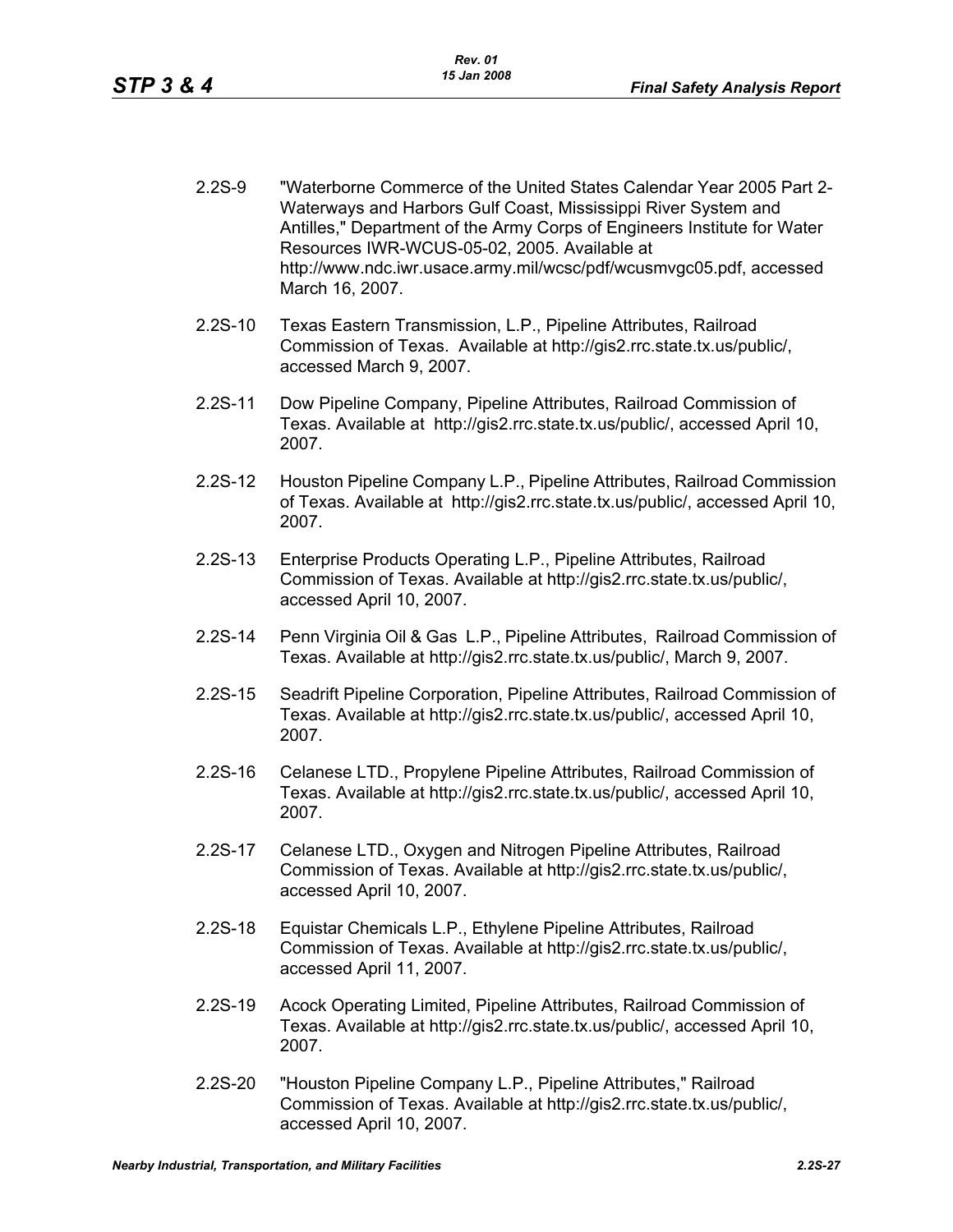<span id="page-27-5"></span>

| $2.2S-21$ | Kinder Morgan Texas Pipeline L.P., Pipeline Attributes, Railroad       |
|-----------|------------------------------------------------------------------------|
|           | Commission of Texas. Available at http://gis2.rrc.state.tx.us/public/, |
|           | accessed April 10, 2007.                                               |

- 2.2S-22 Duncan Slough, Operator/Wellbore, Railroad Commission of Texas. Available at http://gis2.rrc.state.tx.us/public/, accessed March 17, 2007.
- 2.2S-23 Cane Island, Operator/Wellbore, Railroad Commission of Texas. Available at http://gis2.rrc.state.tx.us/public/, accessed March 17, 2007.
- 2.2S-24 Petrucha, Operator/Wellbore, Railroad Commission of Texas. Available at http://gis2.rrc.state.tx.us/public/, accessed March 17, 2007.
- 2.2S-25 Grand Slam, Operator/Wellbore, Railroad Commission of Texas. Available at http://gis2.rrc.state.tx.us/public/, accessed April 10, 2007.
- <span id="page-27-0"></span>2.2S-26 Wadsworth, Operator/Wellbore, Railroad Commission of Texas. Available at http://gis2.rrc.state.tx.us/public/, accessed April 10, 2007.
- <span id="page-27-1"></span>2.2S-27 Equistar/Lyondell Chemical Company website. Available at http://www.lyondell.com/Lyondell/WorldWideLocations/NorthAmerica/USA /Texas/Matagorda/Aboutus/, accessed March 13, 2007.
- <span id="page-27-4"></span>2.2S-28 "Matagorda Waste Disposal & Water Supply Corporation," 2004 Income Tax Statement. Available at http://tfcny.fdncenter.org/990\_pdf\_archive/741/741648829/741648829\_20 0412 990O.pdf, accessed April 10, 2007.
- 2.2S-29 "Matagorda WD & WSC WWTP Facility Detail Report," United States Environmental Protection Agency. Available at http://oaspub.epa.gov/enviro/fii\_query\_dtl.disp\_program\_facility?p\_registr y\_id=110006687282, accessed April 10, 2007.
- <span id="page-27-2"></span>2.2S-30 "Matagorda WD & WSC WWTP 0.5 MI SE INTX FM 2031 & STHWY Matagorda, TX 774570000 MultiSystem Report," United States Environmental Protection Agency. Available at http://oaspub.epa.gov/enviro/multisys2.get\_list?facility\_uin=11000668728 2 accessed April 10, 2007.
- <span id="page-27-3"></span>2.2S-31 "Federal Aviation Administration Sectional Raster Aeronautical Charts, West, Vol.," 77 Edition, published March 16, 2006.
- <span id="page-27-7"></span>2.2S-32 "South Texas Project Electric Generating Station and OXEA Tier Two Emergency and Hazardous Chemical Inventory January 1-December 31, 2005," February 2006.
- <span id="page-27-6"></span>2.2S-33 Airnav.com, Palacios Municipal Airport. Available at http://www.airnav.com/airport/PSX, accessed April 11, 2007.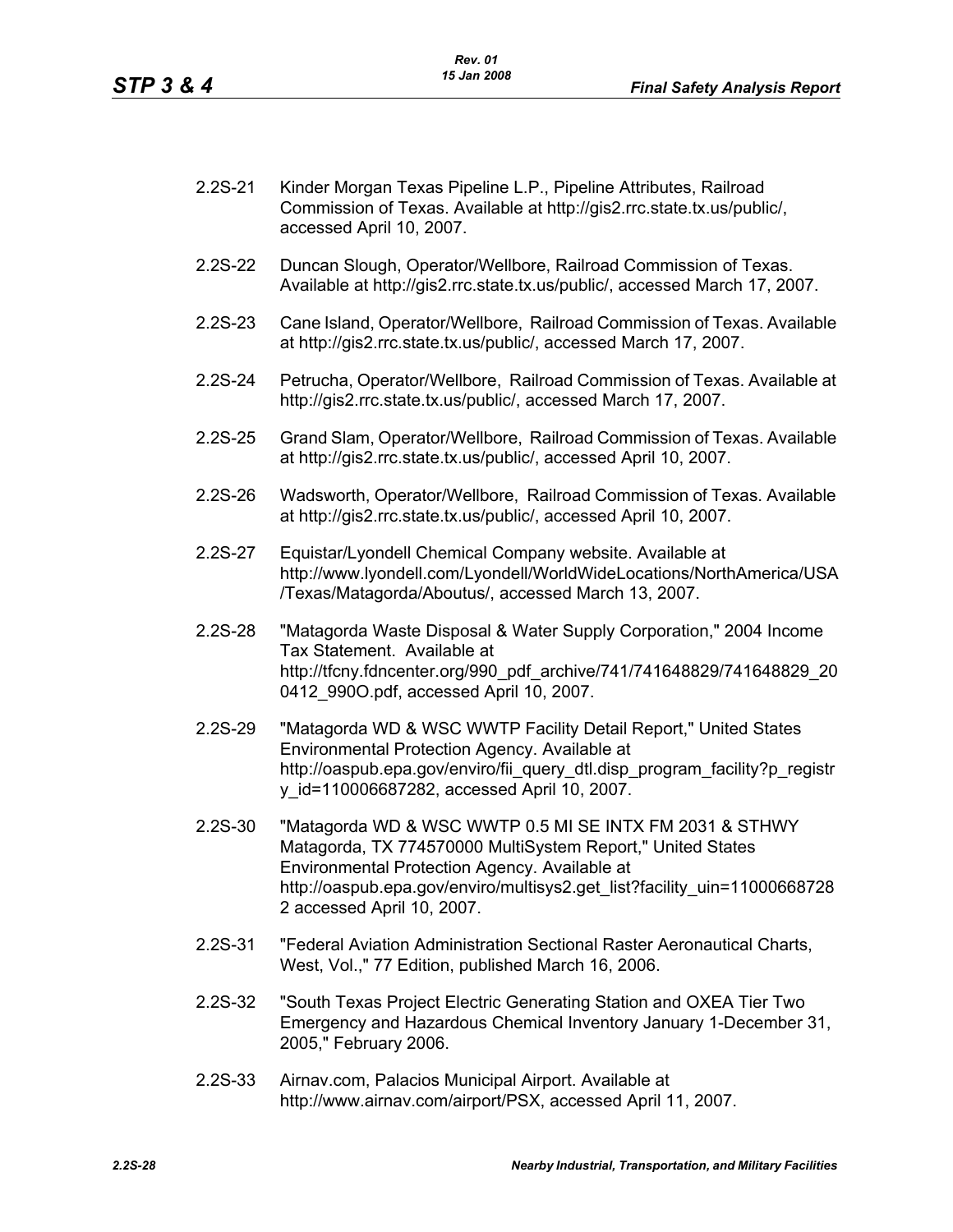- 2.2S-34 AirportIQ 5010, Palacios Municipal Airport. Available at http://www.gcr1.com/5010web/airport.cfm?Site=PSX, accessed April 11, 2007.
- <span id="page-28-0"></span>2.2S-35 Fboweb.com Aviation Internet Services, Palacios Municipal Airport. Available at http://www.fboweb.com/fb40/pu/search.aspx?ss=PSX, accessed April 11, 2007.
- <span id="page-28-7"></span>2.2S-36 "Material Safety Data Sheets," J. T. Baker, A Division of Mallinckrodt Baker, Inc., BakerFACTS Information Retrieval System, May 21, 2007.
- <span id="page-28-5"></span>2.2S-37 "Chemical Hazards Response Information System, Hazardous Chemical Data Manual," United States Coast Guard, Commandant Instruction 16465.12C, 1999.
- <span id="page-28-11"></span>2.2S-38 "Material Safety Data Sheet for Fyrquel EHC," Supresta Built-In-Defense, May 22, 2007.
- <span id="page-28-8"></span>2.2S-39 "National Institute for Occupational Safety and Health (NIOSH)," Center for Disease Control and Prevention (CDC), April 2007.
- <span id="page-28-6"></span>2.2S-40 "Material Safety Data Sheets," Matheson Tri-Gas, May 22, 2007.
- <span id="page-28-1"></span>2.2S-41 "Evaluations of Explosions Postulated To Occur on Transportation Routes Near Nuclear Power Plants," Regulatory Guide 1.91, Revision 1, February 1978.
- <span id="page-28-3"></span>2.2S-42 "Assumptions for Evaluating the Habitability of a Nuclear Power Plant Control Room During a Postulated Hazardous Chemical Release," Regulatory Guide 1.78, Revision 1, December 2001.
- <span id="page-28-9"></span>2.2S-43 "Material Safety Data Sheet for Thunderstorm ATC 1X3 Formula, AR-AFFF," Ansul, Incorporated, May 22, 2007.
- 2.2S-44 "Material Safety Data Sheets," Celanese Ltd., June 1, 2007.
- <span id="page-28-12"></span>2.2S-45 "Material Safety Data Sheet for Nonanoic Acid," ThermoFisher Scientific, May 23, 2007.
- <span id="page-28-10"></span>2.2S-46 "Material Safety Data Sheet Polyalkylene Glycol," ChemPoint.com, May 22, 2007.
- <span id="page-28-4"></span>2.2S-47 "Worst-Case Release Scenario Analysis," Title 40 Code of Federal Regulations Part 68.25, June 1996.
- <span id="page-28-2"></span>2.2S-48 Areal Locations of Hazardous Atmospheres (ALOHA), Version 5.4.1, NOAA, February 2007.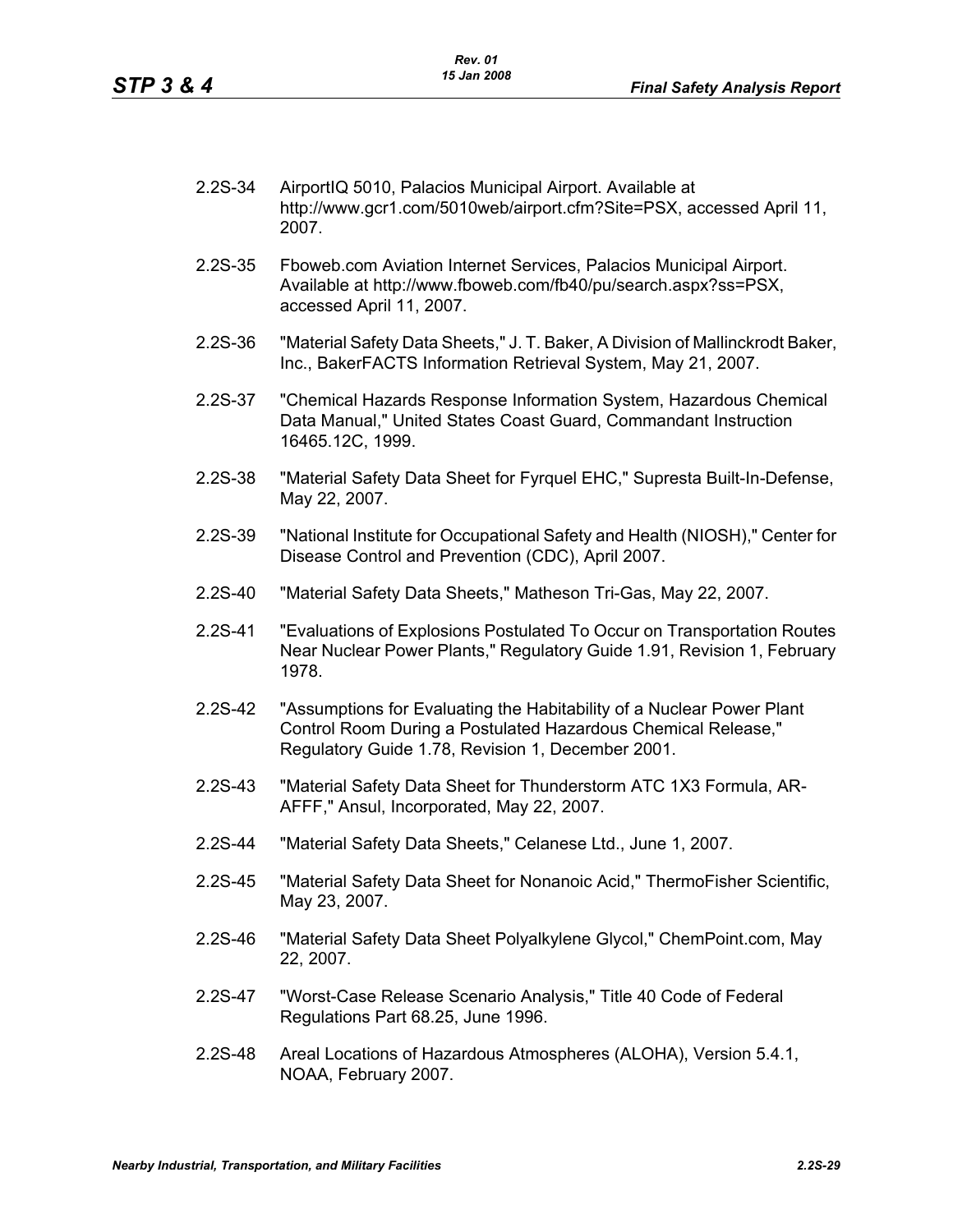- <span id="page-29-0"></span>2.2S-49 "FM Global, Guidelines for Evaluating the Effects of Vapor Cloud Explosions Using a TNT Equivalency Method," Factory Mutual Insurance Company, May 2005.
- <span id="page-29-3"></span>2.2S-50 "Defensible Space, 2005," California Code of Regulations Title 14 CCR, Division 1.5, Chapter 7 Fire Protection, Subchapter 3, Article 3. Fire Hazard Reduction Around Buildings and Structures Defensible Space. § 1299. Available at http://www.fire.ca.gov/CDFBOFDB/pdfs/DefensibleSpaceRegulationsfinal 12992\_17\_06.pdf, accessed March 22, 2007.
- <span id="page-29-4"></span>2.2S-51 Texas Department of Public Safety, Wildfire Preparedness Tips, available at http://www.txdps.state.tx.us/dem/pages/publicinformation.htm, accessed May 4, 2007.
- <span id="page-29-5"></span>2.2S-52 "Material Safety Data Sheets," Mallinckrodt Chemicals, A Division of Mallinckrodt Baker, Inc., ChemFax Information Retrieval System, May 21, 2007.
- 2.2S-53 "The Dictionary of Substances and their Effects," Second Edition, Volume 4, The Royal Society of Chemistry, 1999.
- <span id="page-29-10"></span>2.2S-54 "Vapor Pressure Graphs of Motor Gasolines," Vacuum Limitations on Blackmer Pumps, available at http://www.blackmer.com/myapp/pdf/bul50.pdf, accessed February 1, 2007.
- 2.2S-55 "Handbook of Chemistry and Physics," 54th Edition, 1973-1974, CRC Press.
- <span id="page-29-6"></span>2.2S-56 "Solvents Safety Handbook," Noyes Publications, 1986.
- <span id="page-29-7"></span>2.2S-57 "Material Safety Data Sheets," OXEA Chemicals, June 1, 2007.
- <span id="page-29-1"></span>2.2S-58 Dense Gas Air Dispersion Model (DEGADIS) (EV 112), Rev. 2.1, User's Guide for the DEGADIS 2.1 Dense Gas Dispersion Model, Report to U.S. EPA, NTIS PB90-213893, 1989.
- <span id="page-29-8"></span>2.2S-59 "Material Safety Data Sheet," Alfa Aesae, A Johnson Matthey Company, July 24, 2007.
- <span id="page-29-9"></span>2.2S-60 "Material Safety Data Sheet," Acros Organics BVBA, A Division of ThermoFishcher Scientific, Fax-On-Demand Document Retrieval System, July 24, 2007.
- <span id="page-29-2"></span>2.2S-61 "Nuclear Power Plant Control Room Ventilation System Design for Meeting General Criterion 19, " Murphy, K. G. and K. M. Campe, U.S. Atomic Energy Commission, 13th AEC Air Cleaning Conference, 1974.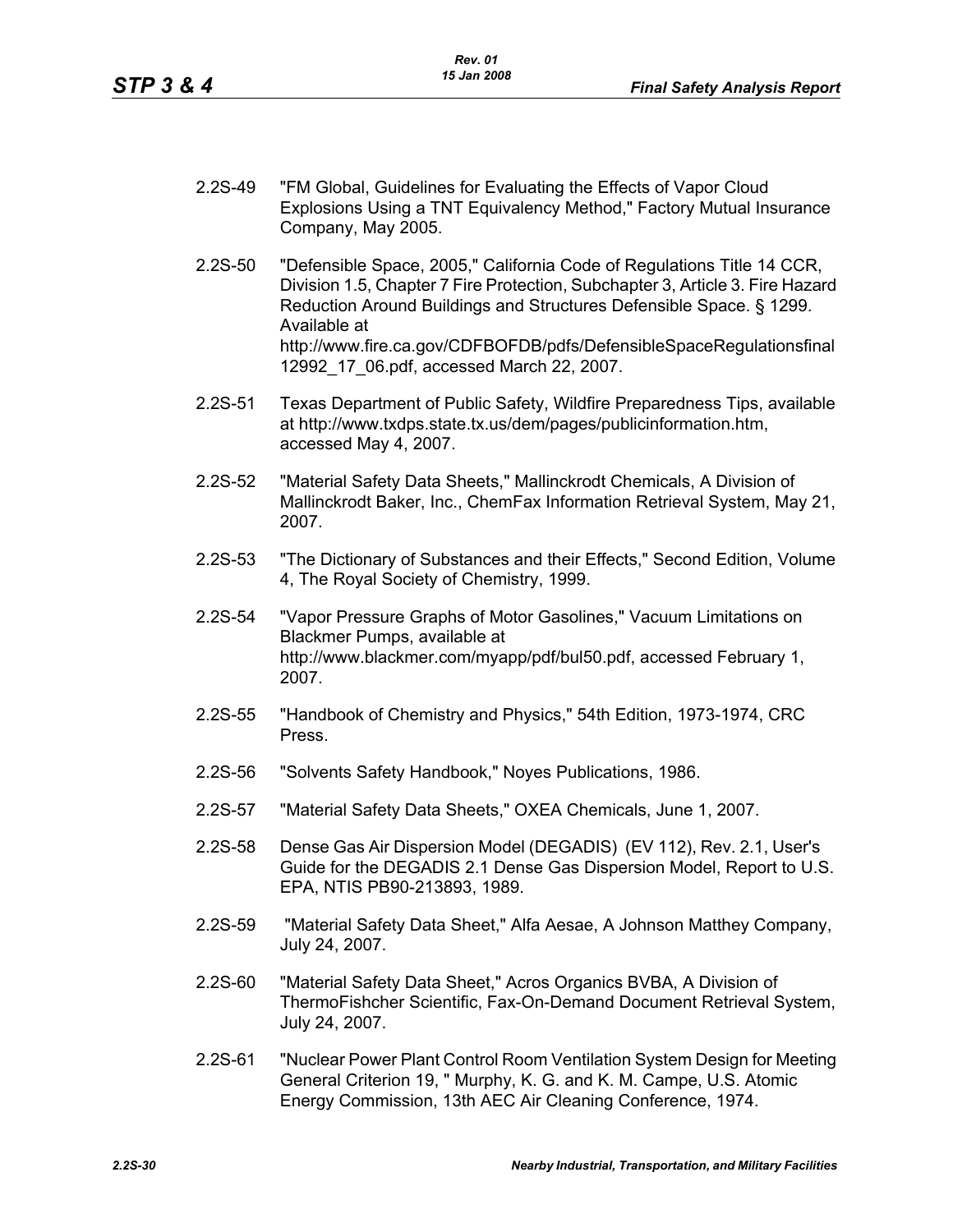<span id="page-30-0"></span>

| $2.2S-62$ | Santos USA Corporation, Pipeline Attributes, Railroad Commission of        |
|-----------|----------------------------------------------------------------------------|
|           | Texas. Available at http://gis2.rrc.state.tx.us/public/, accessed June 29, |
|           | 2007.                                                                      |

- <span id="page-30-3"></span>2.2S-63 "Respiratory Protection," Title 29 Code of Federal Regulations Part 1910.134, July 2002.
- <span id="page-30-1"></span>2.2S-64 "Combined License Applications for Nuclear Power Plants," Regulatory Guide 1.206, Revision 1, June 2007.
- <span id="page-30-2"></span>2.2S-65 "Fire Dynamics Tools (FDTs) Quantitative Fire Hazard Analysis Methods for the U.S. Nuclear Regulatory Commission Fire Protection Inspection Program," NUREG-1805, December 2004.
- <span id="page-30-4"></span>2.2S-66 "Material Safety Data Sheet," Bedoukian Research, Inc., July 24, 2007.
- <span id="page-30-5"></span>2.2S-67 "Material Safety Data Sheet," Arkema Canada, Inc., March 15, 2006.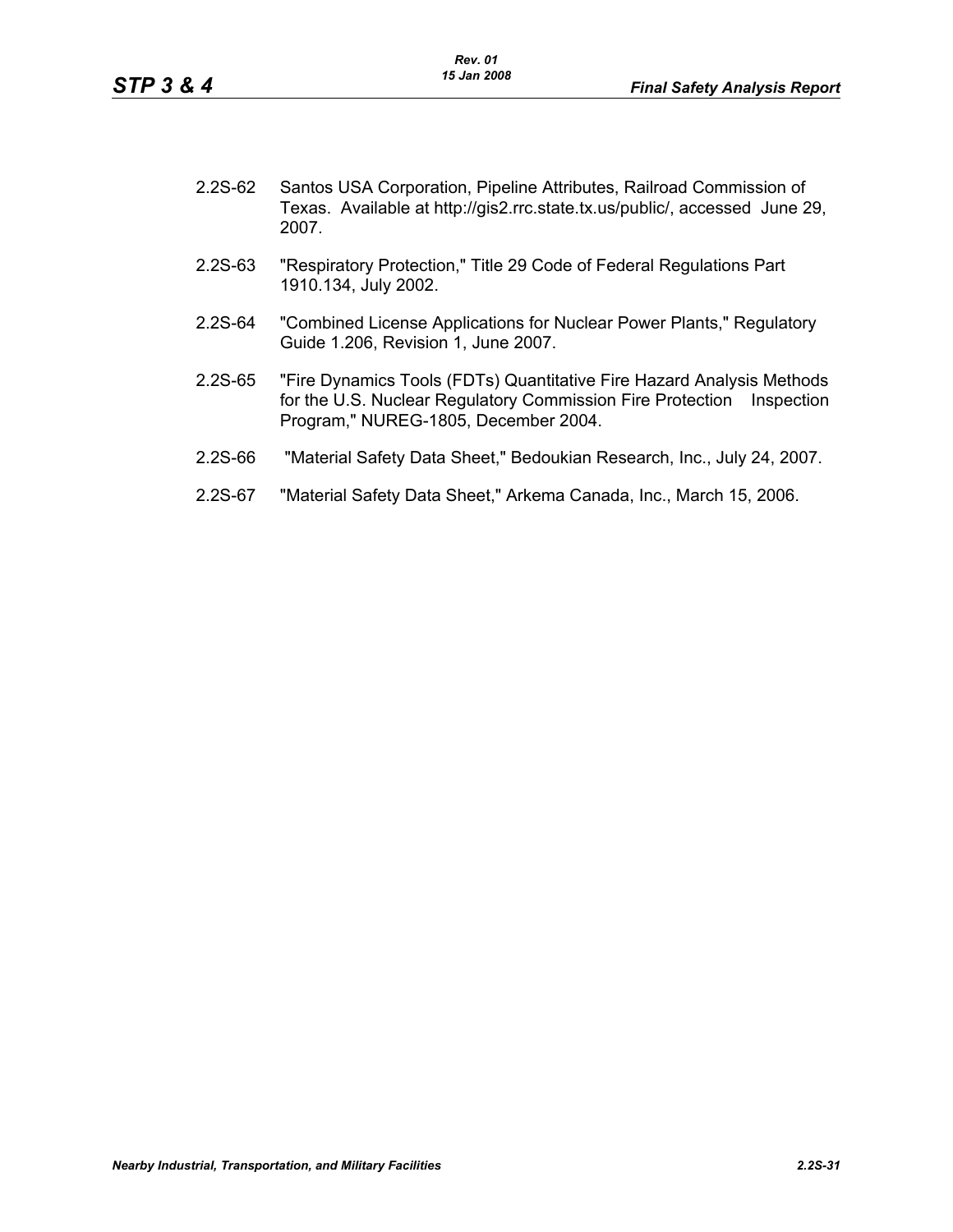<span id="page-31-0"></span>

| <b>Site</b>                                                                    | <b>Concise Description</b>                                                                                                                                         | <b>Primary Function</b>                                                     | <b>Number of</b><br><b>Persons</b><br><b>Employed</b> | <b>Major Products or</b><br><b>Materials</b>                                                                                              |
|--------------------------------------------------------------------------------|--------------------------------------------------------------------------------------------------------------------------------------------------------------------|-----------------------------------------------------------------------------|-------------------------------------------------------|-------------------------------------------------------------------------------------------------------------------------------------------|
| OXEA<br>Corporation                                                            | <b>OXEA Corporation</b><br>receives raw chemicals<br>from rail, pipeline, road,<br>and by barge and<br>manufactures basic and<br>industrial<br>chemicals/compounds | Manufacturer of<br>organic chemicals,<br>crudes, organic<br>dyes & pigments | 260                                                   | Basic organic<br>chemicals,<br>industrial organic<br>chemicals,<br>acetates,<br>aldehydes, crudes,<br>intermediates, dyes<br>and pigments |
| <b>STP 1 &amp; 2</b>                                                           | STP 1 & 2 are each 1329<br><b>MWe Westinghouse</b><br>Electric Company, LLC<br>pressurized water<br>reactors licensed by the<br><b>NRC</b>                         | <b>Power Production</b>                                                     | About 1300                                            | <b>Electric Power</b>                                                                                                                     |
| Port of Bay City/<br>Gulfstream<br><b>Terminal and</b><br><b>Marketing LLC</b> | <b>Petroleum Transit Station</b>                                                                                                                                   | Receive, store, &<br>transfer petroleum<br>products                         | 4                                                     | Gasoline; Diesel oil                                                                                                                      |
| Port of Bay City/<br><b>GulfMark Energy</b>                                    | <b>Petroleum Transit Station</b>                                                                                                                                   | Receive, store, &<br>transfer petroleum<br>products                         | None                                                  | Petroleum Crude<br>Oil                                                                                                                    |
| Equistar                                                                       | Equistar receives raw<br>chemicals from both rail<br>and road and<br>manufactures HDPE<br>plastic resins                                                           | Manufacturer of<br>HDPE plastic resins                                      | 194                                                   | HDPE plastic resins                                                                                                                       |
| Matagorda Waste<br>Disposal and<br><b>Water Supply</b><br>Corporation          | Water supply and<br>sanitary wastewater<br>treatment plant                                                                                                         | Sanitary<br>wastewater<br>treatment plant                                   | 3                                                     | N/A                                                                                                                                       |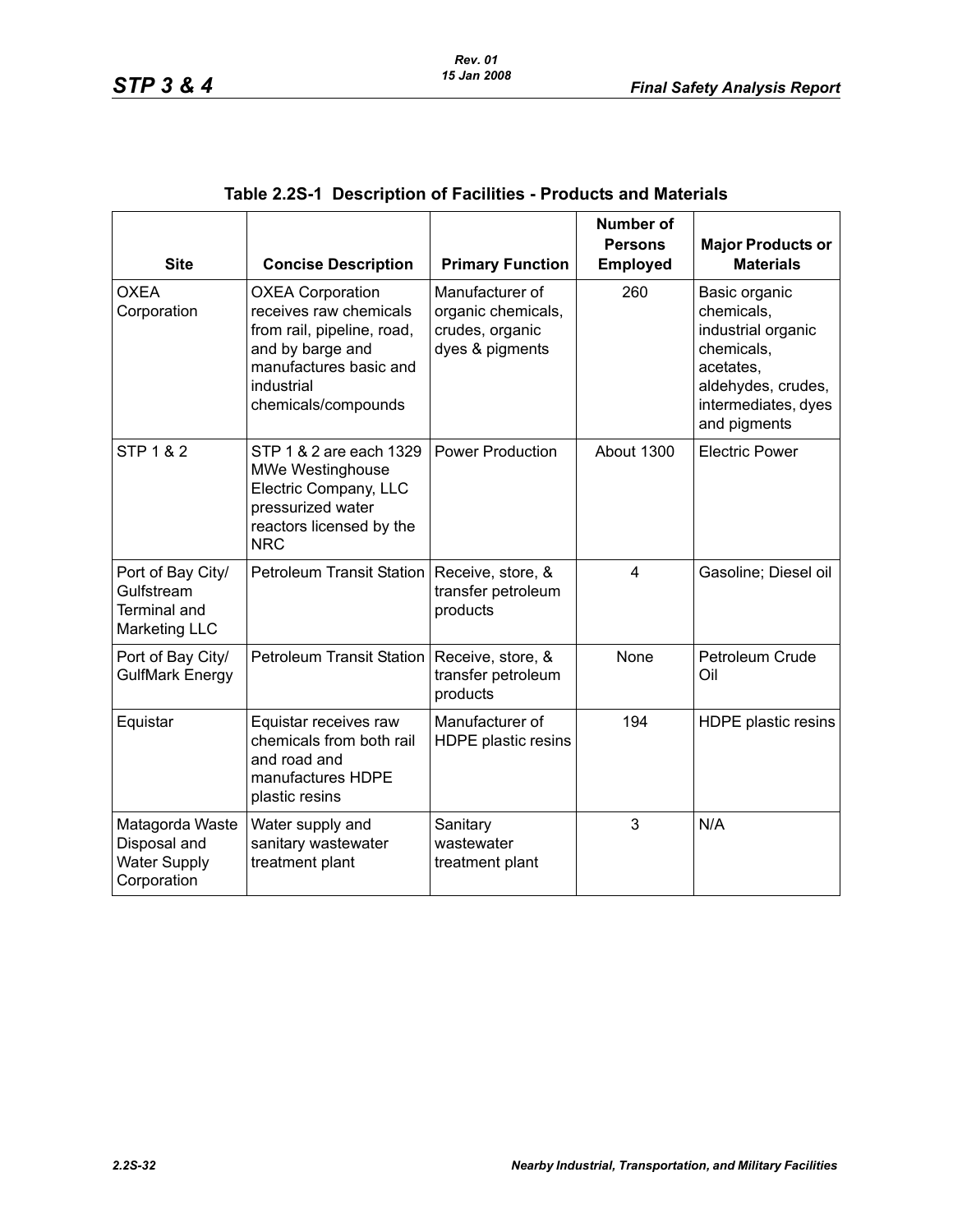<span id="page-32-0"></span>

|                           |                     | <b>Maximum</b><br><b>Quantity in</b> |                                                      |
|---------------------------|---------------------|--------------------------------------|------------------------------------------------------|
| Compound                  | <b>IDLH</b> [1]     | Largest<br><b>Container (lbs)</b>    | <b>Storage Location</b>                              |
| Sodium Bromide            | None<br>established | 37,800                               | <b>ECW/CWI Hypochlorite Tank</b>                     |
| <b>Sulfuric Acid</b>      | 15 mg/m $^3$        | 105,000                              | E/M Shop                                             |
|                           |                     |                                      | Bldg. 19, WSHE-32                                    |
|                           |                     |                                      | Bldg. 19, WSHE-19, MEAB 1 & 2, TGB 1 &<br>2, EM Shop |
|                           |                     |                                      | Unit 1 demineralizer Area, Neutralization<br>basin   |
|                           |                     |                                      | Plant Demin Area Unit 1 NE Corner outside            |
|                           |                     |                                      | Unit 2 NE Corner Outside, acid storage               |
|                           |                     |                                      | Acid Storage Unit 2                                  |
|                           |                     |                                      | P/D Lab Bldg 52                                      |
| <b>Boric Acid</b>         | None<br>established | 44,100                               | Bldg. 27, WSHE-32                                    |
|                           |                     |                                      | Unit 1/2 MEAB                                        |
| 50% Sodium Hydroxide      | None<br>established | 67,200                               | Units 1 & 2 Demineralizer                            |
|                           |                     |                                      | Bldg. 19, WSHE-32                                    |
|                           |                     |                                      | Caustic Storage Units 1 & 2                          |
|                           |                     |                                      | Unit 1 & 2 MEAB & TGB                                |
|                           |                     |                                      | <b>Bldg 44 Nuclear Training</b>                      |
|                           |                     |                                      | <b>Bldg 27, WSHE 32</b>                              |
| Number 2 Diesel Fuel      | None<br>established | 588,000                              | EGDS, DGB Unit 1 & 2, Fire Pump House,<br><b>NSC</b> |
|                           |                     |                                      | EGDS, Unit 2, NTF Bldg-44, Gas Island                |
|                           |                     |                                      | Unit 2 Emergency Generator                           |
|                           |                     |                                      | Bldg 20 Fab Shop, MOF Tool Room                      |
| Freon-11                  | 2000 ppm            | 2917                                 | Bldg 19 Fab Shop, Bldg 27 WSHE 32                    |
| (Trichlorofluoromethane)  |                     |                                      | Electric Shop, Bldg 19 WSHE 32                       |
|                           |                     |                                      | Bldg 19 WHSE 32                                      |
| Freon-12                  | 15,000 ppm          | 55,200                               | Bldg 20 Fab Shop                                     |
| (Dichlorodifluoromethane) |                     |                                      | E/M Shop, Bldg 27 WSHE 32                            |
|                           |                     |                                      | Bldg 19 WHSE 32                                      |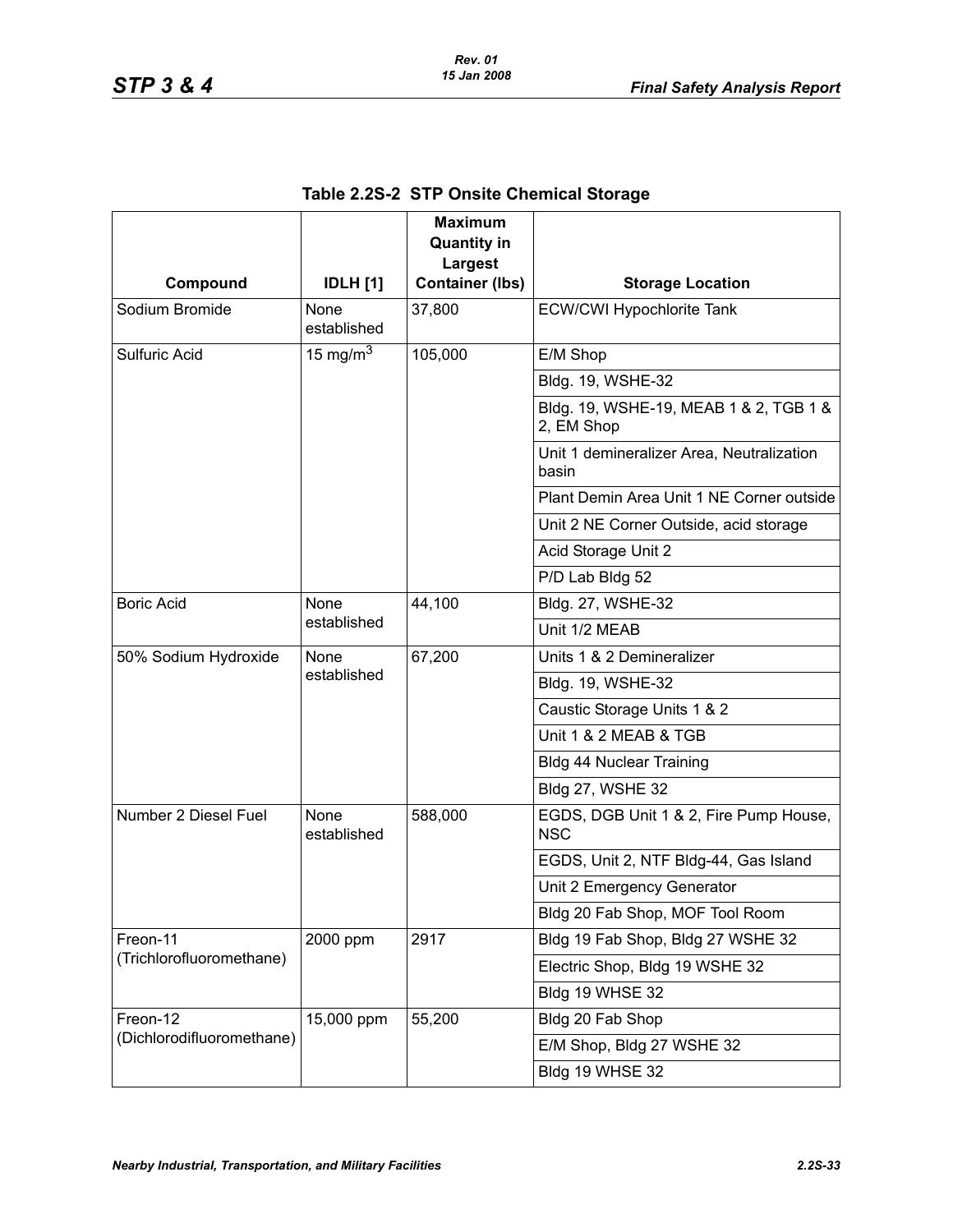|                              |                                               | <b>Maximum</b><br><b>Quantity in</b>                               |                                                          |
|------------------------------|-----------------------------------------------|--------------------------------------------------------------------|----------------------------------------------------------|
|                              |                                               | Largest                                                            |                                                          |
| Compound                     | <b>IDLH</b> [1]                               | <b>Container (lbs)</b>                                             | <b>Storage Location</b>                                  |
| <b>Fryquel EHC</b>           | 1000 mg/m <sup>3</sup><br>as Triphenyl        | 4200                                                               | Bldg. 27, WSHE-32, MM shop                               |
|                              | Phosphate                                     |                                                                    | Units 1 & 2 TGB                                          |
|                              |                                               |                                                                    | <b>Mechanics Shop</b>                                    |
|                              |                                               |                                                                    | Units 1 & 2 TGB, Bldg 19, WHSE 32                        |
|                              |                                               |                                                                    | WHSE-32 Compressed Gas Storage                           |
| Gasoline                     | No IDLH                                       | 12,000 gallons                                                     | Gas Service Island (aboveground tank)                    |
|                              | listed; 300<br>ppm TWA [2]                    |                                                                    | Electric Shop, Bldg 20 Fab Shop                          |
| <b>Halon 1301</b>            | 40,000 ppm                                    | 9150                                                               | Vault                                                    |
| (Trifluorobromomethane)      |                                               |                                                                    | Bldg-44 NTF                                              |
|                              |                                               |                                                                    | Unit 1 & 2 MEAB                                          |
| Hydrogen                     | None<br>established-<br>asphyxiant            | 100.200 ft $^{3}$ /<br>bank; $8,350$ ft <sup>3</sup> /<br>cylinder | Main Gas Storage                                         |
| 12.5% Sodium<br>Hypochlorite | None<br>established-<br>10 ppm as<br>chlorine | 7200 gallons                                                       | Cooling water intake/N/W ECW Intake<br>Bldg. 19, WHSE-32 |
| Hydrazine                    | 50 ppm                                        | 1260                                                               | South of TBG 1 & 2, Bldg-19, WHSE-32                     |
|                              |                                               |                                                                    | Aux Boiler, Bldg-19, WHSE-32                             |
| Monoethanolamine             | 30 ppm                                        | 126,000                                                            | SW of TGB 1 & 2                                          |
|                              |                                               |                                                                    | Ethanolamine Storage Tank                                |
| Nitrogen                     | None<br>established-<br>asphyxiant            | 20,000                                                             | Bldg 20 Fab Shop, Bldg 20 Yard, Bldg 27<br>WHSE-32       |
|                              |                                               |                                                                    | Cold Chem Labs, Electric Shop                            |
|                              |                                               |                                                                    | Met Lab, Unit 1 MEAB & TGB, I&C Shop                     |
|                              |                                               |                                                                    | Unit 1 & 2 MEAB & TGB, Switch Yard                       |
|                              |                                               |                                                                    | Bulk Nitrogen Storage MM Shop                            |
| Liquid Nitrogen              | None<br>established -<br>asphyxiant           | 92,400                                                             | North of Unit 2 Outside protected area                   |

Source - References [2.2S-32](#page-27-7), [2.2S-37](#page-28-5) through [2.2S-40](#page-28-6), and [2.2S-52](#page-29-5)

[1] IDLH, Immediately Dangerous to Life or Health

[2] TWA, Time-Weighted Average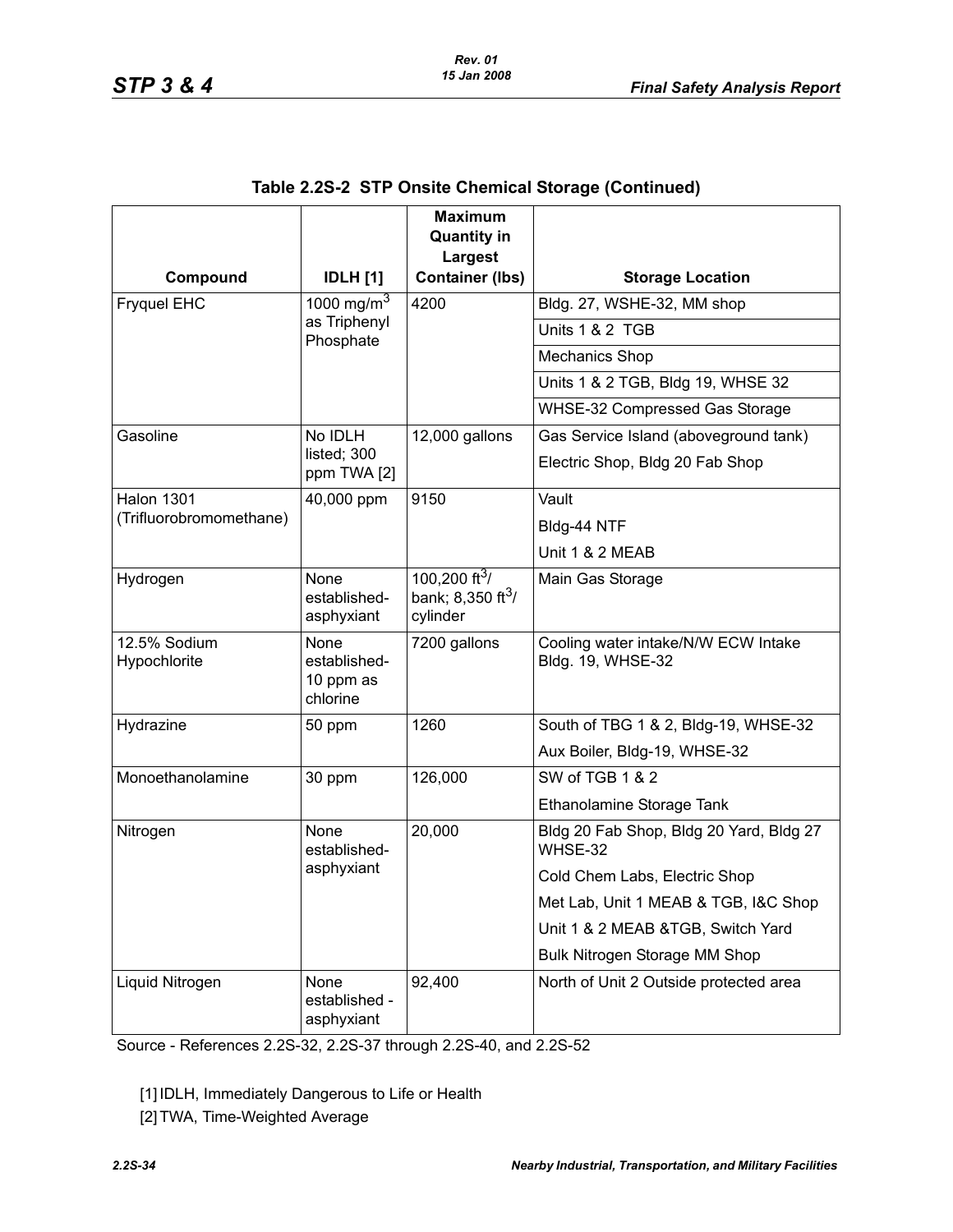### <span id="page-34-0"></span>**Table 2.2S-3 Offsite Chemical Storage - OXEA Corporation, Gulfstream Terminal and Marketing LLC, and GulfMark Energy**

|                                                 |                                  | <b>Maximum Quantity [1]</b><br>in Largest Container |
|-------------------------------------------------|----------------------------------|-----------------------------------------------------|
| <b>Material</b>                                 | <b>Toxicity Limit (IDLH) [2]</b> | (Ibs)                                               |
|                                                 | <b>OXEA Corporation</b>          |                                                     |
| 1-Hexene                                        | 30 ppm TLV-TWA [3]               | 1,265,000                                           |
| 1-Octene                                        | 250 mg/m <sup>3</sup> TEEL [4]   | 2,010,000                                           |
| 2-Hexene                                        | 30 ppm TLV-TWA [3]               | 3861                                                |
| 2-Methyl Hexanoic Acid                          | None established                 | 2700                                                |
| Acetaldehyde                                    | 2,000 ppm                        | 866,295                                             |
| <b>Acetic Acid</b>                              | 50 ppm                           | 9,999,999*                                          |
| Acetone                                         | 2500 ppm                         | 4400                                                |
| <b>Nickel Catalyst</b>                          | 10 mg/m $3$                      | 10,000                                              |
| Amercor 8780 Cyclohexylamine                    | 30 ppm-TEEL [4]                  | 4000                                                |
| Amerzine 35 Hydrazine                           | 50 ppm                           | 4000                                                |
| ATC-AFFF Foam -2-(2-Butoxyethoxy)               | None established                 | 30,000                                              |
| Sodium Hypochlorite                             | 10 ppm as chlorine               | 30,000                                              |
| Aluminum Oxide Catalyst (85%<br>Aluminum Oxide) | None established                 | 10,000                                              |
| Iron Oxide Catalyst (90% iron oxide)            | 2500 mg/m <sup>3</sup>           | 8000                                                |
| Zinc Oxide Catalyst (50%)                       | 500 mg/m $3$                     | 10,000                                              |
| C7 heavy ends (C-14 Esters, 71%)                | None established                 | 11,520                                              |
| C8 Catalyst                                     | None established                 | 10,000                                              |
| C9 heavy ends (C-18 Esters, 71%)                | None established                 | 11,520                                              |
| <b>Carbon Dioxide</b>                           | 40,000 ppm                       | 868,000                                             |
| Carbon Monoxide                                 | 1200 ppm                         | 868,000                                             |
| Celite (Diatomaceous Earth)                     | 3000 mg/m <sup>3</sup>           | 10,000                                              |
| Silver (catalyst)                               | 10 mg/m $3$                      | 12,250                                              |
| Silica                                          | 3000 mg/m $3$                    | 10,000                                              |
| Aluminum Silicate                               | 10 mg/m <sup>3</sup> -TLV [3]    | 40,000                                              |
| Diesel                                          | None established                 | 40,000                                              |
| Diisopropanolamine                              | None established                 | 32,000                                              |
| Dimethyl Sulfide                                | 2000 ppm - TEEL [4]              | 10,000                                              |
| Drewfloc 2449 (33% Petroleum Distillate)        | 1000 ppm                         | 4000                                                |
| Drewsperse 2625B (Potassium<br>Hydroxide)       | None established                 | 32,000                                              |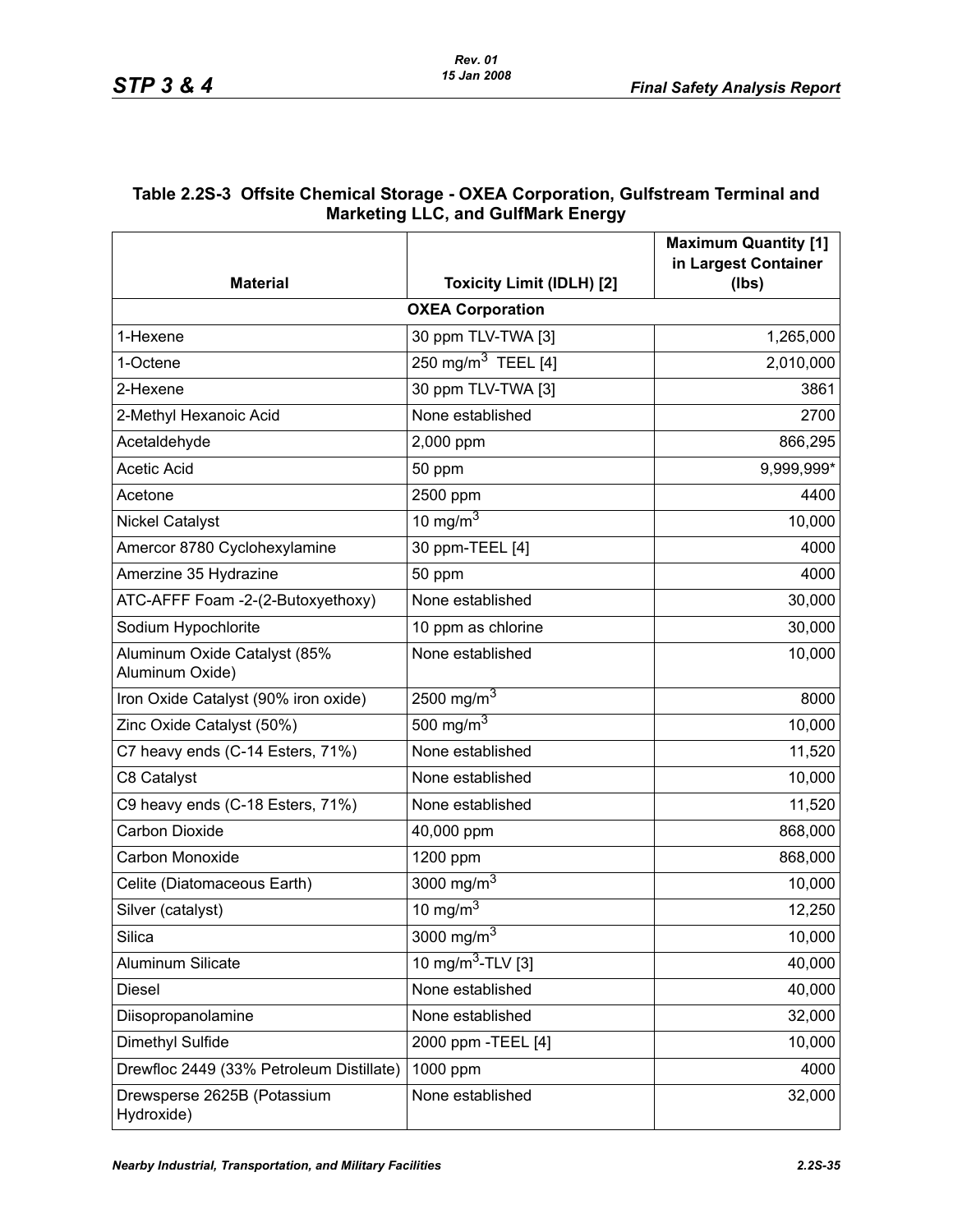| www.grade.com/www.chergy.commutation/ |                                  |                                                     |  |  |
|---------------------------------------|----------------------------------|-----------------------------------------------------|--|--|
|                                       |                                  | <b>Maximum Quantity [1]</b><br>in Largest Container |  |  |
| <b>Material</b>                       | <b>Toxicity Limit (IDLH) [2]</b> | (lbs)                                               |  |  |
| <b>Ethyl Acetate</b>                  | 2000 ppm                         | 21,800                                              |  |  |
| Ethylene                              | 15,000 ppm - TEEL [4]            | 470,000                                             |  |  |
| <b>Ethylene Glycol</b>                | None established                 | 64,000                                              |  |  |
| G-132 D catalyst (copper oxide 50%)   | 100 mg/m $3$                     | 8,000                                               |  |  |
| G55/G65 Catalyst (aluminum oxide 70%) | None established                 | 10,000                                              |  |  |
| Gasoline                              | 300 ppm - TWA [3]                | 14,400                                              |  |  |
| Calcium Carbonate                     | 10 mg/m $3$                      | 5,000                                               |  |  |
| Hexanoic Acid                         | None established                 | 99,999*                                             |  |  |
| Hydrogen                              | Asphyxiant                       | 58,512                                              |  |  |
| Hydroquinone                          | 50 mg/m $3$                      | 3,000                                               |  |  |
| Isobutanol                            | 1600 ppm                         | 3,455,333                                           |  |  |
| Isobutyl acetate                      | 1300 ppm                         | 9,999,999*                                          |  |  |
| Isobutyraldehyde                      | 1500 ppm - TEEL [4]              | 999,999*                                            |  |  |
| Sulfuric Acid                         | 15 mg/m $3$                      | As Batteries                                        |  |  |
| Calcium Oxide (Dust)                  | 25 mg/m $3$                      | 40,000                                              |  |  |
| Methane                               | 25,000 ppm - TEEL [4]            | 47,000                                              |  |  |
| Methane Sulfonic Acid                 | None established                 | 9,999*                                              |  |  |
| Monoethanolamine                      | 30 ppm                           | 99,999*                                             |  |  |
| N-Butanol                             | 1400 ppm                         | 16,921,268                                          |  |  |
| N-butyl acetate                       | 1700 ppm                         | 9,999,999*                                          |  |  |
| N-Butyraldehyde                       | 2000 ppm - TEEL [4]              | 3,300,000                                           |  |  |
| N-Heptanal                            | None established                 | 325,000                                             |  |  |
| N-Heptanoic acid                      | None established                 | 1,929,855                                           |  |  |
| N-Nonanal                             | None established                 | 400,000                                             |  |  |
| N-Propyl acetate                      | 1700 ppm                         | 9,999,999*                                          |  |  |
| N-Propyl alcohol                      | 800 ppm                          | 9,999,999*                                          |  |  |
| Nitrogen                              | Asphyxiant                       | 9,999,999*                                          |  |  |
| Nonanoic acid                         | None established                 | 9,999,999*                                          |  |  |
| Oxygen                                | None established                 | 999,999*                                            |  |  |
| Parabenzoquinone                      | 100 mg/m $3$                     | 99,999*                                             |  |  |
| Phosphoric acid (85%)                 | 1000 mg/m $3$                    | 99,999*                                             |  |  |
| Potassium acetate                     | None established                 | 99,999*                                             |  |  |

#### **Table 2.2S-3 Offsite Chemical Storage - OXEA Corporation, Gulfstream Terminal and Marketing LLC, and GulfMark Energy (Continued)**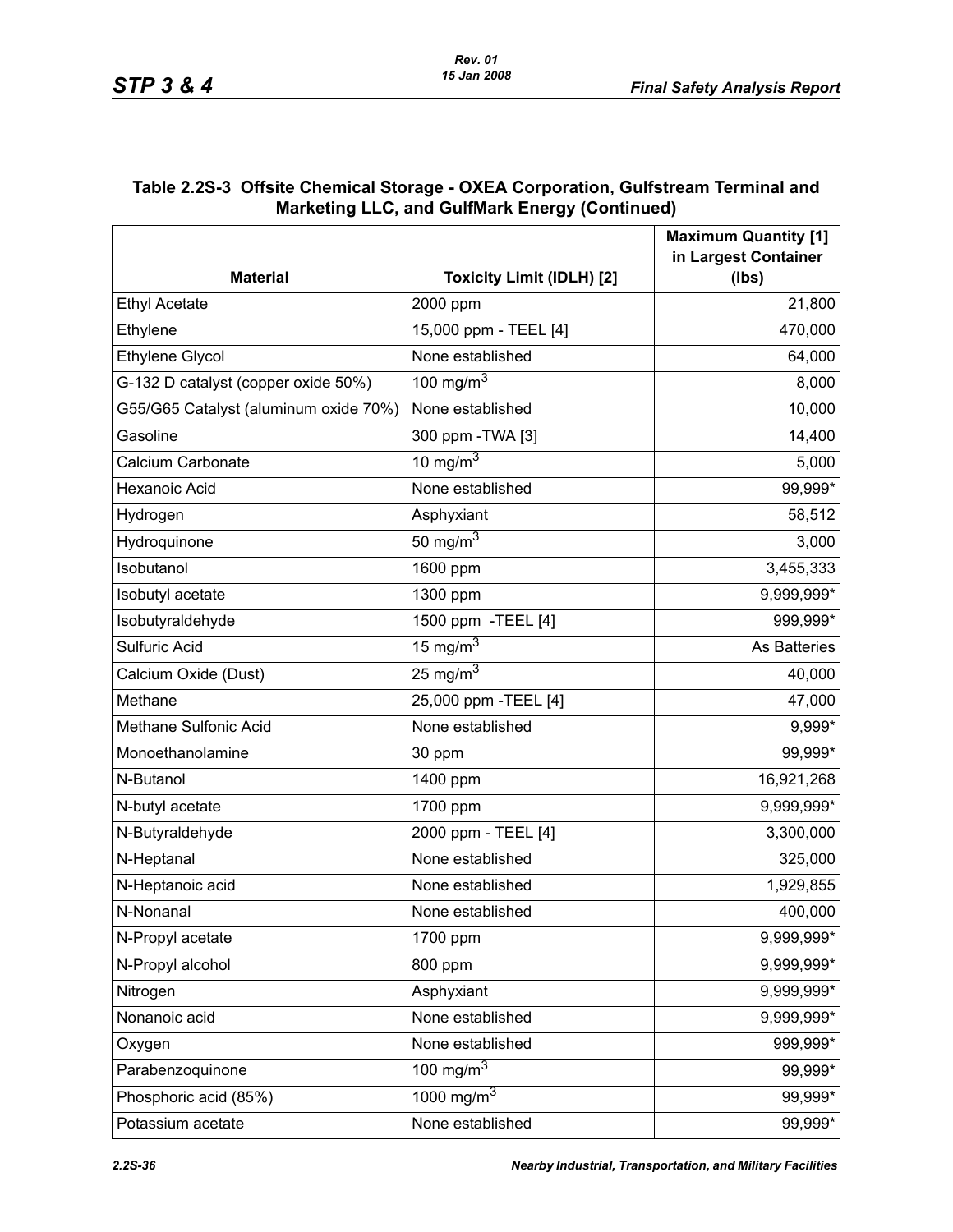| <b>Material</b>                              | <b>Toxicity Limit (IDLH) [2]</b> | <b>Maximum Quantity [1]</b><br>in Largest Container<br>(Ibs) |  |
|----------------------------------------------|----------------------------------|--------------------------------------------------------------|--|
| Potassium hydroxide                          | None established                 | 99,999*                                                      |  |
| Propionaldehyde                              | 500 mg/m <sup>3</sup> -TEEL [4]  | 600,000                                                      |  |
| Propylene                                    | Asphyxiant                       | 740,000                                                      |  |
| Propylene glycol                             | None established                 | 999,999*                                                     |  |
| Sand (silica dust)                           | 30 mg/m <sup>3</sup> -PEL [5]    | 99,999*                                                      |  |
| Sodium Hydroxide Solution                    | None established                 | 999,999*                                                     |  |
| Sulfolane                                    | None established                 | 99,999*                                                      |  |
| Sulfuric Acid                                | 15 mg/m $3$                      | 999,999*                                                     |  |
| Lubricating Oil                              | None established                 | 99,999*                                                      |  |
| Triphenylphosphine                           | None established                 | 9,999*                                                       |  |
| Vanadium Pentaoxide                          | 35 mg V/m $3$                    | 9,999*                                                       |  |
| <b>Zinc Oxide</b>                            | 500 mg/m $3$                     | 10,000*                                                      |  |
| UCON LB-625 Polyalkylene Glycol              | None established                 | 99,999*                                                      |  |
| Vinyl Acetate                                | 500 ppm [6]                      | 3,700,000                                                    |  |
| <b>Gulfstream Terminal and Marketing LLC</b> |                                  |                                                              |  |
| Gasoline                                     | 300 ppm - TWA [3]                | 20,000 barrels                                               |  |
| Diesel Oil                                   | None established                 | 20,000 barrels                                               |  |
| <b>GulfMark Energy</b>                       |                                  |                                                              |  |
| Petroleum Crude Oil                          | None established                 | 25,000 barrels                                               |  |

#### **Table 2.2S-3 Offsite Chemical Storage - OXEA Corporation, Gulfstream Terminal and Marketing LLC, and GulfMark Energy (Continued)**

Source - References [2.2S-32](#page-27-7), [2.2S-36,](#page-28-7) [2.2S-37,](#page-28-5) [2.2S-39](#page-28-8), [2.2S-40,](#page-28-6) [2.2S-43](#page-28-9) through [2.2S-46,](#page-28-10) [2.2S-48](#page-28-2), [2.2S-52,](#page-29-5) [2.2S-56,](#page-29-6) [2.2S-57](#page-29-7), [2.2S-59,](#page-29-8) [2.2S-60](#page-29-9), [2.2S-66,](#page-30-4) and [2.2S-67.](#page-30-5)

- [1] Actual amount of compound in these cases, is the maximum of the reported range on the SARA Title III, Tier II report. This range envelopes an order of magnitude and represents the greatest amount present at the facility during the reporting period. (denoted by \*).
- [2] Immediately Dangerous to Life or Health (IDLH)
- [3] Threshold Limit Value/ Time-Weighted Average (TLV-TWA)
- [4] Temporary Emergency Exposure Limit (TEEL)
- [5] Permissible Exposure Limit (PEL)
- [6] Emergency Response Planning Guideline (ERPG)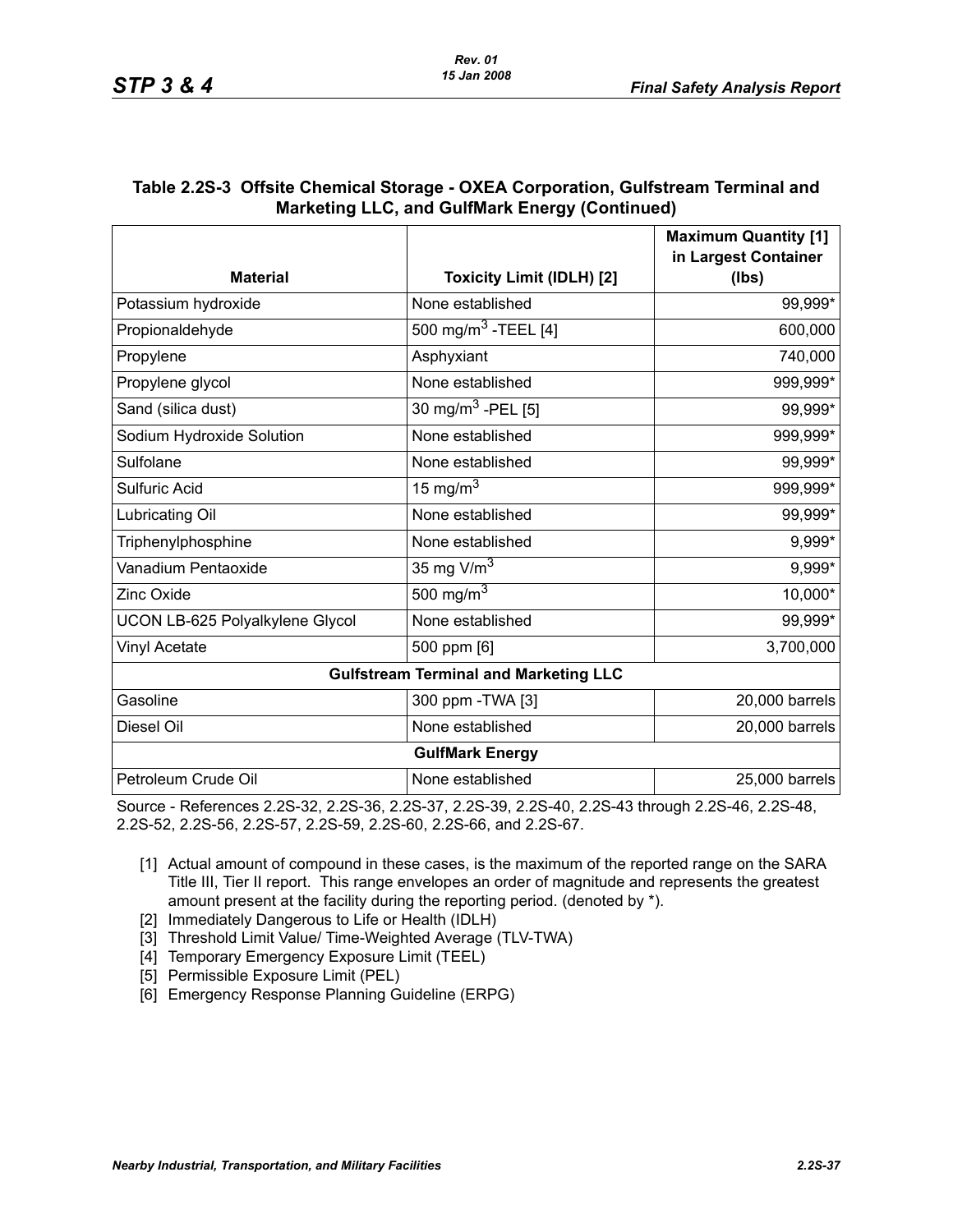<span id="page-37-0"></span>

| Operator                                                | <b>Product</b>                            | <b>Pipeline</b><br><b>Diameter</b> | <b>Pipeline</b><br>Age | <b>Operating</b><br><b>Pressure</b> | Depth of<br><b>Burial</b> | <b>Distance</b><br><b>Between</b><br><b>Isolation</b><br><b>Valves</b> |
|---------------------------------------------------------|-------------------------------------------|------------------------------------|------------------------|-------------------------------------|---------------------------|------------------------------------------------------------------------|
| <b>Dow Pipeline</b><br>Company                          | <b>Natural Gas</b><br><b>Transmission</b> | 12.75 inches                       | 1940                   | 471 psig                            | 3 to 10 feet              | 10 miles                                                               |
| <b>Dow Pipeline</b><br>Company                          | <b>Natural Gas</b><br><b>Transmission</b> | 16 inches                          | 1954                   | 760 psig                            | 3 to 10 feet              | 10 miles                                                               |
| <b>Houston</b><br><b>Pipeline</b><br>Company, L.P.      | <b>Natural Gas</b><br><b>Transmission</b> | 8.63 inches                        | 1964                   | 575 psig                            | 2 to 3 feet               | 7-8 miles                                                              |
| Penn Virginia Oil<br>& Gas, L.P.                        | <b>Natural Gas</b><br><b>Transmission</b> | 4.5 inches                         | N/A                    | N/A                                 | N/A                       | N/A                                                                    |
| <b>Texas Eastern</b><br>Transmission,<br>L.P.           | <b>Natural Gas</b><br><b>Transmission</b> | 30 inches                          | N/A                    | N/A                                 | N/A                       | N/A                                                                    |
| <b>Enterprise</b><br><b>Products</b><br>Operating, L.P. | <b>Natural Gas</b><br><b>Transmission</b> | 8.63 inches                        | 1969                   | 750 psig                            | 37 inches                 | N/A                                                                    |
| <b>Seadrift Pipeline</b><br>Corporation                 | Nitrogen                                  | 4.5 inches                         | 1962                   | 1494 psig                           | 3 to 10 feet              | N/A                                                                    |
| <b>OXEA</b><br>Corporation                              | Propylene                                 | 6.63 inches                        | 1977                   | 875 psig                            | 38 to 40 inches           | varies                                                                 |
| <b>OXEA</b><br><b>Corporation/Air</b><br>Liquide        | Oxygen                                    | 12.75 inches                       | N/A                    | 875 psig                            | 38 to 40 inches           | N/A                                                                    |
| <b>OXEA</b><br><b>Corporation/Air</b><br>Liquide        | Nitrogen                                  | <b>10.75 inches</b>                | N/A                    | 875 psig                            | 38 to 40 inches           | N/A                                                                    |
| <b>OXEA</b><br>Corporation/<br>Equistar                 | <b>Ethylene</b>                           | 10.75 inches                       | 1982                   | 1000-1300<br>psig                   | 4 to 6 feet               | N/A                                                                    |
| Acock/Anaqua<br><b>Operating Co.,</b><br>L.P.           | <b>Natural Gas</b><br>Gathering           | 4.5 inches                         | N/A                    | N/A                                 | N/A                       | N/A                                                                    |
| Houston<br><b>Pipeline</b><br>Company, L.P.             | <b>Natural Gas</b><br>Gathering           | 4.5 inches                         | N/A                    | N/A                                 | N/A                       | N/A                                                                    |
| <b>Kinder Morgan</b><br>Tejas Pipeline,<br>L.P.         | <b>Natural Gas</b><br>Gathering           | 16 inches                          | N/A                    | N/A                                 | N/A                       | N/A                                                                    |
| Santos USA,<br>Corp.                                    | <b>Natural Gas</b><br>Gathering           | 4.5 inches                         | N/A                    | N/A                                 | N/A                       | N/A                                                                    |

Source - References [2.2S-10](#page-26-3) through [2.2S-21](#page-27-5), and Reference [2.2S-62](#page-30-0)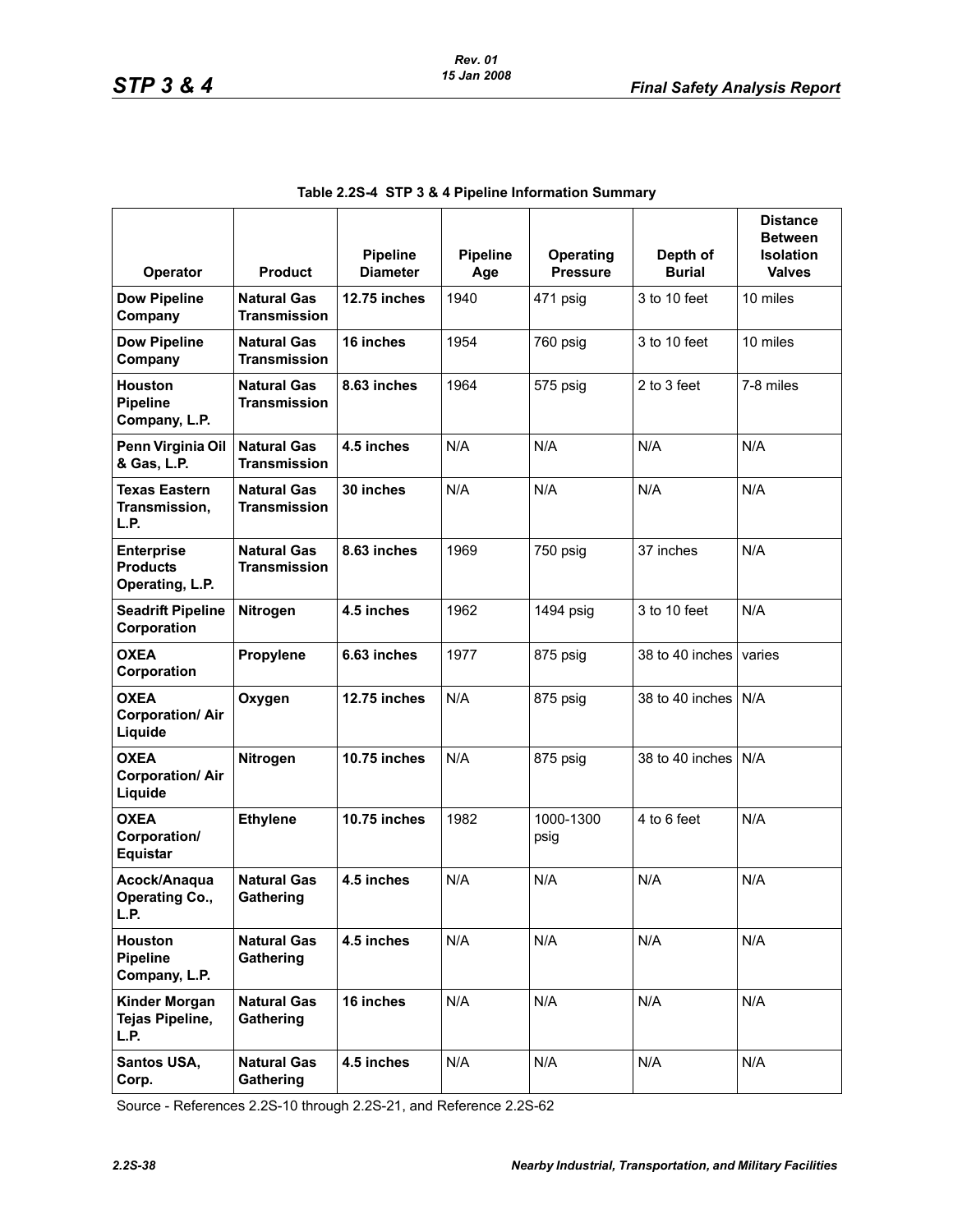| <b>Material</b>          | <b>Toxicity Limit (IDLH) [1]</b>                                               | <b>Total Quantity</b><br>(short tons) |
|--------------------------|--------------------------------------------------------------------------------|---------------------------------------|
| Crude Petroleum          | None established                                                               | 56,000                                |
| <b>Residual Fuel Oil</b> | None established                                                               | 1,000                                 |
| Alcohols                 | 1400 ppm (Butanol); 1600 ppm (Iso-Butanol)                                     | 127,000                               |
| Carboxylic Acids         | 50 ppm (Acetic Acid); 1700 ppm (Butyl Acetate); 500<br>ppm (Vinyl Acetate) [2] | 317,000                               |

#### **Table 2.2S-5 Hazardous Chemical Waterway Freight, Colorado River**

Source: References 2.2S-9, 2.2S-37, 2.2S-48, and 2.2S-57

[1] Immediately Dangerous to Life or Health

[2] Emergency Response Planning Guideline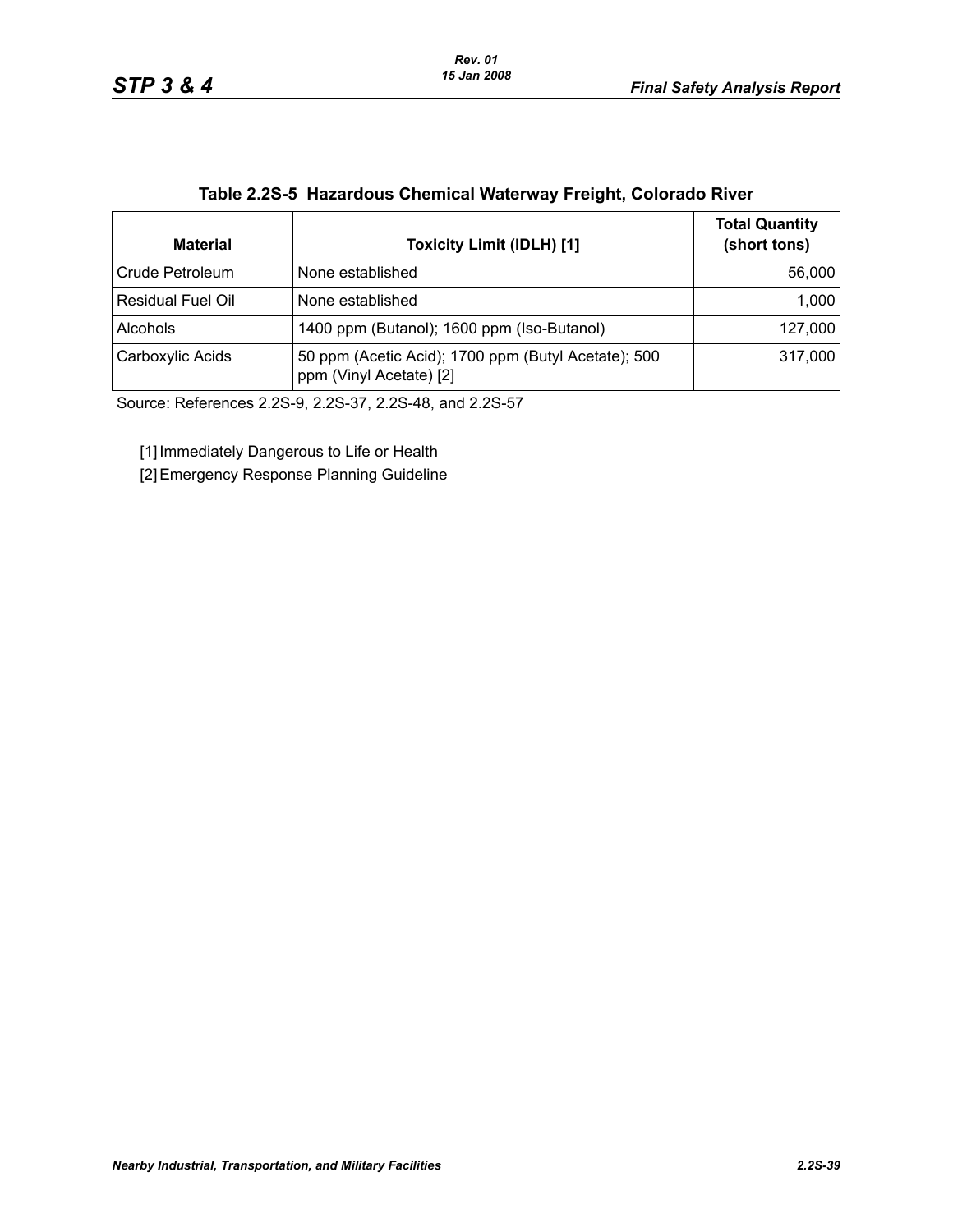| Onsite Chemical Storage - Disposition | <b>Disposition</b><br>Vapor Pressure | No further analysis<br>required<br>None listed | required-low vapor<br>No further analysis<br>pressure [1]<br>0.001 mm Hg | No further analysis<br>required<br>N/A-solid | No further analysis<br>required<br>Not available | No further analysis<br>required-low vapor<br>pressure [1]<br>$0.100$ psi $@$ 100°F | <b>Toxicity Analysis</b><br>@100°F<br>23.58 psi | <b>Toxicity Analysis</b><br>159.599 psi @ 80°F | required-low vapor<br>No further analysis<br>pressure [1]<br>$@68^{\circ}F$<br>$0.17$ mm Hg | Toxicity Analysis<br>292 mm Hg @ 81.4°F | Flammability Analysis | Explosion Analysis | Toxicity Analysis<br>$>1$ atm         | <b>Toxicity Analysis</b><br>$0.567$ psi @ 100°F | Flammability Analysis |  |
|---------------------------------------|--------------------------------------|------------------------------------------------|--------------------------------------------------------------------------|----------------------------------------------|--------------------------------------------------|------------------------------------------------------------------------------------|-------------------------------------------------|------------------------------------------------|---------------------------------------------------------------------------------------------|-----------------------------------------|-----------------------|--------------------|---------------------------------------|-------------------------------------------------|-----------------------|--|
|                                       | Explosion Hazard?                    | None listed                                    | None listed                                                              | None listed                                  | None listed                                      | None listed                                                                        | None listed                                     | None listed                                    | None listed                                                                                 | Vapor may explode                       |                       |                    | None listed                           | Vapor may explode                               |                       |  |
| 2.25-6                                | Flammability                         | Not flammable                                  | Not flammable                                                            | Not flammable                                | Not flammable                                    | 1.3%-6.0%                                                                          | Not flammable                                   | Not flammable                                  | Not flammable                                                                               | $065.7 - 964.1$                         |                       |                    | Not flammable                         | 4.7%-100%                                       |                       |  |
| $\overline{\mathbf{c}}$<br>Tabl       | <b>Toxicity Limit</b><br>(IDLH)      | None established                               | $15 \text{ mg/m}^3$                                                      | None established                             | None established                                 | None established                                                                   | 2000 ppm                                        | 15,000 ppm                                     | Triphenyl Phosphate<br>1000 $mg/m3$ as                                                      | 300 ppm-TWA [2]                         |                       |                    | 40,000 ppm                            | 50 ppm                                          |                       |  |
|                                       | <b>Material</b>                      | Sodium Bromide                                 | 98% Sulfuric Acid                                                        | Boric Acid                                   | 50% Sodium Hydroxide                             | Number 2 Diesel Fuel                                                               | (Trichlorofluoromethane)<br>Freon-11            | (Dichlorodifluoromethane)<br>Freon-12          | Fyrquel EHC fluid                                                                           | Gasoline                                |                       |                    | (Trifluorobromomethane)<br>Halon 1301 | Hydrazine                                       |                       |  |

# *STP 3 & 4 Final Safety Analysis Report*

<span id="page-39-0"></span>*2.2S-40 Nearby Industrial, Transportation, and Military Facilities*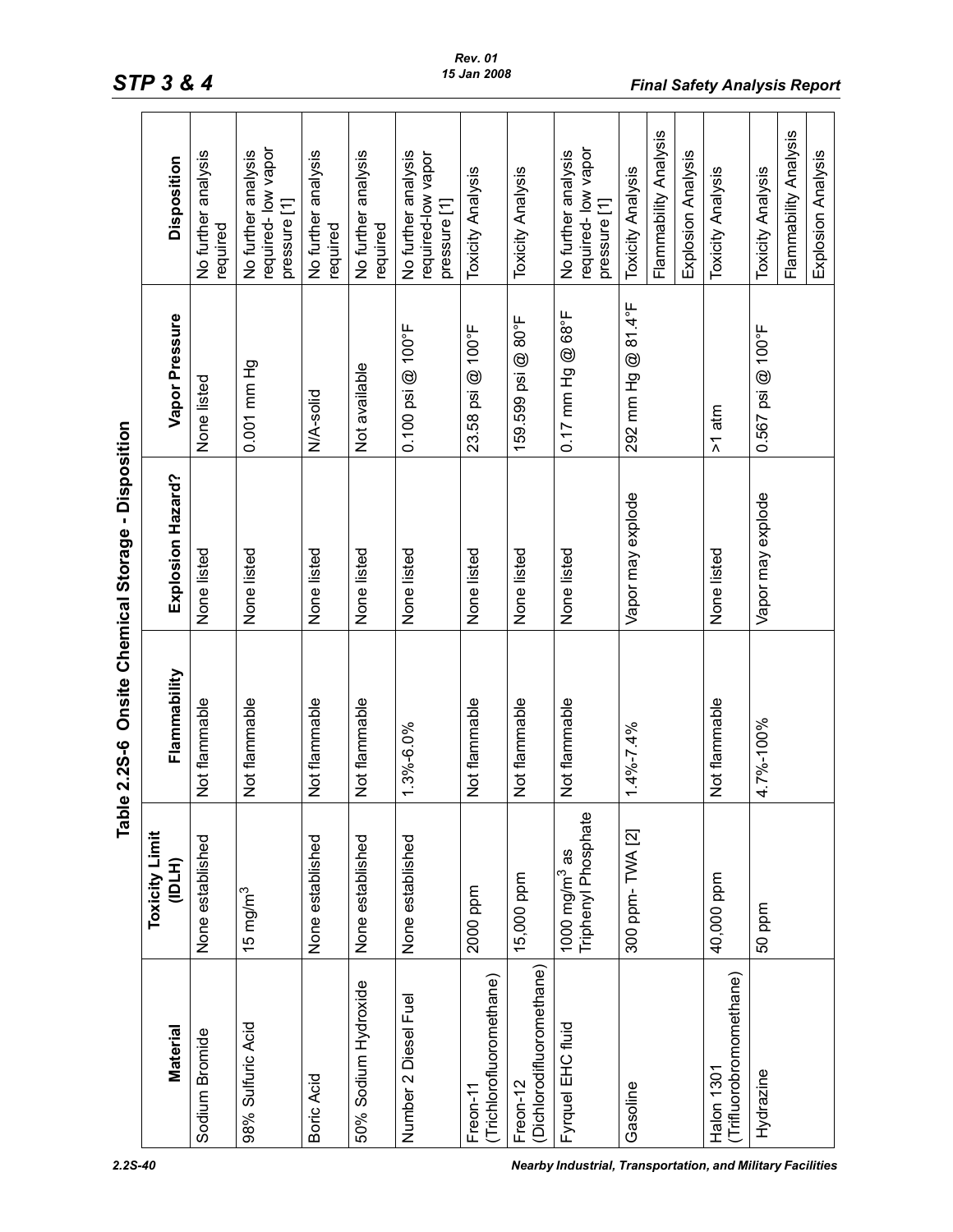|                                 |                                                                                                                                            |                       | Table 2.2S-6 Onsite Chemical Storage - Disposition (Continued) |                                                                                                                                                                                                                                                                                                                                                                                                     |                                                           |
|---------------------------------|--------------------------------------------------------------------------------------------------------------------------------------------|-----------------------|----------------------------------------------------------------|-----------------------------------------------------------------------------------------------------------------------------------------------------------------------------------------------------------------------------------------------------------------------------------------------------------------------------------------------------------------------------------------------------|-----------------------------------------------------------|
| <b>Material</b>                 | <b>Toxicity Limit</b><br>(IDTH)                                                                                                            | Flammability          | Explosion Hazard?                                              | Vapor Pressure                                                                                                                                                                                                                                                                                                                                                                                      | Disposition                                               |
| 12.5% Sodium<br>Hypochlorite    | 10 ppm for chlorine                                                                                                                        | Not flammable         | None listed                                                    | Not available                                                                                                                                                                                                                                                                                                                                                                                       | <b>Toxicity Analysis</b>                                  |
| Hydrogen                        | Asphyxiant                                                                                                                                 | 4.0%-75%              | Vapor may explode                                              | $29.030 \text{ } @.418^{\circ}$ F                                                                                                                                                                                                                                                                                                                                                                   | Toxicity-consider as<br>asphyxiant                        |
|                                 |                                                                                                                                            |                       |                                                                |                                                                                                                                                                                                                                                                                                                                                                                                     | Flammability Analysis                                     |
|                                 |                                                                                                                                            |                       |                                                                |                                                                                                                                                                                                                                                                                                                                                                                                     | Explosion Analysis                                        |
| Monoethanolamine                | 30 ppm                                                                                                                                     | 3.0%-23.5%            | None listed                                                    | 0.4 mm Hg                                                                                                                                                                                                                                                                                                                                                                                           | No further analysis<br>required-low vapor<br>pressure [1] |
| Nitrogen                        | Asphyxiant                                                                                                                                 | Not flammable         | None listed                                                    | 65.820 psi @<br>294°F                                                                                                                                                                                                                                                                                                                                                                               | Toxicity-consider as<br>asphyxiant                        |
| Liquid Nitrogen                 | Asphyxiant                                                                                                                                 | Negligible            | None listed, if exposed<br>to heat                             | Dep uuu 092                                                                                                                                                                                                                                                                                                                                                                                         | -196°C Toxicity-consider as<br>asphyxiant                 |
| [2] Time-Weighted Average (TWA) | [1] Chemicals with vapor pressures less than<br>and, therefore, are not considered to be ar<br>volatile. That is, under normal conditions, | air dispersion hazard |                                                                | chemicals cannot enter the atmosphere fast enough to reach concentrations hazardous to people<br>10 torr, 0.193 psi, were not considered. Chemicals with vapor pressures this low are not very                                                                                                                                                                                                      |                                                           |
| Note:                           | 2.2S-39), Liquid Nitrogen (Reference                                                                                                       | $2.2S-40$ ).          |                                                                | Sulfuric Acid (Reference 2.2S-39), Fyrquel EHC (Reference 2.2S-38), toxicity limit for Fyrquel EHC as Triphenyl Phosphate (Reference<br>2.25-39), vapor pressure value for Gasoline (Reference 2.25-54), Halon 1301 (Reference 2.25-39), Monoethanolamine (Reference<br>Chemical information was obtained from the CHRIS manual (Reference 2.2S-37), except for Sodium Bromide (Reference 2.2S-52), |                                                           |

<span id="page-40-0"></span>*Nearby Industrial, Transportation, and Military Facilities 2.2S-41*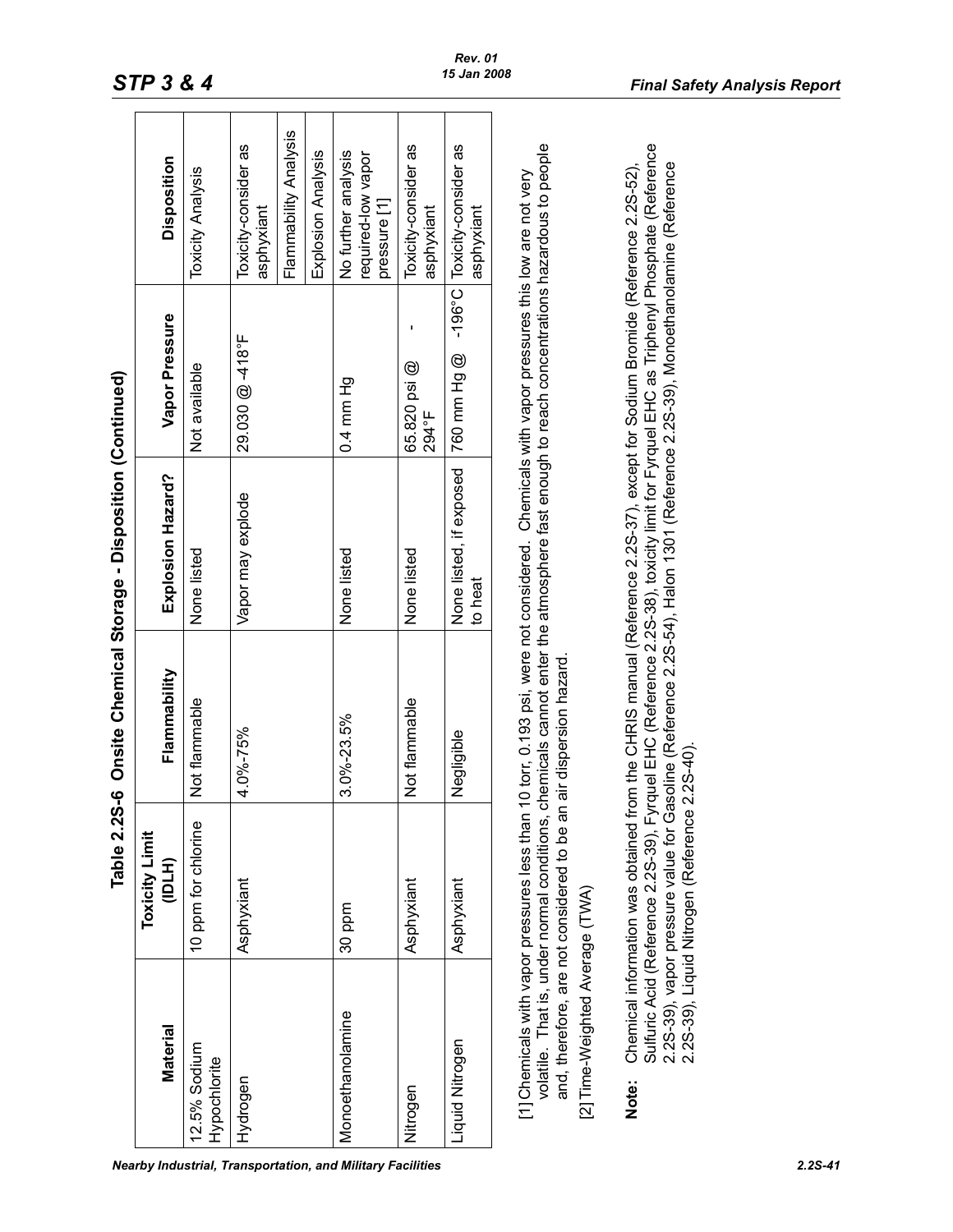<span id="page-41-0"></span>

|                           | Table 2.2S-7 Offsite Chemicals,   |                                     | GulfMark Energy         | Disposition - OXEA Corporation, Gulfstream Terminal and Marketing LLC, and |                                                           |
|---------------------------|-----------------------------------|-------------------------------------|-------------------------|----------------------------------------------------------------------------|-----------------------------------------------------------|
| Material                  | Toxicity Limit (IDLH)             | Flammability                        | Explosion Hazard?       | Vapor Pressure                                                             | Disposition                                               |
|                           |                                   |                                     | <b>OXEA Corporation</b> |                                                                            |                                                           |
| 1-Hexene                  | 30 ppm TLV-TWA [6]                | 2% LEL                              | Vapor may explode       | 5.990 psi @ 100°F                                                          | <b>Toxicity Analysis</b>                                  |
|                           |                                   |                                     |                         |                                                                            | Flammability Analysis                                     |
|                           |                                   |                                     |                         |                                                                            | Explosion Analysis                                        |
| 1-Octene                  | 250 (mg/m <sup>3</sup> )-TEEL [3] | .9% LEL<br>$\circ$                  | Vapor may explode       | 0.657 psi @ 100°F                                                          | <b>Toxicity Analysis</b>                                  |
|                           |                                   |                                     |                         |                                                                            | Flammability Analysis                                     |
|                           |                                   |                                     |                         |                                                                            | Explosion Analysis                                        |
| 2-Hexene                  | 30 ppm TLV-TWA [6]                | lammable<br>щ                       | Vapor may explode       | 310 mmHG @ 38°C                                                            | <b>Toxicity Analysis</b>                                  |
|                           |                                   |                                     |                         |                                                                            | Flammability Analysis                                     |
|                           |                                   |                                     |                         |                                                                            | Explosion Analysis                                        |
| 2-Methyl Hexanoic<br>Acid | None established                  | lammable<br>щ                       | Vapor may explode       | $0.1$ mm Hg $@$ 20°C                                                       | required-low vapor<br>No further analysis<br>pressure [1] |
| Acetaldehyde              | 2000 ppm                          | 4%-60%                              | Vapor may explode       | 27.660 psi @ 100°F                                                         | <b>Toxicity Analysis</b>                                  |
|                           |                                   |                                     |                         |                                                                            | Flammability Analysis                                     |
|                           |                                   |                                     |                         |                                                                            | Explosion Analysis                                        |
| Acetic Acid               | 50 ppm                            | 4%-19.9%                            | Vapor may explode       | 0.597 psi @ 100°F                                                          | <b>Toxicity Analysis</b>                                  |
|                           |                                   |                                     |                         |                                                                            | Flammability Analysis                                     |
|                           |                                   |                                     |                         |                                                                            | Explosion Analysis                                        |
| Acetone                   | 2500 ppm                          | $6\% - 12.8\%$<br>$\mathbf{\Omega}$ | Vapor may explode       | 7.516 psi @ 100°F                                                          | <b>Toxicity Analysis</b>                                  |
|                           |                                   |                                     |                         |                                                                            | Flammability Analysis                                     |
|                           |                                   |                                     |                         |                                                                            | Explosion Analysis                                        |

# *STP 3 & 4 Final Safety Analysis Report*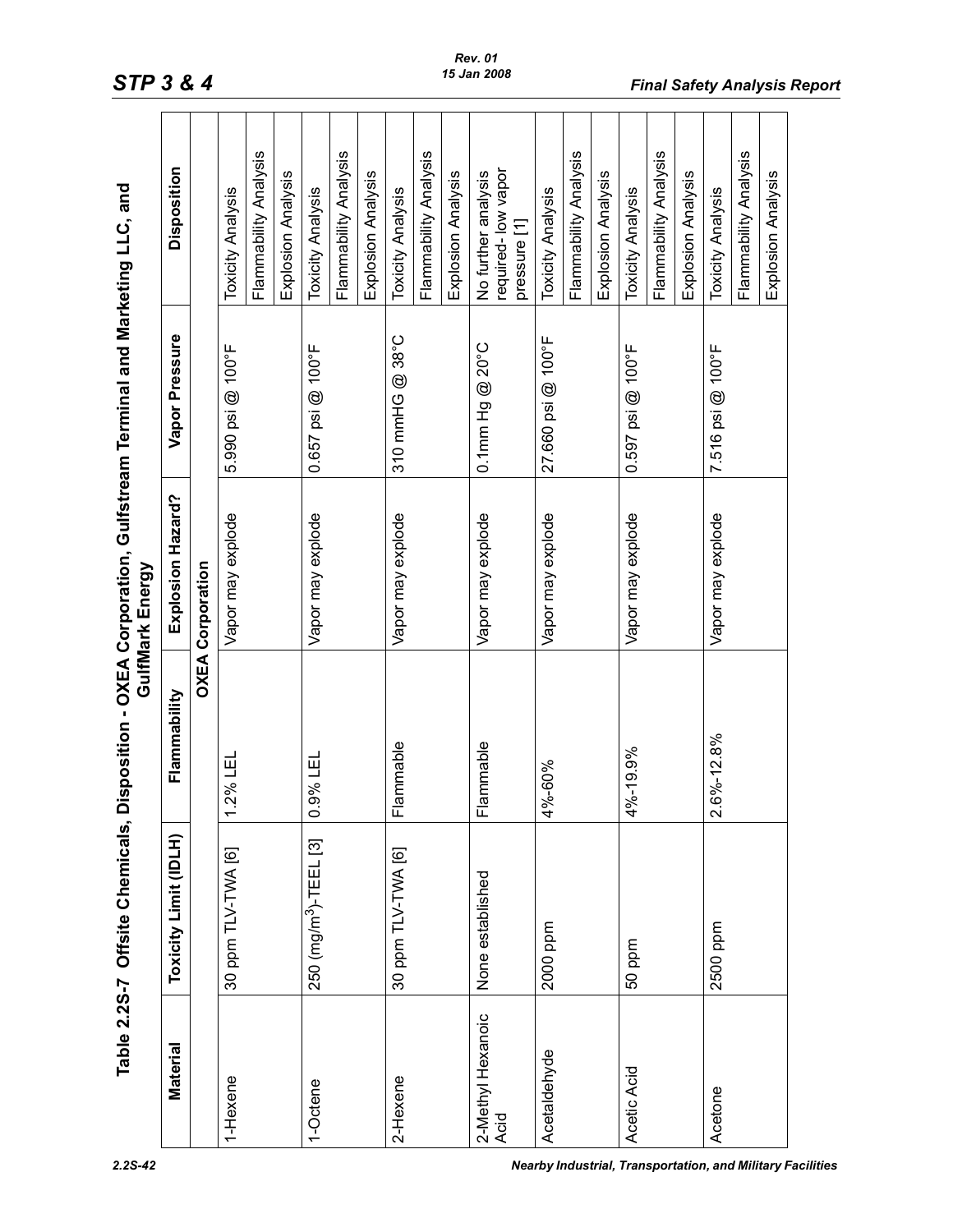|                            | Table 2.2S-7 Offsite Chemicals, Disposition - OXEA Corporation, Gulfstream Terminal and Marketing LLC, and |                    | GulfMark Energy (Continued) |                               |                                                           |
|----------------------------|------------------------------------------------------------------------------------------------------------|--------------------|-----------------------------|-------------------------------|-----------------------------------------------------------|
| Material                   | Toxicity Limit (IDLH)                                                                                      | Flammability       | Explosion Hazard?           | Vapor Pressure                | Disposition                                               |
|                            |                                                                                                            | OXEA               | Corporation                 |                               |                                                           |
| Nickel Catalyst            | 10 mg/m $^3$                                                                                               | ot Flammable<br>z  | None Listed                 | Not available-solid           | required-low vapor<br>No further analysis<br>pressure [1] |
| Cyclohexylamine            | 30 ppm - TEEL [3]                                                                                          | 5%-9.4%<br>↽       | Vapor may explode           | $0.415$ psi @ $100^{\circ}$ F | Flammability Analysis<br><b>Toxicity Analysis</b>         |
|                            |                                                                                                            |                    |                             |                               | Explosion Analysis                                        |
| Hydrazine                  | 50 ppm                                                                                                     | 7%-100%<br>4       | Vapor may explode           | $0.567$ psi $@100^{\circ}$ F  | <b>Toxicity Analysis</b>                                  |
|                            |                                                                                                            |                    |                             |                               | Flammability Analysis                                     |
|                            |                                                                                                            |                    |                             |                               | Explosion Analysis                                        |
| 2-(2-Butoxyethoxy)         | None established                                                                                           | lot flammable<br>z | None listed                 | $12$ mm $Hg$                  | No further analysis<br>required                           |
| Sodium Hypochlorite        | 10 ppm for chlorine                                                                                        | ot flammable<br>z  | None listed                 | Not available                 | <b>Toxicity Analysis</b>                                  |
| Aluminum Oxide<br>Catalyst | None established                                                                                           | ot flammable<br>z  | None listed                 | Not available-solid           | required-low vapor<br>No further analysis<br>pressure [1] |
| Iron Oxide Catalyst        | $2500$ mg/m <sup>3</sup>                                                                                   | Not flammable      | None listed                 | Not available-solid           | required-low vapor<br>No further analysis<br>pressure [1] |
| Zinc Oxide Catalyst        | 500 mg/m <sup>3</sup>                                                                                      | ot flammable<br>z  | None listed                 | Not available-solid           | required-low vapor<br>No further analysis<br>pressure [1] |
| Carbon Dioxide             | 40,000 ppm                                                                                                 | ot flammable<br>z  | None listed                 | 907.299 psi@ 75°F             | Toxicity-consider as<br>asphyxiant                        |
| Carbon Monoxide            | 1200 ppm                                                                                                   | 2-75%<br>↽         | None listed                 | 49.090 psi @ 292°F            | Toxicity-consider as<br>asphyxiant                        |
|                            |                                                                                                            |                    |                             |                               | Flammability Analysis                                     |

# *STP 3 & 4 Final Safety Analysis Report*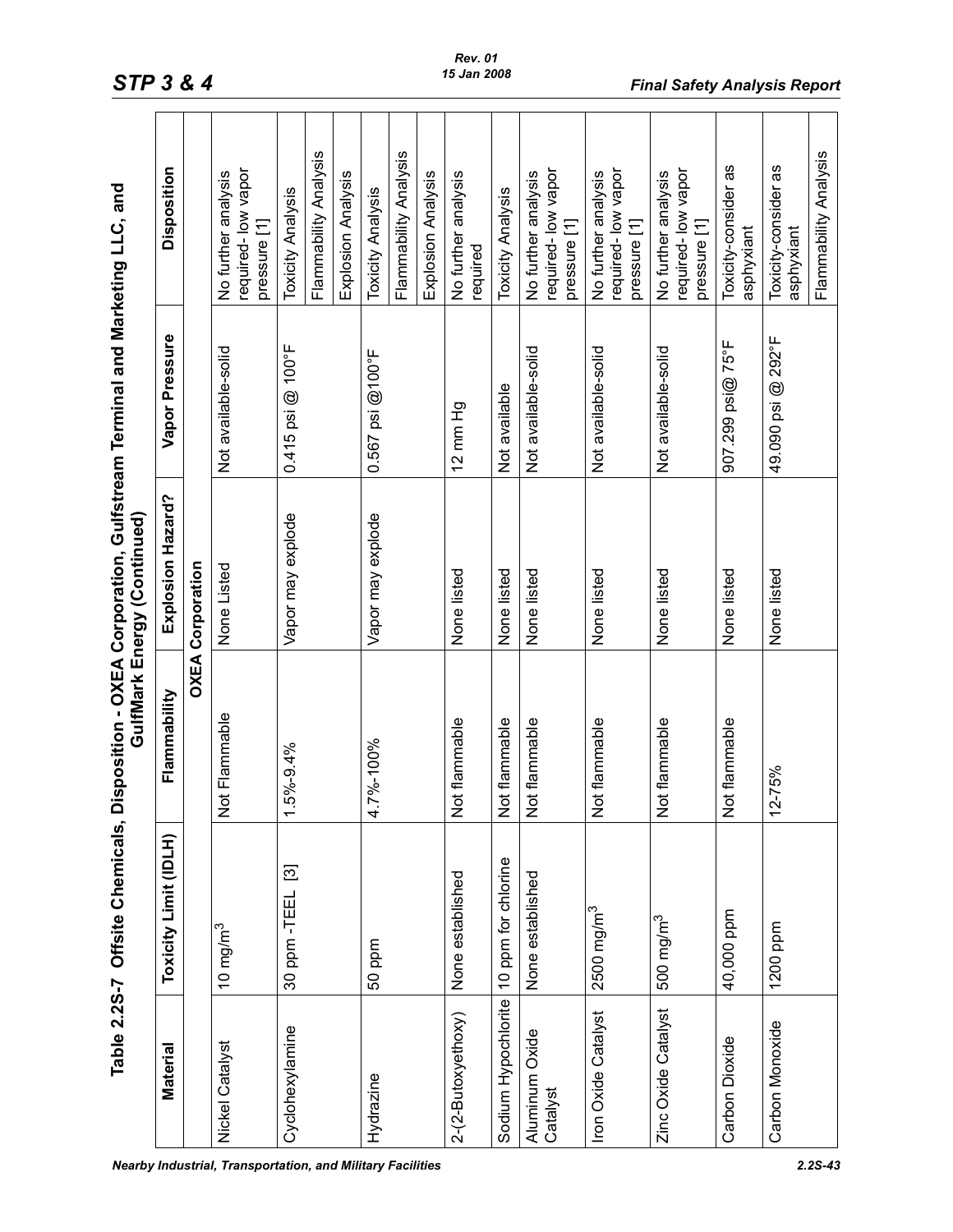|                                                                                                                                          | Disnosition                      |
|------------------------------------------------------------------------------------------------------------------------------------------|----------------------------------|
|                                                                                                                                          |                                  |
| able 2.2S-7 Offsite Chemicals, Disposition - OXEA Corporation, Gulfstream Terminal and Marketing LLC, and<br>GulfMark Energy (Continued) | Fynlosion Hazard? Vanor Pressire |
|                                                                                                                                          | <b>Flammahiin</b>                |
|                                                                                                                                          | ニュニ<br>LU the limit of the limit |
|                                                                                                                                          |                                  |

|                                                                |                               |                         | Table 2.2S-7 Offsite Chemicals, Disposition - OXEA Corporation, Gulfstream Terminal and Marketing LLC, and<br>GulfMark Energy (Continued) |                               |                                                                         |
|----------------------------------------------------------------|-------------------------------|-------------------------|-------------------------------------------------------------------------------------------------------------------------------------------|-------------------------------|-------------------------------------------------------------------------|
| Material                                                       | Toxicity Limit (IDLH)         | Flammability            | Explosion Hazard?                                                                                                                         | Vapor Pressure                | <b>Disposition</b>                                                      |
|                                                                |                               |                         | <b>OXEA Corporation</b>                                                                                                                   |                               |                                                                         |
| Diatomaceous Earth                                             | 3000 mg/m $3$                 | Not flammable           | None listed                                                                                                                               | Not available-solid           | No further analysis<br>required                                         |
| Silver Catalyst                                                | 10 mg/m $^3$                  | Not flammable           | None listed                                                                                                                               | Not available-solid           | required-low vapor<br>No further analysis<br>pressure [1]               |
| Silica                                                         | 3000 mg/m $3$                 | Not flammable           | None listed                                                                                                                               | Not available-solid           | required-low vapor<br>No further analysis<br>pressure [1]               |
| Aluminum Silicate                                              | 10 mg/m <sup>3</sup> -TLV [6] | Not flammable           | None listed                                                                                                                               | Not available-solid           | required-low vapor<br>No further analysis<br>pressure [1]               |
| Diesel                                                         | None established              | 1.3%-6.0% vol.          | None listed                                                                                                                               | $0.100$ psi $@$ 100°F         | required-low vapor<br>No further analysis<br>pressure [1]               |
| Diisopropanolamine                                             | None established              | $1\% - 5.4\%$<br>$\div$ | None listed                                                                                                                               | $0.001$ psi @ 110°F           | required-low vapor<br>No further analysis<br>pressure [1]               |
| Dimethyl Sulfide                                               | 2000 ppm -TEEL [3]            | $2.2\% - 19.7\%$        | Vapor may explode                                                                                                                         | 15.090 psi @ 100°F            | Flammability Analysis<br>Explosion Analysis<br><b>Toxicity Analysis</b> |
| Drewfloc 2449 (33%<br>petroleum distillate)                    | 1000 ppm                      | $0.9\% - 6.0\%$         | Vapor may explode                                                                                                                         | $0.124$ psi @ $100^{\circ}$ F | required-low vapor<br>No further analysis<br>pressure [1]               |
| 2625B<br>Drewsperse<br>(Potassium<br>Hydroxide)<br>Antifoulant | None established              | Not flammable           | None listed                                                                                                                               | Not available-solid           | required-low vapor<br>No further analysis<br>pressure [1]               |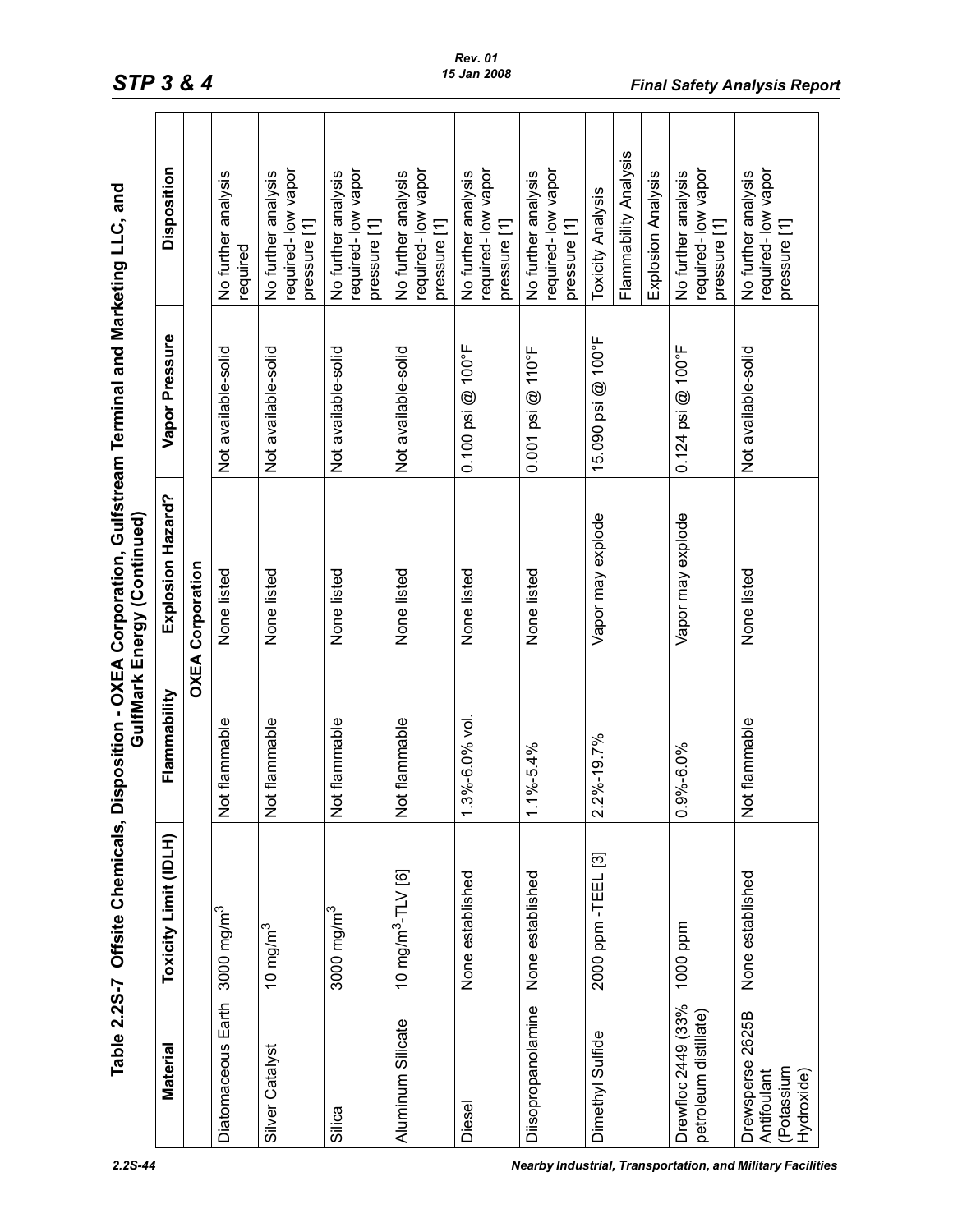| $\frac{1}{2}$<br>,<br>. To who<br>l. |        |
|--------------------------------------|--------|
| $\frac{1}{2}$<br>こく トロンへ<br>うりく      | )<br>) |
| $\frac{1}{2}$                        | .<br>ו |
| م Che                                |        |
| <b>I くく</b><br>7                     |        |

|                                                | Table 2.2S-7 Offsite Chemicals, D |                 | isposition - OXEA Corporation, Gulfstream Terminal and Marketing LLC, and<br>GulfMark Energy (Continued) |                       |                                                           |
|------------------------------------------------|-----------------------------------|-----------------|----------------------------------------------------------------------------------------------------------|-----------------------|-----------------------------------------------------------|
| Material                                       | Toxicity Limit (IDLH)             | Flammability    | Explosion Hazard?                                                                                        | Vapor Pressure        | Disposition                                               |
|                                                |                                   |                 | <b>OXEA Corporation</b>                                                                                  |                       |                                                           |
| Ethyl Acetate                                  | 2000 ppm                          | 2.2%-9.0%       | Vapor may explode                                                                                        | 3.186 psi @ 100°F     | <b>Toxicity Analysis</b>                                  |
|                                                |                                   |                 |                                                                                                          |                       | Flammability Analysis                                     |
|                                                |                                   |                 |                                                                                                          |                       | Explosion Analysis                                        |
| Ethylene                                       | 15,000 ppm - TEEL [3]             | 5%-28.6%<br>2.7 | Vapor may explode                                                                                        | 65.099 psi @ 100°F    | Flammability Analysis<br>Explosion Analysis<br>Toxicity   |
| Ethylene Glycol                                | None established                  | 3.2% LEL        | None listed                                                                                              | $0.005$ psi @ 100°F   | required-low vapor<br>No further analysis<br>pressure [1] |
| G-132 D Catalyst<br>(copper oxide<br>catalyst) | 100 mg/m $^3$                     | Not flammable   | None listed                                                                                              | Not available-solid   | required-low vapor<br>No further analysis<br>pressure [1] |
| G55/G65 Catalyst                               | None established                  | Not flammable   | None listed                                                                                              | Not available-solid   | required-low vapor<br>No further analysis<br>pressure [1] |
| Calcium Carbonate                              | 10 mg/m <sup>3</sup> -TWA [6]     | Not flammable   | None listed                                                                                              | Not available-solid   | required-low vapor<br>No further analysis<br>pressure [1] |
| Gasoline [6]                                   | 300 ppm - TVA [6]                 | $1.4\% - 7.4\%$ | Vapor may explode                                                                                        | 81.4°F<br>292 mm Hg @ | Flammability Analysis<br><b>Toxicity Analysis</b>         |
|                                                |                                   |                 |                                                                                                          |                       | Explosion Analysis                                        |
| Hexanoic Acid                                  | None established                  | Not flammable   | None listed                                                                                              | $0.019$ psi @ 161°F   | required-low vapor<br>No further analysis<br>pressure [1] |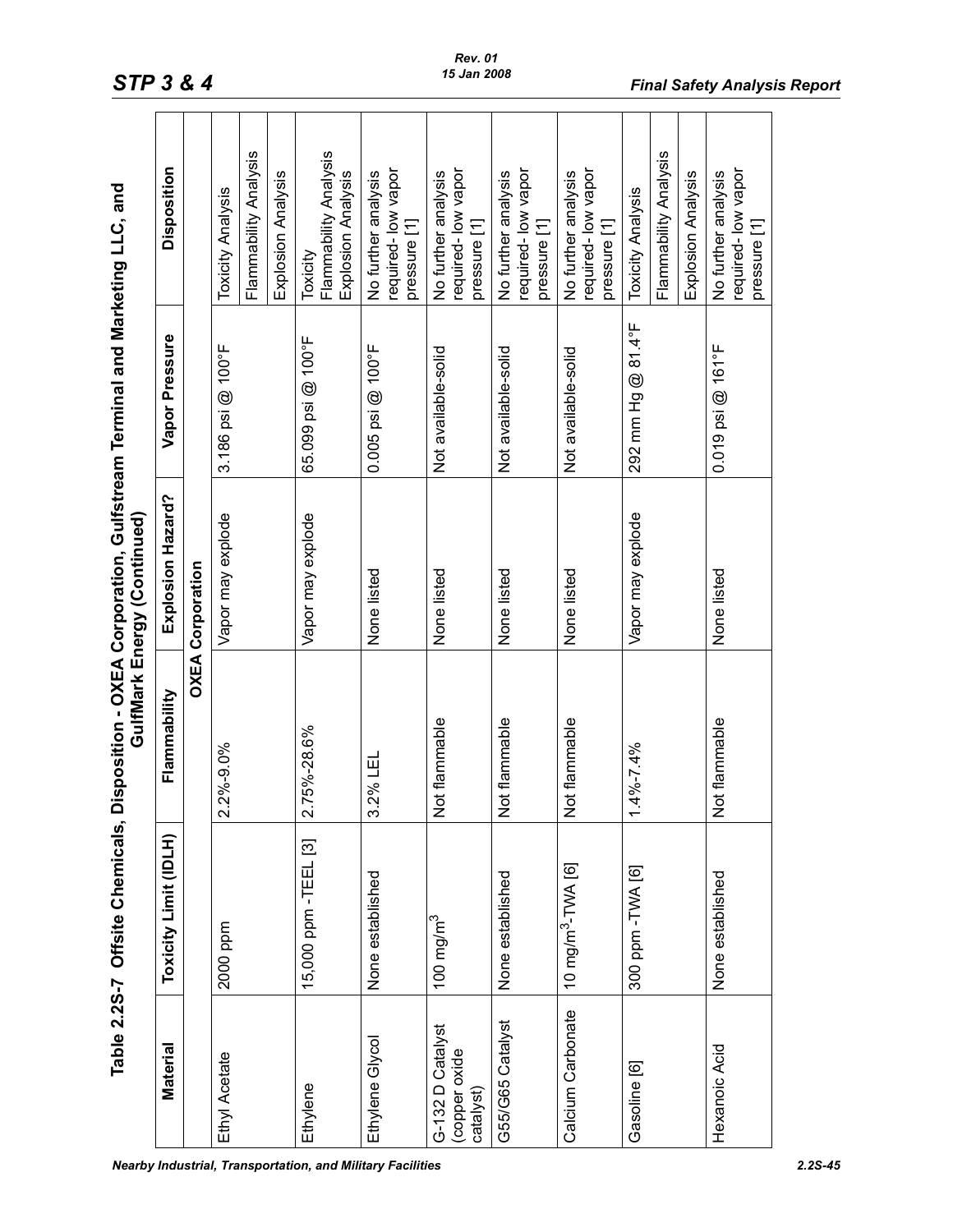|                  | Table 2.2S-7 Offsite Chemicals, |                    | Disposition - OXEA Corporation, Gulfstream Terminal and Marketing LLC, and<br>GulfMark Energy (Continued) |                       |                                                           |
|------------------|---------------------------------|--------------------|-----------------------------------------------------------------------------------------------------------|-----------------------|-----------------------------------------------------------|
| Material         | Toxicity Limit (IDLH)           | Flammability       | Explosion Hazard?                                                                                         | Vapor Pressure        | Disposition                                               |
|                  |                                 |                    | <b>OXEA Corporation</b>                                                                                   |                       |                                                           |
| Hydrogen         | Asphyxiant                      | $.0\% - 75\%$<br>4 | Vapor may explode                                                                                         | 29.030 @ -418°F       | Toxicity-consider as<br>asphyxiant                        |
|                  |                                 |                    |                                                                                                           |                       | Flammability Analysis                                     |
|                  |                                 |                    |                                                                                                           |                       | Explosion Analysis                                        |
| Hydroquinone     | 50 mg/m <sup>3</sup>            | Not flammable      | None listed                                                                                               | Not Available-solid   | required-low vapor<br>No further analysis<br>pressure [1] |
| Isobutanol       | 1600 ppm                        | $.6\% - 10.9\%$    | Vapor may explode                                                                                         | $0.513$ psi $@$ 100°F | <b>Toxicity Analysis</b>                                  |
|                  |                                 |                    |                                                                                                           |                       | Flammability Analysis                                     |
|                  |                                 |                    |                                                                                                           |                       | Explosion Analysis                                        |
| Isobutyl Acetate | 1300 ppm                        | $2.4\% - 10.5\%$   | Vapor may explode                                                                                         | 0.664 psi @ 100°F     | Toxicity Analysis                                         |
|                  |                                 |                    |                                                                                                           |                       | Flammability Analysis                                     |
|                  |                                 |                    |                                                                                                           |                       | Explosion Analysis                                        |
| Sulfuric Acid    | 15 mg/m $^3$                    | Not flammable      | None listed                                                                                               | 0.001 mm Hg           | required-low vapor<br>No further analysis<br>pressure [1] |
| sobutyraldehyde  | 1500 ppm - TEEL [3]             | $2.0\% - 10\%$     | Vapor may explode                                                                                         | 5.666 psi @ 100°F     | <b>Toxicity Analysis</b>                                  |
|                  |                                 |                    |                                                                                                           |                       | Flammability Analysis                                     |
|                  |                                 |                    |                                                                                                           |                       | Explosion Analysis                                        |
| Calcium Oxide    | $25$ mg/m $3$                   | Not flammable      | None listed                                                                                               | Not available-solid   | required-low vapor<br>No further analysis<br>pressure [1] |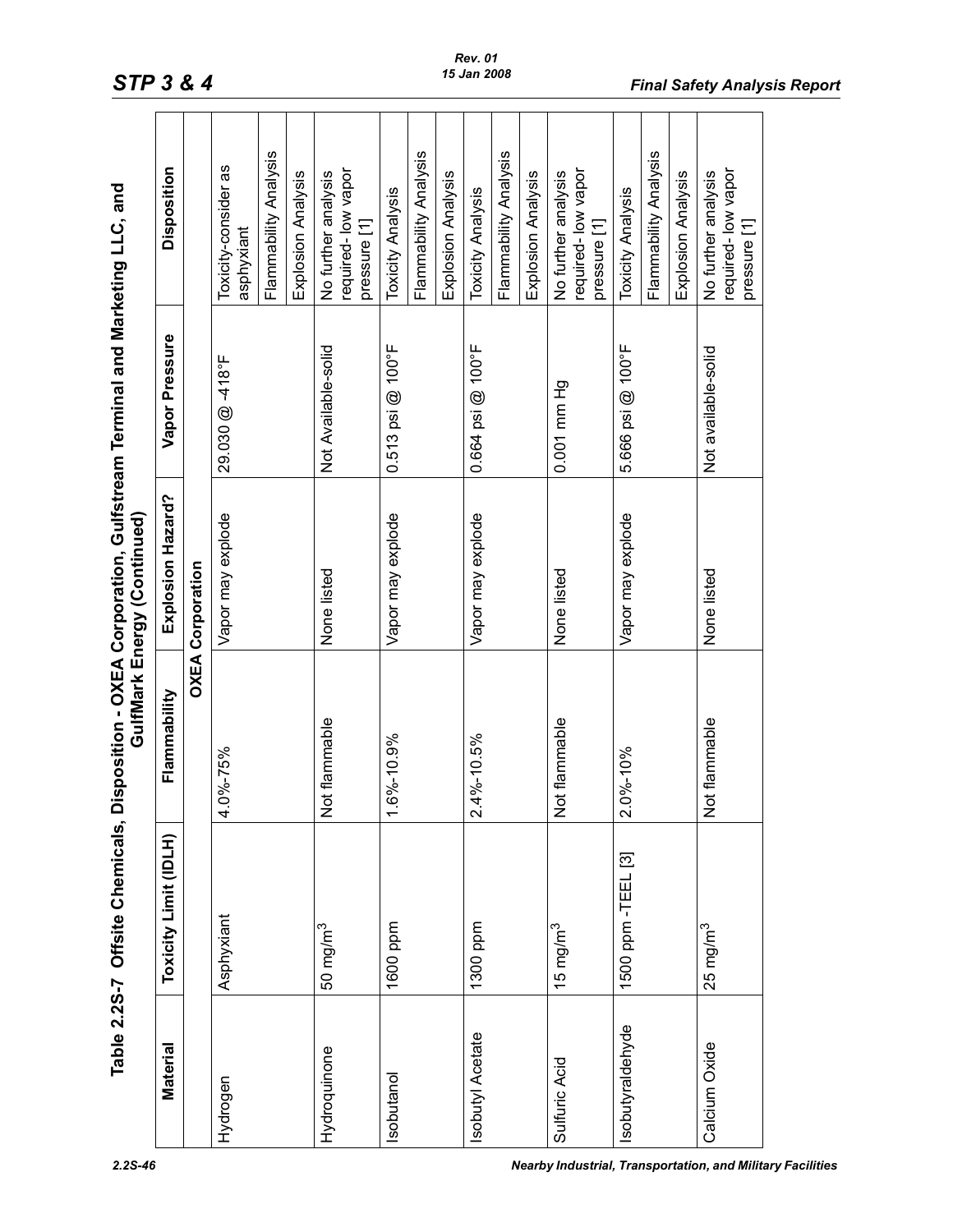|                                                                                                           | Disposition           |                         | Toxicity-consider as<br>asphyxiant | Flammability Analysis | Explosion Analysis | No further Analysis               | required-low vapor<br>No further analysis<br>pressure [1] | <b>Toxicity Analysis</b> | Flammability Analysis | Explosion Analysis | <b>Toxicity Analysis</b> | Flammability Analysis | Explosion Analysis | Toxicity Analysis   | Flammability Analysis | Explosion Analysis | required-low vapor<br>No further analysis<br>pressure [1] | required-low vapor<br>No further analysis<br>pressure [1] |
|-----------------------------------------------------------------------------------------------------------|-----------------------|-------------------------|------------------------------------|-----------------------|--------------------|-----------------------------------|-----------------------------------------------------------|--------------------------|-----------------------|--------------------|--------------------------|-----------------------|--------------------|---------------------|-----------------------|--------------------|-----------------------------------------------------------|-----------------------------------------------------------|
|                                                                                                           | Vapor Pressure        |                         | 31.920 psi @-240°F                 |                       |                    | $< 1$ mm Hg $\textcircled{20}$ °C | 0.4 mm Hg                                                 | 5.5 mm Hg @25°C          |                       |                    | 0.489 psi @ 100°F        |                       |                    | 5.670 psi @ 100F    |                       |                    | 3.52 mm Hg @ 25°C                                         | 0.028 psi @ 180°F                                         |
| Disposition - OXEA Corporation, Gulfstream Terminal and Marketing LLC, and<br>GulfMark Energy (Continued) | Explosion Hazard?     | <b>OXEA Corporation</b> | Vapor may explode                  |                       |                    | None listed                       | None listed                                               | None listed              |                       |                    | Vapor may explode        |                       |                    | Vapor may explode   |                       |                    | None listed                                               | None listed                                               |
|                                                                                                           | Flammability          |                         | $5.0\% - 15\%$                     |                       |                    | Not flammable                     | $3.0\% - 23.5\%$                                          | 45%-11.25%               |                       |                    | $7\% - 7.6\%$            |                       |                    | $2.5\% - 10.6\%$    |                       |                    | 0.78%-15.25%                                              | <b>Not flammable</b>                                      |
| Table 2.2S-7 Offsite Chemicals,                                                                           | Toxicity Limit (IDLH) |                         | 25,000 ppm - TEEL [3]              |                       |                    | None established                  | 30 ppm                                                    | 1400 ppm                 |                       |                    | 1700 ppm                 |                       |                    | 2000 ppm - TEEL [3] |                       |                    | None established                                          | None established                                          |
|                                                                                                           | Material              |                         | Methane                            |                       |                    | Methane Sulfonic<br>Acid          | Monoethanolamine                                          | N-Butanol                |                       |                    | N-Butyl Acetate          |                       |                    | N-Butyraldehyde     |                       |                    | N-Heptanal                                                | N-Heptanoic Acid                                          |

*Rev. 01 15 Jan 2008*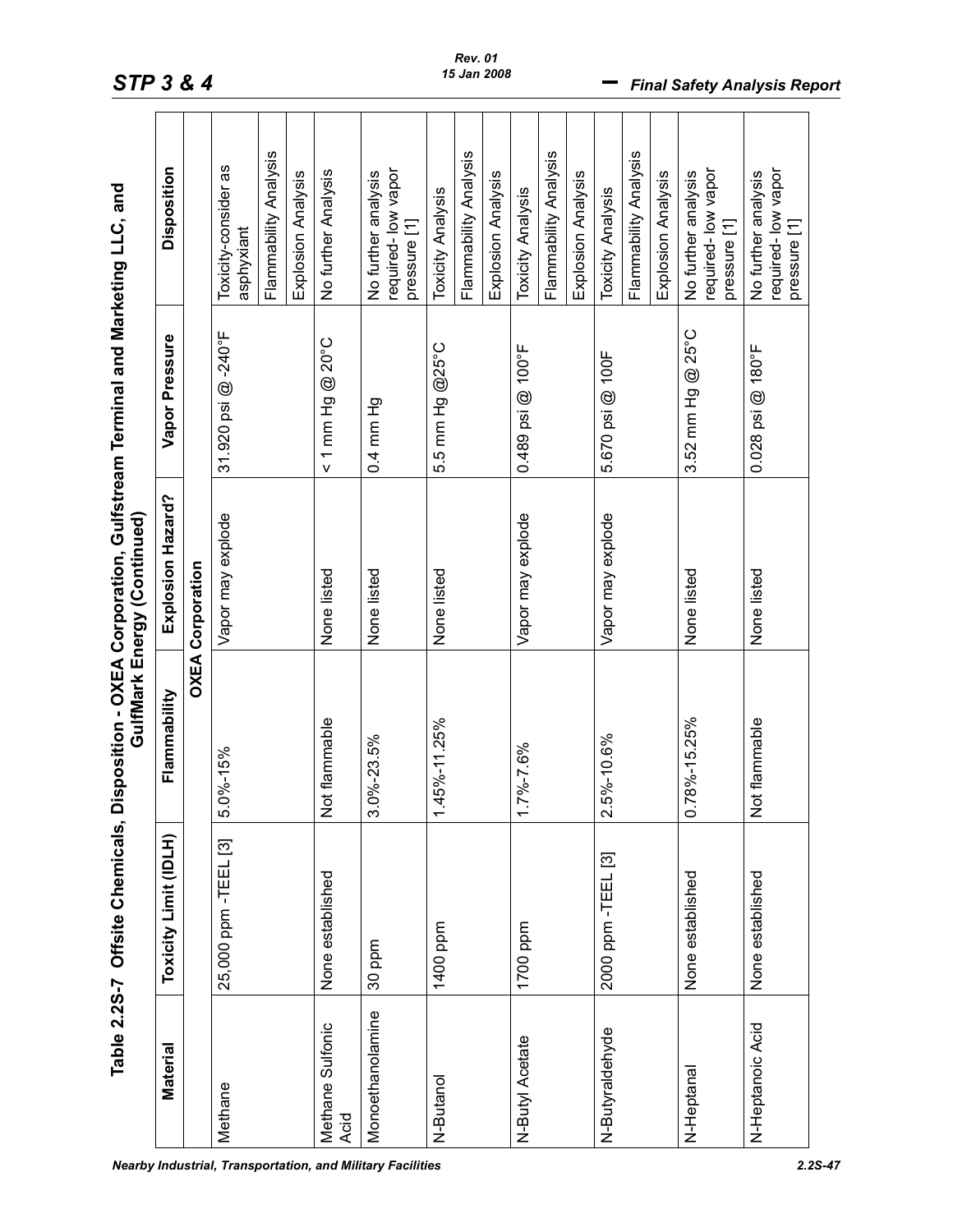|                        | Table 2.2S-7 Offsite Chemicals, |                          | Disposition - OXEA Corporation, Gulfstream Terminal and Marketing LLC, and<br>GulfMark Energy (Continued) |                                                |                                                           |
|------------------------|---------------------------------|--------------------------|-----------------------------------------------------------------------------------------------------------|------------------------------------------------|-----------------------------------------------------------|
| Material               | Toxicity Limit (IDLH)           | Flammability             | Explosion Hazard?                                                                                         | Vapor Pressure                                 | <b>Disposition</b>                                        |
|                        |                                 |                          | <b>OXEA Corporation</b>                                                                                   |                                                |                                                           |
| N-Nonanal              | None established                | 59%-6.54%                | None listed                                                                                               | $0.2$ mm Hg @ $20^{\circ}$ C                   | required-low vapor<br>No further analysis<br>pressure [1] |
| N-Propyl Acetate       | 1700 ppm                        | $.0\% - 8.0\%$<br>$\sim$ | Vapor may explode                                                                                         | $1.232$ psi $@$ $100^{\circ}$ F                | <b>Toxicity Analysis</b>                                  |
|                        |                                 |                          |                                                                                                           |                                                | Flammability Analysis                                     |
|                        |                                 |                          |                                                                                                           |                                                | Explosion Analysis                                        |
| N-Propyl Alcohol       | 800 ppm                         | $2.1\% - 13.5\%$         | Vapor may explode                                                                                         | $0.732$ psi @ 100°F                            | <b>Toxicity Analysis</b>                                  |
|                        |                                 |                          |                                                                                                           |                                                | Flammability Analysis                                     |
|                        |                                 |                          |                                                                                                           |                                                | Explosion Analysis                                        |
| Nitrogen               | Asphyxiant                      | Not flammable            | None listed                                                                                               | 65.820 psi @-294°F                             | Toxicity-consider as<br>asphyxiant                        |
| Nonanoic Acid          | None established                | Not flammable            | None listed                                                                                               | mm Hg @ 108°C<br>$\overline{\phantom{0}}$      | No further analysis<br>required                           |
| Oxygen                 | None established                | Not flammable            | None listed                                                                                               | 36.260 psi @-280°F                             | No further analysis<br>required                           |
| Parabenzoquinone       | 100 mg/m $^3$                   | Not flammable            | Dust may explode                                                                                          | $0.1$ mm Hg $@$ 77°F                           | required-low vapor<br>No further analysis<br>pressure [1] |
| Phosphoric Acid        | 1000 mg/m $^3$                  | Not flammable            | None listed                                                                                               | $20^{\circ}$ C<br>$^{\circledR}$<br>0.03 mm Hg | required-low vapor<br>No further analysis<br>pressure [1] |
| Potassium Acetate      | None established                | Not flammable            | None listed                                                                                               | Not available-solid                            | No further analysis<br>required                           |
| Potassium<br>Hydroxide | None established                | Not flammable            | None listed                                                                                               | Not available-solid                            | No further analysis<br>required                           |

#### *Rev. 01 15 Jan 2008*

*2.2S-48 Nearby Industrial, Transportation, and Military Facilities*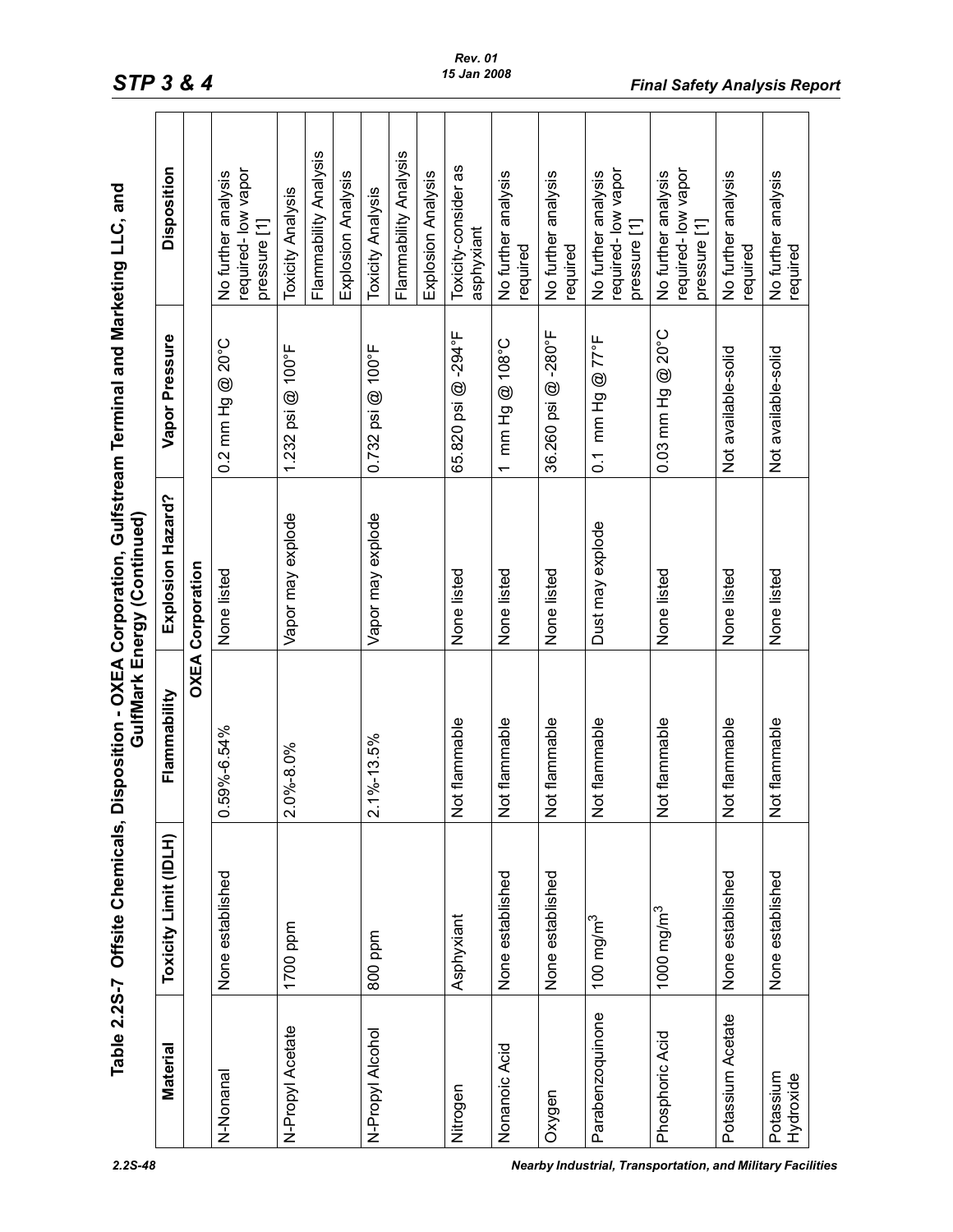|                              | Table 2.2S-7 Offsite Chemicals,          |                                          | Disposition - OXEA Corporation, Gulfstream Terminal and Marketing LLC, and<br>GulfMark Energy (Continued) |                       |                                                           |
|------------------------------|------------------------------------------|------------------------------------------|-----------------------------------------------------------------------------------------------------------|-----------------------|-----------------------------------------------------------|
| Material                     | Toxicity Limit (IDLH)                    | Flammability                             | Explosion Hazard?                                                                                         | Vapor Pressure        | <b>Disposition</b>                                        |
|                              |                                          | <b>OXEA</b>                              | Corporation                                                                                               |                       |                                                           |
| Propionaldehyde              | 500 (mg/m <sup>3</sup> ) - TEEL [3]      | $2.6\% - 16.1\%$<br>$\mathbf{\tilde{a}}$ | Vapor may explode                                                                                         | 10.130 psi@ 100°F     | <b>Toxicity Analysis</b>                                  |
|                              |                                          |                                          |                                                                                                           |                       | Flammability Analysis                                     |
|                              |                                          |                                          |                                                                                                           |                       | Explosion Analysis                                        |
| Propylene                    | Asphyxiant                               | 2.0%-11.0%                               | Vapor may explode                                                                                         | 20.600 psi@ -40°F     | Toxicity-consider as<br>asphyxiant                        |
|                              |                                          |                                          |                                                                                                           |                       | Flammability Analysis                                     |
|                              |                                          |                                          |                                                                                                           |                       | Explosion Analysis                                        |
| Propylene Glycol             | None established                         | $2.6\% - 12.5\%$                         | None listed                                                                                               | $0.005$ psi @ 100°F   | required-low vapor<br>No further analysis<br>pressure [1] |
| Sand (silica dust)           | 30 mg/m <sup>3</sup> -PEL [5]            | Not flammable                            | None listed                                                                                               | 10 mm Hg @ 3150°F     | required-low vapor<br>No further analysis<br>pressure [1] |
| Sodium Hydroxide<br>Solution | None established                         | Not flammable                            | None listed                                                                                               | @ 140°F<br>13mm Hg    | No further analysis<br>required                           |
| Sulfolane                    | None established                         | Not flammable                            | None listed                                                                                               | 0.038 psi @ 220°F     | required-low vapor<br>No further analysis<br>pressure [1] |
| Lubricating Oil              | None established                         | Not flammable                            | None listed                                                                                               | $0.100$ psi $@$ 100°F | required-low vapor<br>No further analysis<br>pressure [1] |
| Tripenylphosphine            | None established                         | Not listed                               | None listed                                                                                               | Not available-solid   | required-low vapor<br>No further analysis<br>pressure [1] |
| Pentaoxide<br>Vanadium       | 35 mg V/m <sup>3</sup> (dust or<br>fume) | Not flammable                            | None listed                                                                                               | Not available         | No further analysis<br>required                           |
|                              |                                          |                                          |                                                                                                           |                       |                                                           |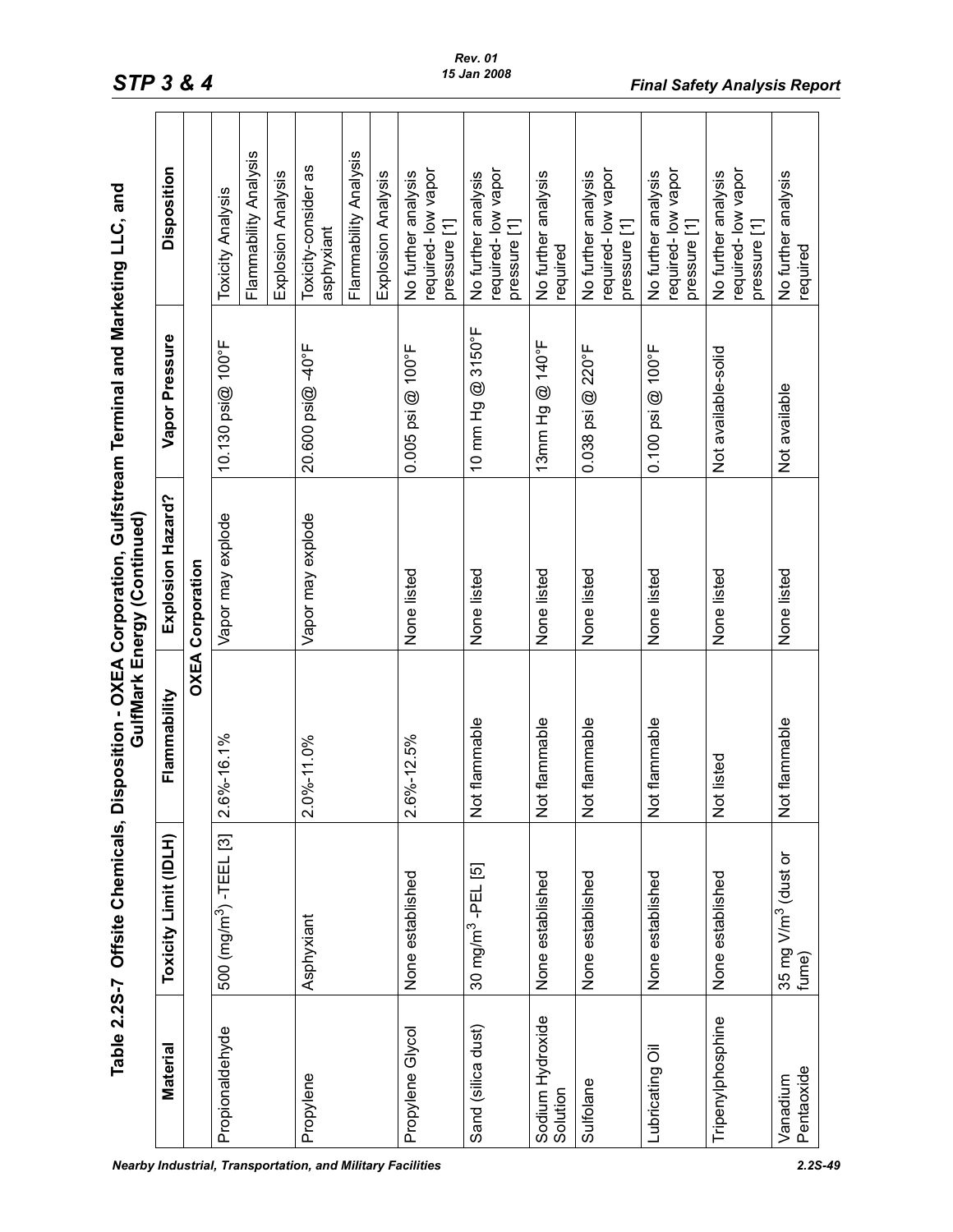|                                    | Table 2.2S-7 Offsite Chemicals, |                                     | GulfMark Energy (Continued)           | Disposition - OXEA Corporation, Gulfstream Terminal and Marketing LLC, and |                                                           |
|------------------------------------|---------------------------------|-------------------------------------|---------------------------------------|----------------------------------------------------------------------------|-----------------------------------------------------------|
| Material                           | Toxicity Limit (IDLH)           | Flammability                        | Explosion Hazard?                     | Vapor Pressure                                                             | Disposition                                               |
|                                    |                                 |                                     | <b>OXEA Corporation</b>               |                                                                            |                                                           |
| Zinc Oxide                         | 500 mg/m <sup>3</sup>           | ot flammable<br>z                   | None listed                           | Not available-solid                                                        | required-low vapor<br>No further analysis<br>pressure [1] |
| Polyalkylene Glycol<br>JCON LB-625 | None established                | ot listed<br>z                      | None listed                           | $0.07$ mm Hg $\circ$ 20°                                                   | required-low vapor<br>No further analysis<br>pressure [1] |
| Vinyl Acetate                      | 500 ppm - ERPG [7]              | $6\% - 13.4\%$<br>$\mathbf{\Omega}$ | Vapor may explode                     | 3.977 psi @ 100°F                                                          | <b>Toxicity Analysis</b>                                  |
|                                    |                                 |                                     |                                       |                                                                            | Flammability Analysis                                     |
|                                    |                                 |                                     |                                       |                                                                            | Explosion Analysis                                        |
|                                    |                                 |                                     | Gulfstream Terminal and Marketing LLC |                                                                            |                                                           |
| Gasoline [4]                       | 300 ppm - TVA [6]               | 4%-7.4%                             | Vapor may explode                     | 292 mm Hg @ 81.4°F                                                         | <b>Toxicity Analysis</b>                                  |
|                                    |                                 |                                     |                                       |                                                                            | Flammability Analysis                                     |
|                                    |                                 |                                     |                                       |                                                                            | Explosion Analysis                                        |
| Diesel Oil                         | None established                | $.3\% - 6.0\%$ vol.<br>ᡪ            | None listed                           | $0.100$ psi @ $100^{\circ}$ F                                              | required-low vapor<br>No further analysis<br>pressure [1] |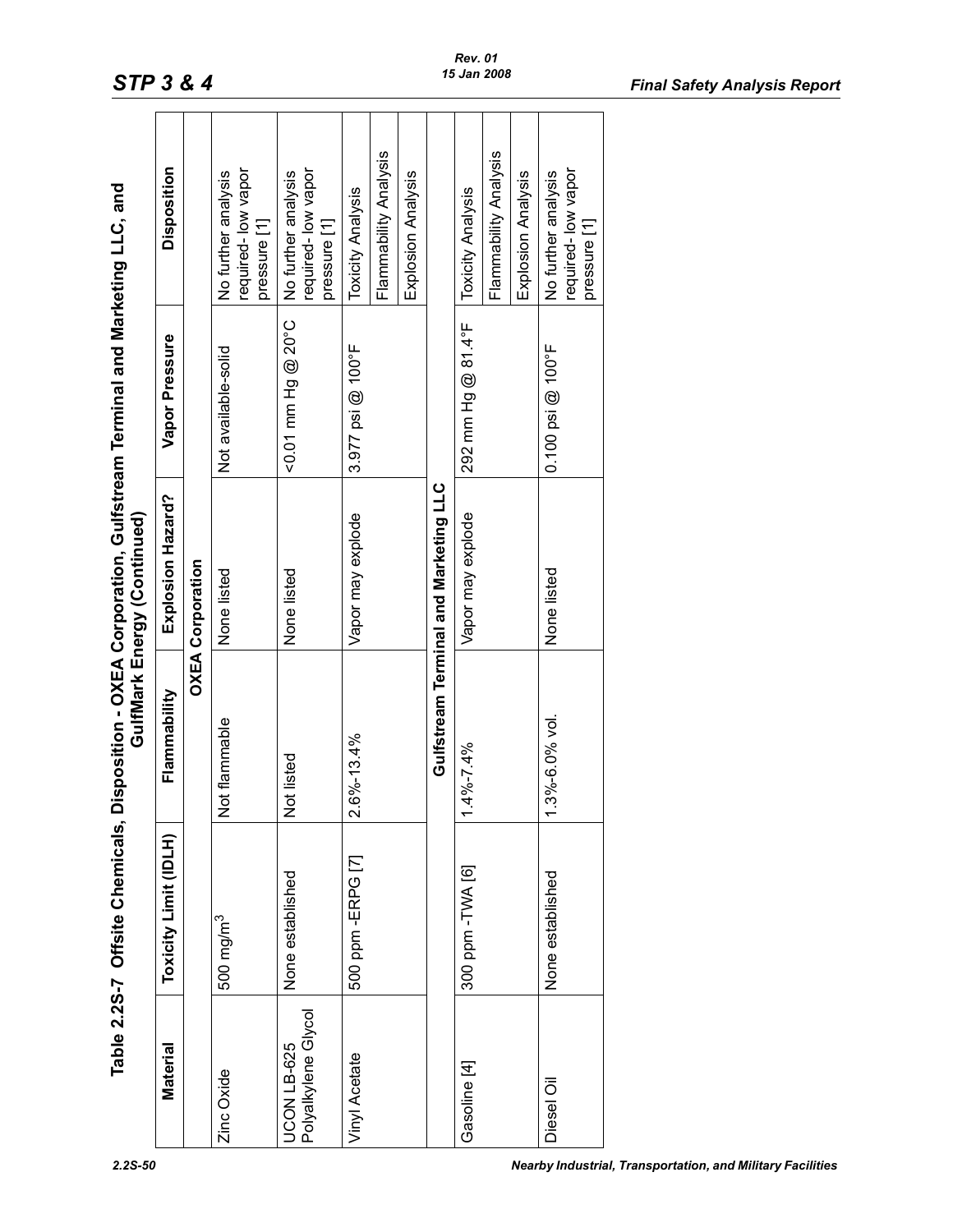| Material                         | Table 2.2S-7 Offsite Chemicals, D<br>Toxicity Limit (IDLH)                                                                                                                                                                                                                                                                               | Flammability                                                                                                                                                                                                                                                                                                | isposition - OXEA Corporation, Gulfstream Terminal and Marketing LLC, and<br>Explosion Hazard?<br>GulfMark Energy (Continued) | Vapor Pressure                     | Disposition                                                                                                                                                                                                                                                                                                                                                                                                                                                                                                                                                                    |
|----------------------------------|------------------------------------------------------------------------------------------------------------------------------------------------------------------------------------------------------------------------------------------------------------------------------------------------------------------------------------------|-------------------------------------------------------------------------------------------------------------------------------------------------------------------------------------------------------------------------------------------------------------------------------------------------------------|-------------------------------------------------------------------------------------------------------------------------------|------------------------------------|--------------------------------------------------------------------------------------------------------------------------------------------------------------------------------------------------------------------------------------------------------------------------------------------------------------------------------------------------------------------------------------------------------------------------------------------------------------------------------------------------------------------------------------------------------------------------------|
|                                  |                                                                                                                                                                                                                                                                                                                                          |                                                                                                                                                                                                                                                                                                             | GulfMark Energy                                                                                                               |                                    |                                                                                                                                                                                                                                                                                                                                                                                                                                                                                                                                                                                |
| Crude Petroleum                  | None Established                                                                                                                                                                                                                                                                                                                         | Not flammable                                                                                                                                                                                                                                                                                               | Combustible                                                                                                                   | $0.100$ psi @ $100$ <sup>5</sup> F | Flammability Analysis<br>Explosion Analysis<br><b>Toxicity Analysis</b>                                                                                                                                                                                                                                                                                                                                                                                                                                                                                                        |
| <u>ය ල ප</u><br>Ξ<br>නු<br>$\Xi$ | Threshold Limit Value/Time Weighted Average (TLV-TWA)<br>This is bounded by the onsite storage of liquid nitrogen.<br>Temporary Emergency Exposure Limit (TEEL<br>therefore, are not considered to be an air d<br>Chemicals with vapor pressure less than 1<br>Emergency Response Planning Guideline<br>Permissible Exposure Limit (PEL) | That is, under normal conditions, chemicals cannot enter the atmosphere fast enough to reach concentrations hazardous to people and,<br>Colorado River due to the quantity of gasoline carried on the barge, 1,680,000 gallons and its proximity, 16,276 feet, to STP 3 & 4.<br>ispertion hazard.<br>(ERPG) |                                                                                                                               |                                    | The gasoline stored at OXEA Corporation and Gulfstream Terminal and Marketing LLC is bounded by the transport of gasoline by barge on the<br>0 torr, 0.193 psi, were not considered. Chemicals with vapor pressures this low are not very volatile.                                                                                                                                                                                                                                                                                                                            |
|                                  | Note: Chemical information was obtained from<br>toxicity of dimethlyl sulfide, ethylene, isol<br>IDLH as 1-Hexene; 2-(2-Butoxyethoxy)<br>(Reference 2.2S-36); Isobutyraldehyde                                                                                                                                                           | catalyst, silica, and copper oxide (Reference 2.2S-39); sodium hydroxide solution, Tripenylphosphine, Sand, and Diatomaceous Earth<br>value of Chlorine, Sulfuric Acid, Monoethanolamine, Parabenzoquinone, nickel catalyst, aluminum oxide, iron oxide, zinc oxide, silver                                 | Reference 2.2S-43); vapor pressure of Phosphoric Acid, flammability of Cyclohexylamine, IDLH                                  |                                    | butyraldehyde, methane, N-butyraldehyde, propionaldehyde, and Vinyl Acetate (Reference 2.2S-48).<br>the CHRIS manual (Reference 2.2S-37); 2-Hexene (Reference 2.2S-40); 2-Hexene assumed same<br>46); Aluminum Silicate (Reference 2.2S-59); 2-Methyl Hexanoic Acid (Reference 2.2S-66); methane sulfonic acid (Reference 2.2S-67); and<br>Reference 2.2S-56); N-Butanol (Reference 2.2S-57); N-Heptanal (Reference 2.2S-44); N-Nonanal<br>(Reference 2.2S-57); Nonanoic Acid (Reference 2.2S-45); Potassium Acetate (Reference 2.2S-52); Polyalkylene Glycol (Reference 2.2S- |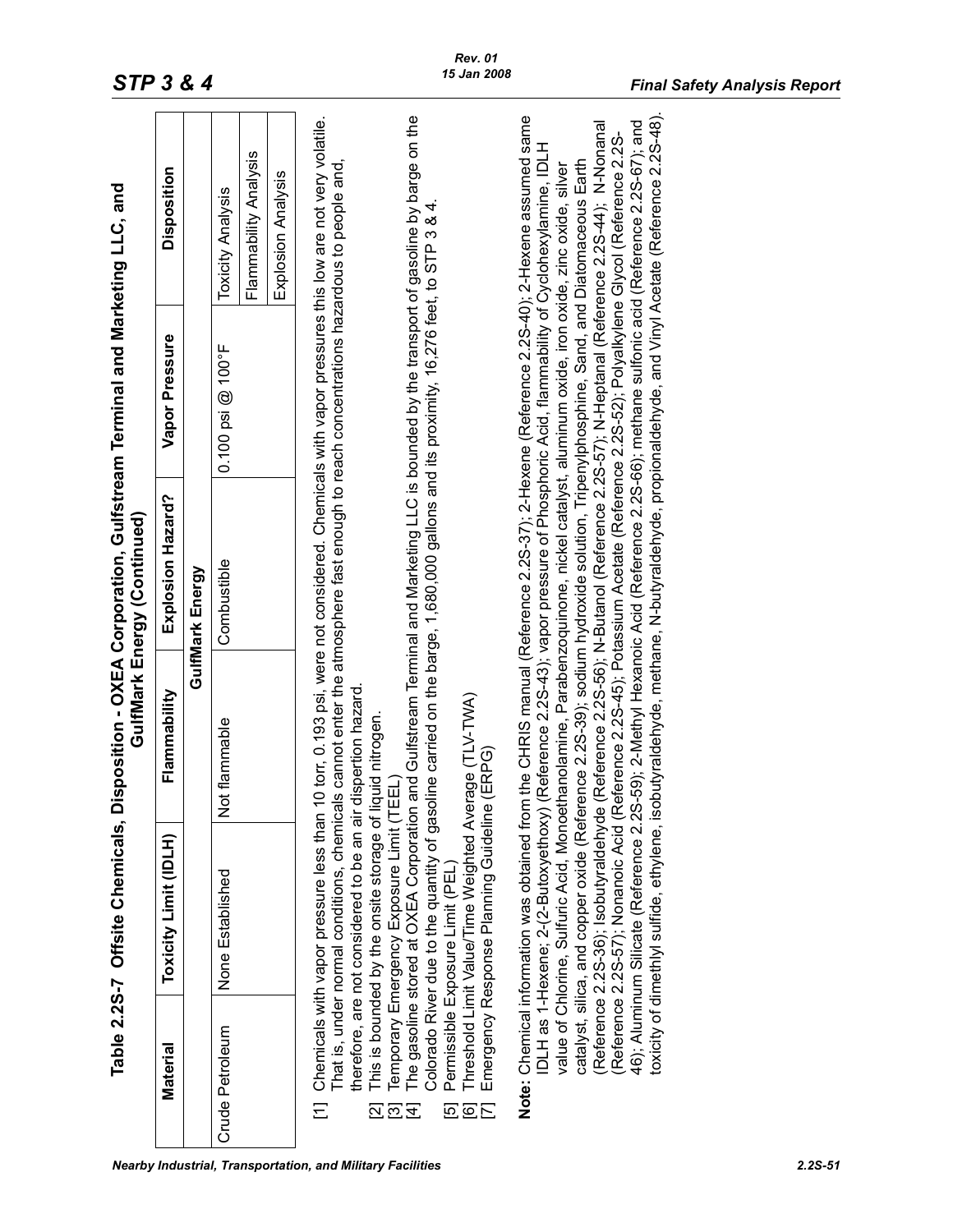<span id="page-51-0"></span>

|                                                                                   | <b>sodsir</b>                |  |
|-----------------------------------------------------------------------------------|------------------------------|--|
|                                                                                   | Vapor Pressure               |  |
|                                                                                   | Explosion Hazard?            |  |
|                                                                                   |                              |  |
| Table 2.2S-8 Hazardous Materials, Navigable Waterway Transportation - Dispositior | <b>Toxicity Limit (IDLH)</b> |  |
|                                                                                   |                              |  |

| <b>Material</b>        | Toxicity Limit (IDLH) | Flammability     | Explosion Hazard? | Vapor Pressure                | Disposition                                               |
|------------------------|-----------------------|------------------|-------------------|-------------------------------|-----------------------------------------------------------|
| Crude Petroleum        | None established      | Not flammable    | None listed       | $0.100$ psi @ $100$ °F        | required-low vapor<br>No further analysis<br>pressure [1] |
| Residual Fuel Oil (#6) | None established      | $1\% - 5\%$      | None listed       | $0.100$ psi @ $100^{\circ}$ F | required-low vapor<br>No further analysis<br>pressure [1] |
| N-Butanol              | 1400 ppm              | 1.45%-11.25%     | None listed       | 5.5 mm Hg @ 25°C              | Flammability Analysis<br><b>Toxicity Analysis</b>         |
|                        |                       |                  |                   |                               | Explosion Analysis                                        |
| sobutanol              | 1600 ppm              | 1.6%-10.9%       | Vapor may explode | $0.513$ psi @ $100^{\circ}$ F | <b>Toxicity Analysis</b>                                  |
|                        |                       |                  |                   |                               | Flammability Analysis                                     |
|                        |                       |                  |                   |                               | Explosion Analysis                                        |
| Acetic Acid            | 50 ppm                | 4%-19.9%         | Vapor may explode | $0.597$ psi @ 100°F           | Toxicity Analysis                                         |
|                        |                       |                  |                   |                               | Flammability Analysis                                     |
|                        |                       |                  |                   |                               | Explosion Analysis                                        |
| N-Butyl Acetate        | 1700 ppm              | 1.7%-7.6%        | Vapor may explode | $0.489$ psi @ 100°F           | Toxicity Analysis                                         |
|                        |                       |                  |                   |                               | Flammability Analysis                                     |
|                        |                       |                  |                   |                               | Explosion Analysis                                        |
| Vinyl Acetate          | 500 ppm [2]           | $2.6\% - 13.4\%$ | Vapor may explode | 3.977 psi @ 100°F             | Toxicity Analysis                                         |
|                        |                       |                  |                   |                               | Flammability Analysis                                     |
|                        |                       |                  |                   |                               | Explosion Analysis                                        |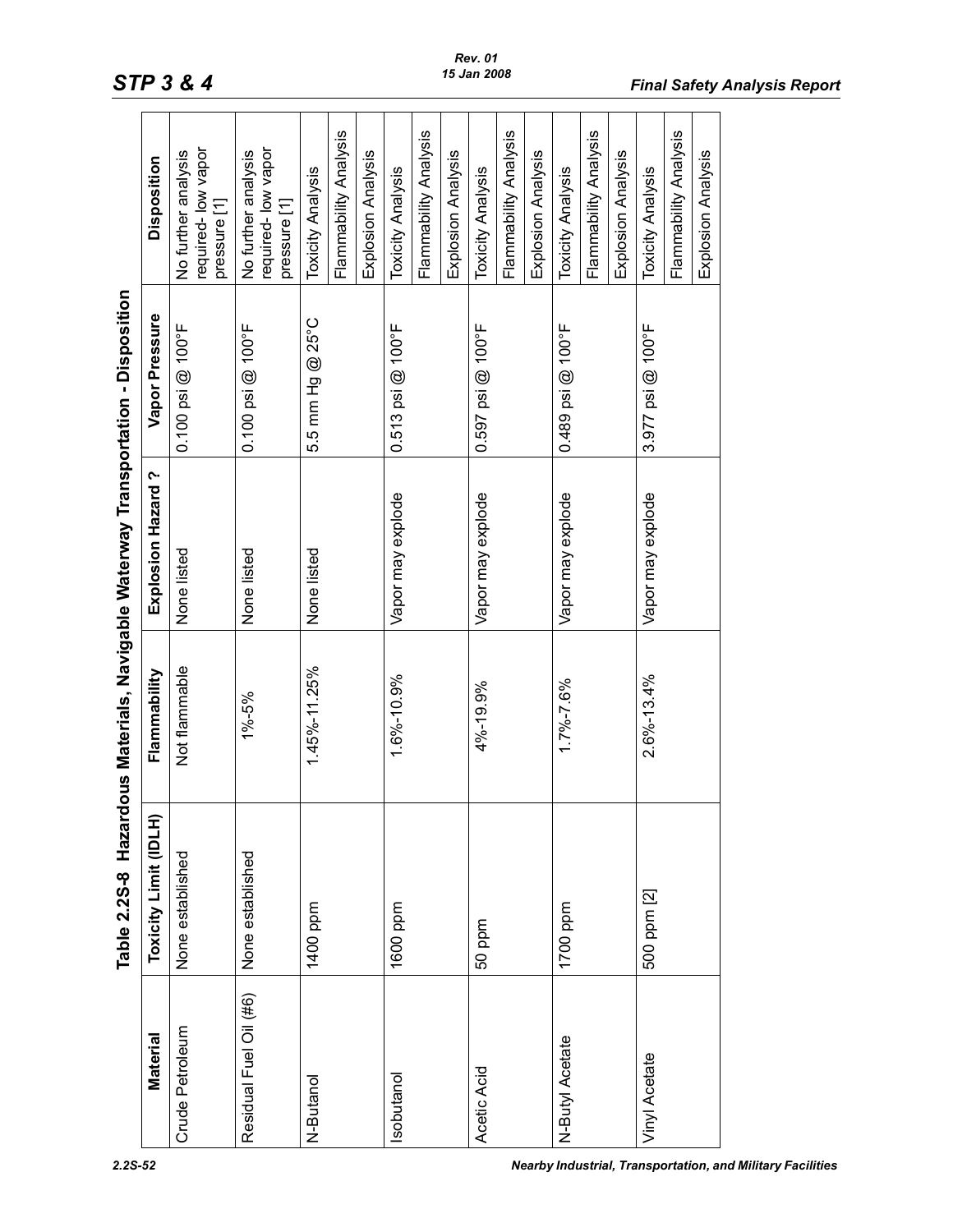<span id="page-52-0"></span>

|                          | Material | Table 2.2S-8 Hazardous M                                                                                                                                                                                                                                     | Flammability                                | aterials, Navigable Waterway Transportation - Disposition (Continued)<br>Explosion Hazard? | Vapor Pressure     |                          |
|--------------------------|----------|--------------------------------------------------------------------------------------------------------------------------------------------------------------------------------------------------------------------------------------------------------------|---------------------------------------------|--------------------------------------------------------------------------------------------|--------------------|--------------------------|
|                          |          | Toxicity Limit (IDLH)                                                                                                                                                                                                                                        |                                             |                                                                                            |                    | <b>Disposition</b>       |
| Gasoline                 |          | 300 ppm-TWA [3]                                                                                                                                                                                                                                              | $1.4\% - 7.4\%$                             | Vapor may explode                                                                          | 292 mm Hg @ 81.4°F | <b>Toxicity Analysis</b> |
|                          |          |                                                                                                                                                                                                                                                              |                                             |                                                                                            |                    | Flammability Analysis    |
|                          |          |                                                                                                                                                                                                                                                              |                                             |                                                                                            |                    | Explosion Analysis       |
|                          |          | Chemicals with vapor pressures less than 10 torr, 0.193 psi, were not considered. Chemicals with vapor pressures this low are not very                                                                                                                       |                                             |                                                                                            |                    |                          |
|                          |          | volatile. That is, under normal conditions, chemicals cannot enter the atmosphere fast enough to reach concentrations hazardous to<br>people and, therefore, are not considered to be an air dispersion hazard.                                              |                                             |                                                                                            |                    |                          |
| $\overline{\mathbb{Z}}$  |          | Emergency Response Planning Guidelines (ERPGs)-The ERPGs were developed by the ERPG committee of the American Industrial                                                                                                                                     |                                             |                                                                                            |                    |                          |
|                          |          | exposure to toxic chemicals. The ERPGs are three-tiered guidelines with one common denominator: a 1-hour contact duration. The<br>Hygiene Association. The ERPGs were developed as planning guidelines, to anticipate human adverse health effects caused by |                                             |                                                                                            |                    |                          |
|                          |          | selected ERPG is defined as the maximum airborne concentration below which it is believed that nearly all individuals could be exposed<br>for up to 1 hour without experiencing or                                                                           | developing life-threatening health effects. |                                                                                            |                    |                          |
| $\overline{\mathcal{E}}$ |          | Time Weighted Average (TWA)                                                                                                                                                                                                                                  |                                             |                                                                                            |                    |                          |
| Note:                    |          | Chemical information was obtained from the CHRIS manual (Reference 2.2S-37), except for N-Butanol (Reference 2.2S-57), vapor<br>pressure of gasoline (Reference 2.2S-54), and vinyl acetate (References 2.2S-44 and 2.2S-48).                                |                                             |                                                                                            |                    |                          |
|                          |          |                                                                                                                                                                                                                                                              |                                             |                                                                                            |                    |                          |
|                          |          |                                                                                                                                                                                                                                                              |                                             |                                                                                            |                    |                          |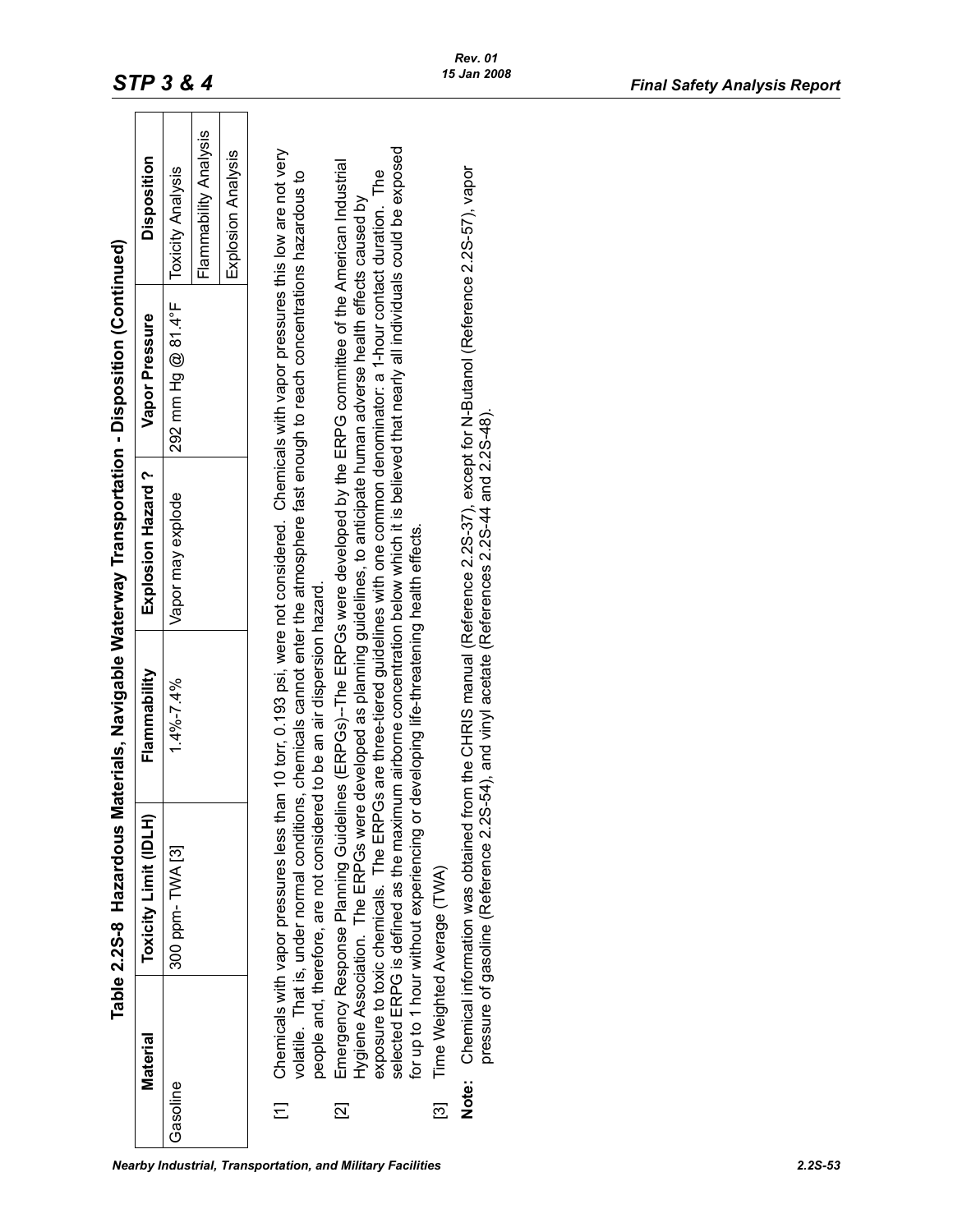<span id="page-53-0"></span>

| <b>Source</b>                        | <b>Pollutant</b><br><b>Evaluated</b>                        | Quantity                                                    | <b>Heat of</b><br><b>Combustion</b><br>(Btu/lb) | <b>Distance</b><br>to Nearest<br>Safety-<br><b>Related</b><br><b>Structure</b> | <b>Distance for</b><br><b>Explosion to</b><br>have less than 1<br>psi of Peak<br><b>Incident</b><br><b>Pressure</b> |
|--------------------------------------|-------------------------------------------------------------|-------------------------------------------------------------|-------------------------------------------------|--------------------------------------------------------------------------------|---------------------------------------------------------------------------------------------------------------------|
| FM 521                               | Gasoline                                                    | 9,000 gal                                                   | 18,720 Btu/lb                                   | $1,955$ ft                                                                     | 266 ft                                                                                                              |
| Pipeline: Dow<br>Pipeline<br>Company | <b>Natural Gas</b>                                          | 2,218,242 lbs<br>(entire mass of a<br>10 minute<br>release) | 21,517 Btu/lb                                   | 9,966 ft                                                                       | 7,577 ft                                                                                                            |
| Navigable                            | n-Butanol                                                   | 380,000 gal                                                 | 14,230 Btu/lb                                   | 15,974 ft                                                                      | 896 ft                                                                                                              |
| Waterway<br>(Colorado River)         | Isobutanol                                                  | 380,000 gal                                                 | 14,220 Btu/lb                                   |                                                                                | 888 ft                                                                                                              |
|                                      | Acetic Acid                                                 | 500,000 gal                                                 | 5,645 Btu/lb                                    |                                                                                | 814 ft                                                                                                              |
|                                      | n-Butyl Acetate                                             | 380,000 gal                                                 | 13,130 Btu/lb                                   |                                                                                | 885 ft                                                                                                              |
|                                      | Vinyl Acetate                                               | 380,000 gal                                                 | 9,754 Btu/lb                                    |                                                                                | 880 ft                                                                                                              |
|                                      | Gasoline                                                    | 40,000 BBLs or<br>1,680,000 gal                             | 18,720 Btu/lb                                   |                                                                                | $1,517$ ft                                                                                                          |
| Onsite (Includes<br>STP 1 & 2)       | Gasoline (12,000<br>gallon above<br>ground storage<br>tank) | 12,000 gal                                                  | 18,720 Btu/lb                                   | $1,771$ ft                                                                     | 296 ft                                                                                                              |
|                                      | Hydrazine                                                   | 1,260 lbs                                                   | 8,345 Btu/lb                                    | 2,518 ft                                                                       | 86 ft                                                                                                               |
|                                      | Hydrogen                                                    | 100,200 ft <sup>3</sup>                                     | 50,080 Btu/lb                                   | $1,563$ ft                                                                     | 1,048 ft                                                                                                            |

#### **Table 2.2S-9 Design-Basis Events - Explosions**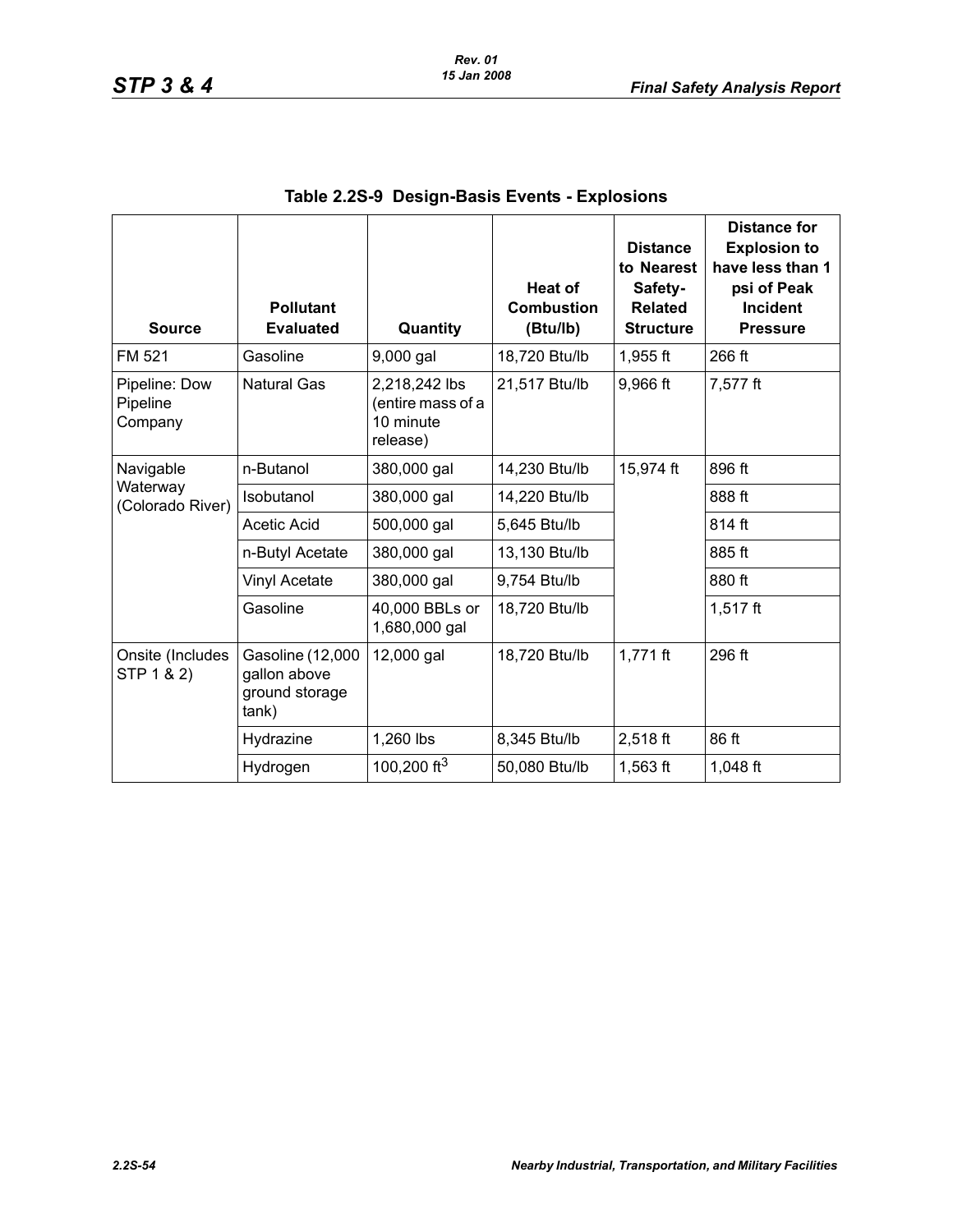| <b>Source</b>         | <b>Pollutant</b><br><b>Evaluated</b> | Quantity        | Heat of<br><b>Combustion</b><br>(Btu/lb) | <b>Distance</b><br>to Nearest<br>Safety-<br><b>Related</b><br><b>Structure</b> | <b>Distance for</b><br><b>Explosion to</b><br>have less than 1<br>psi of Peak<br>Incident<br><b>Pressure</b> |
|-----------------------|--------------------------------------|-----------------|------------------------------------------|--------------------------------------------------------------------------------|--------------------------------------------------------------------------------------------------------------|
| Offsite (OXEA         | 1-Hexene                             | 1,265,000 lbs   | 19,134 Btu/lb                            | 22,841 ft                                                                      | 734 ft                                                                                                       |
| Corp.)                | 1-Octene                             | 2,010,000 lbs   | 19,170 Btu/lb                            |                                                                                | 766 ft                                                                                                       |
|                       | 2-Hexene                             | 3,861 lbs       | 19,134 Btu/lb                            |                                                                                | 108 ft                                                                                                       |
|                       | Acetaldehyde                         | 866,295 lbs     | 10,600 Btu/lb                            |                                                                                | 835 ft                                                                                                       |
|                       | <b>Acetic Acid</b>                   | 9,999,999 lbs   | 5,645 Btu/lb                             |                                                                                | 1,072 ft                                                                                                     |
|                       | Acetone                              | 4,400 lbs.      | 12,250 Btu/lb                            |                                                                                | 99 ft                                                                                                        |
|                       | Cyclohexylamine                      | 4,000 lbs       | 18,000 Btu/lb                            |                                                                                | 114 ft                                                                                                       |
|                       | Hydrazine                            | 4,000 lbs       | 8,345 Btu/lb                             |                                                                                | 126 ft                                                                                                       |
|                       | Dimethyl Sulfide                     | 10,000 lbs      | 13,200 Btu/lb                            |                                                                                | 154 ft                                                                                                       |
|                       | <b>Ethyl Acetate</b>                 | 21,800 lbs      | 10,110 Btu/lb                            |                                                                                | 154 ft                                                                                                       |
|                       | 1-Hexene                             | 1,265,000 lbs   | 19,134 Btu/lb                            |                                                                                | 734 ft                                                                                                       |
|                       | Ethylene                             | 470,000 lbs     | 20,290 Btu/lb                            |                                                                                | 7,575 ft                                                                                                     |
|                       | Hydrogen                             | 58,512 lbs      | 50,080 Btu/lb                            |                                                                                | $5,111$ ft                                                                                                   |
|                       | Isobutanol                           | 3,455,333 lbs   | 14,220 Btu/lb                            |                                                                                | 984 ft                                                                                                       |
|                       | <b>Isobutyl Acetate</b>              | 9,999,999 lbs   | 13,000 Btu/lb                            |                                                                                | 1,509 ft                                                                                                     |
|                       | Isobutyraldehyde                     | 999,999 lbs     | 13,850 Btu/lb                            |                                                                                | 622 ft                                                                                                       |
|                       | Methane                              | 47,000 lbs      | 21,517 Btu/lb                            |                                                                                | 3,586 ft                                                                                                     |
|                       | n-Butanol                            | 16,921,268 lbs. | 14,230 Btu/lb                            |                                                                                | 1,681 ft                                                                                                     |
|                       | n-Butyl Acetate                      | 9,999,999 lbs.  | 13,130 Btu/lb                            |                                                                                | $1,358$ ft                                                                                                   |
|                       | n-Butyraldehyde                      | 3,300,000 lbs.  | 15,210 Btu/lb                            |                                                                                | 969 ft                                                                                                       |
|                       | n-Propyl Acetate                     | 9,999,999 lbs   | 9, 420 Btu/lb                            |                                                                                | $1,178$ ft                                                                                                   |
|                       | Ethylene                             | 470,000 lbs     | 20,290 Btu/lb                            |                                                                                | 7,575 ft                                                                                                     |
|                       | n-Propyl Alcohol                     | 9,999,999 lbs   | 13,130 Btu/lb                            |                                                                                | $1,365$ ft                                                                                                   |
|                       | Propionaldehyde                      | 600,000 lbs     | 12,470 Btu/lb                            |                                                                                | 548 ft                                                                                                       |
|                       | Propylene                            | 740,000 lbs     | 19,692 Btu/lb                            |                                                                                | 8,724 ft                                                                                                     |
|                       | Vinyl Acetate                        | 3,700,000 lbs   | 9,754 Btu/lb                             |                                                                                | 948 ft                                                                                                       |
| Offsite<br>(GulfMark) | Crude Petroleum                      | 1,050,000 gal   | 18,252 Btu/lb                            | 24,244 ft                                                                      | $1,124$ ft                                                                                                   |

|  | Table 2.2S-9 Design-Basis Events - Explosions (Continued) |  |  |
|--|-----------------------------------------------------------|--|--|
|--|-----------------------------------------------------------|--|--|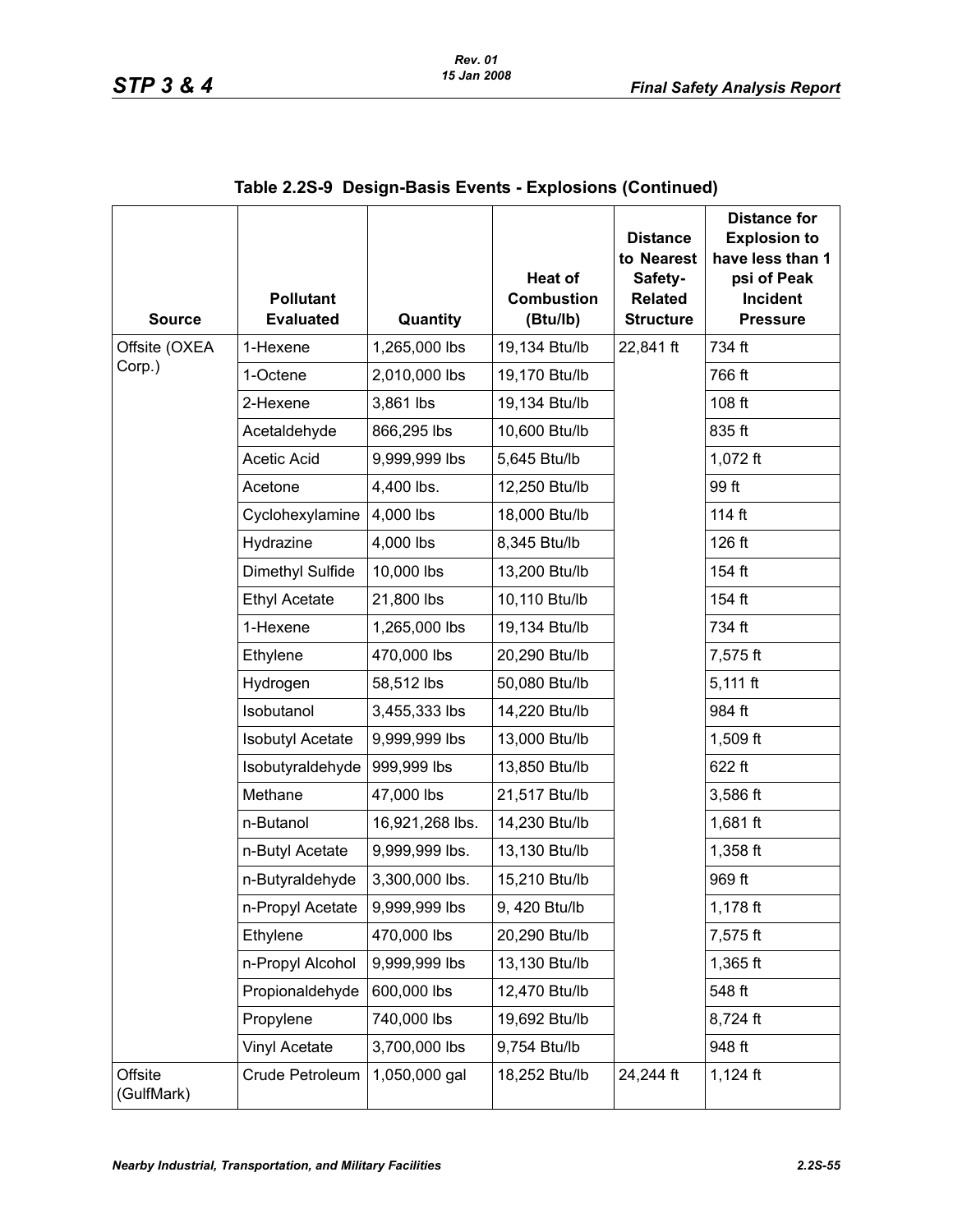<span id="page-55-0"></span>

|                                      | Table 2.2S-10 Design-Basis Events, Flammable Vapor Clouds (Delayed Ignition) and Vapor Cloud Explosions |                                                                  |                               |                          |                                                   |                                                                       |
|--------------------------------------|---------------------------------------------------------------------------------------------------------|------------------------------------------------------------------|-------------------------------|--------------------------|---------------------------------------------------|-----------------------------------------------------------------------|
| Source                               | & Quantity<br>Pollutant Evaluated                                                                       | to Nearest<br>Structure<br><b>Distance</b><br>Related<br>Safety- | <b>Distance to</b><br>ピ       | Distance to<br>E)        | Safe Distance<br>Explosions<br>for Vapor<br>Cloud | Peak Overpressure<br>at Nearest Safety-<br>Related Structure<br>(psi) |
| FM 521                               | Gasoline (9,000 gal)                                                                                    | $1,955$ ft                                                       | 243 ft                        | 408ft                    | $1,035$ ft                                        | 0.379 psi                                                             |
| Pipeline: Dow<br>Company<br>Pipeline | Natural Gas                                                                                             | 9,966 ft                                                         | provided [1]<br>$\frac{1}{2}$ | 492 <sup>ft</sup>        | $1,494$ ft                                        | Not provided [1]                                                      |
| (Colorado River)<br>Waterway         | n-Butanol (380,000 gal)                                                                                 | $15,974$ ft                                                      | 432 ft                        | $801$ ft                 | $1,593$ ft                                        | No significant<br>overpressure                                        |
|                                      | sobutanol (380,000 gal)                                                                                 |                                                                  | $507$ ft                      | 918 <sup>ft</sup>        | $1,848$ ft                                        | No significant<br>overpressure                                        |
|                                      | Acetic Acid (500,000 gal)                                                                               |                                                                  | exceeded<br>Never             | exceeded<br><b>Never</b> | No explosion                                      | No explosion                                                          |
|                                      | n-Butyl Acetate (380,000 gal)                                                                           |                                                                  | 606 ft                        | 975ft                    | $1,974$ ft                                        | No significant<br>overpressure                                        |
|                                      | Vinyl Acetate (380,000 gal)                                                                             |                                                                  | 795                           | $1,812$ ft               | $3,570$ ft                                        | $0.119$ psi                                                           |
|                                      | Gasoline (1,680,000 gal)                                                                                |                                                                  | 4,554 ft                      | 5,605 ft                 | 8,642 ft                                          | Not available                                                         |
| Onsite (Includes<br>STP 1 & 2)       | e ground storage<br>Gasoline (12,000 gallon abov<br>tank)                                               | $1,771$ ft                                                       | 285ft                         | 480 ft                   | 1,200 $ft$                                        | $0.537$ psi                                                           |
|                                      | Hydrazine (150 gal)                                                                                     | $2,518$ ft                                                       | $533$ ft                      | $-33$ ft                 | No explosion                                      | No explosion                                                          |
|                                      | Hydrogen (80,000 ft <sup>3</sup> )                                                                      | $1,563$ ft                                                       | 300f                          | $1,362$ ft               | $1,557$ ft                                        | 0.987 psi                                                             |
|                                      | Monoethanolamine (15,000 gal)                                                                           | $1,807$ ft                                                       | $141$ ft                      | 138 <sup>ft</sup>        | No explosion                                      | No explosion                                                          |

#### *Rev. 01 15 Jan 2008*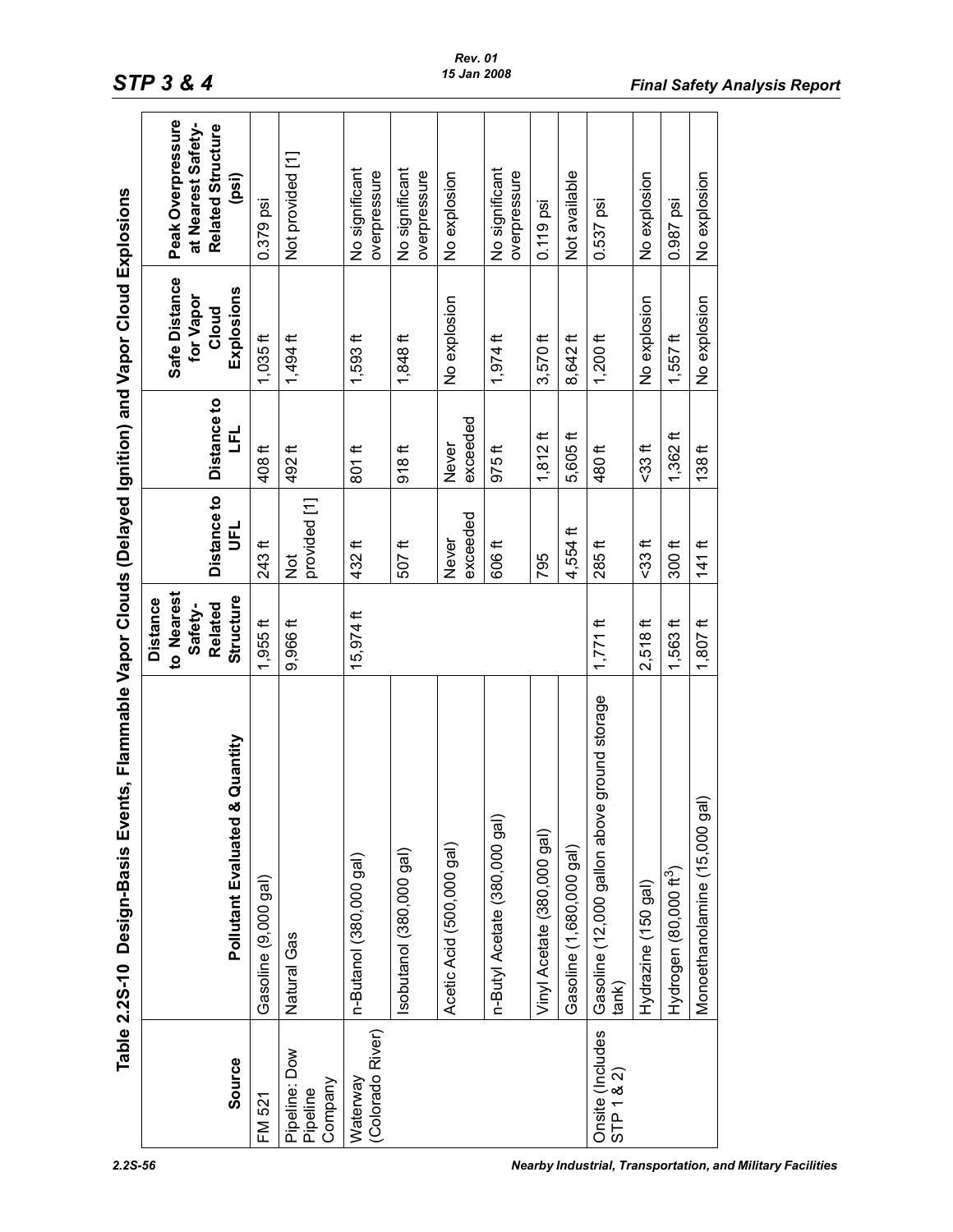| Table 2.2S-10 | ammable Vapor Clouds (Delayed Ignition) and Vapor Cloud Explosions (Continued)<br>Design-Basis Events, Fl |                                                                  |                                 |                          |                                                   |                                                                            |
|---------------|-----------------------------------------------------------------------------------------------------------|------------------------------------------------------------------|---------------------------------|--------------------------|---------------------------------------------------|----------------------------------------------------------------------------|
| Source        | & Quantity<br><b>Pollutant Evaluated</b>                                                                  | to Nearest<br>Structure<br><b>Distance</b><br>Related<br>Safety- | <b>Distance to</b><br>$\vec{5}$ | Distance to<br>ل<br>با   | Safe Distance<br>Explosions<br>for Vapor<br>Cloud | Peak Overpressure<br>at Nearest Safety-<br>Related Structure<br>$^{(psi)}$ |
| Offsite (OXEA | 1-Hexene (1,265,000 lbs)                                                                                  | 22,841 ft                                                        | $1,209$ ft                      | $2,805$ ft               | 5,280 ft                                          | $0.129$ psi                                                                |
| Corp.)        | 1-Octene (2,010,000 lbs)                                                                                  |                                                                  | 546 ft                          | $1,059$ ft               | $2,142$ ft                                        | No significant<br>overpressure                                             |
|               | $2$ -Hexene $(3,861$ lbs)                                                                                 |                                                                  | $111$ ft                        | $\leftarrow$<br>201      | 507ft                                             | No significant<br>overpressure                                             |
|               | Acetaldehyde (866,300 lbs)                                                                                |                                                                  | 360 <sup>ft</sup>               | $3,012$ ft               | 5,808 ft                                          | 0.161 psi                                                                  |
|               | Acetic Acid (9,999,999 lbs)                                                                               |                                                                  | exceeded<br>Never               | exceeded<br><b>Never</b> | No explosion                                      | No explosion                                                               |
|               | Acetone (4,400 lbs)                                                                                       |                                                                  | 78 ft                           | $150$ ft                 | 387 <sup>ft</sup>                                 | No significant<br>overpressure                                             |
|               | Cyclohexylamine (4,000 lbs)                                                                               |                                                                  | exceeded<br>Never               | $533$ ft                 | 66 ft                                             | No significant<br>overpressure                                             |
|               | Hydrazine (4,000 lbs)                                                                                     |                                                                  | $-33$ ft                        | $-33$ ft                 | No explosion                                      | No explosion                                                               |
|               | <u>ଡି</u><br>Carbon Monoxide (868,000 lb                                                                  |                                                                  | $3,780$ ft                      | 7,920 ft                 | 10,032 ft                                         | 0.186 psi                                                                  |
|               | Dimethyl Sulfide (10,000 lbs)                                                                             |                                                                  | 180ft                           | 399 <sup>ft</sup>        | 891 ft                                            | No significant<br>overpressure                                             |
|               | Ethyl Acetate (21,800 lbs)                                                                                |                                                                  | 159 <sup>ft</sup>               | 258 ft                   | 600 <sup>ft</sup>                                 | No significant<br>overpressure                                             |
|               | Ethylene (470,000 lbs)                                                                                    |                                                                  | 4,146 ft                        | $12,672$ ft              | $14,784$ ft                                       | 0.315 psi                                                                  |
|               | Hydrogen (58,512 lbs)                                                                                     |                                                                  | $\pm$<br>3,651                  | 12,672 ft                | 14,256 ft                                         | 0.200 psi                                                                  |
|               | sobutanol (3,455,333 lbs)                                                                                 |                                                                  | exceeded<br>Never               | 186 ft                   | 537ft                                             | No significant<br>overpressure                                             |
|               | <u>ଡି</u><br>sobutyl Acetate (9,999,999 lb                                                                |                                                                  | 468 <sup>ft</sup>               | 843 ft                   | $1,698$ ft                                        | No significant<br>overpressure                                             |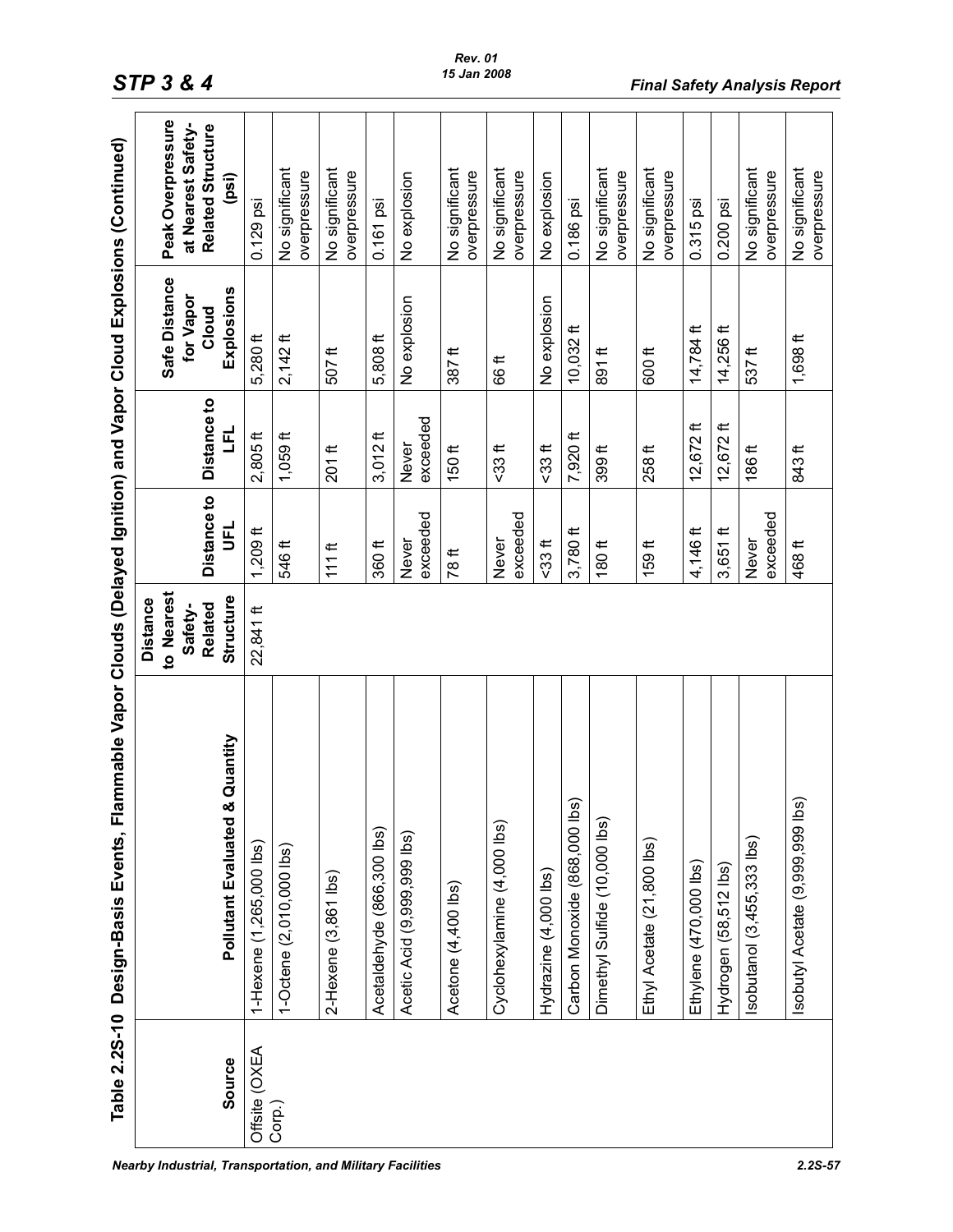| lammable Vapor Clouds (Delayed Ignition) and Vapor Cloud Explosions (Continued) | Peak Overpressure<br>at Nearest Safety-<br>Related Structure<br>(psi)<br>Safe Distance<br>Explosions<br>for Vapor<br>Cloud | No significant<br>overpressure    | No significant<br>overpressure | No explosion<br>No explosion | No significant<br>overpressure     | No significant<br>overpressure       | No explosion<br>No explosion      | No significant<br>overpressure            | 0.200 psi                | No significant<br>overpressure      | $0.112$ psi                   | 0.238 psi               | No significant                |
|---------------------------------------------------------------------------------|----------------------------------------------------------------------------------------------------------------------------|-----------------------------------|--------------------------------|------------------------------|------------------------------------|--------------------------------------|-----------------------------------|-------------------------------------------|--------------------------|-------------------------------------|-------------------------------|-------------------------|-------------------------------|
|                                                                                 | Distance to<br>E,                                                                                                          | 4,224 ft                          | 5,808 ft                       | exceeded                     | $1,269$ ft                         | $3,234$ ft                           | exceeded                          | $1,938$ ft                                | 14,256 ft<br>$12,672$ ft | $1,383$ ft                          | $4,725$ ft                    | 7,920 ft                | $3,138$ ft                    |
|                                                                                 | <b>Distance to</b><br>$\vec{5}$                                                                                            | $2,241$ ft<br>909 <sup>th</sup>   | 4,614ft<br>$2,565$ ft          | Never<br>exceeded<br>Never   | 618ft<br>429ft                     | $1,560$ ft<br>756 ft                 | <b>Never</b><br>exceeded<br>Never | 966 <sup>ft</sup><br>$612$ ft             | $\pm$<br>3,651           | 687 ft<br>396 ft                    | $2,415$ ft<br>$822$ ft        | $2,694$ ft<br>546 ft    | $1,575$ ft<br>741 ft          |
|                                                                                 | to Nearest<br>Structure<br><b>Distance</b><br>Related<br>Safety-                                                           | 22,841 ft                         |                                |                              |                                    |                                      |                                   |                                           |                          |                                     |                               |                         |                               |
| Table 2.2S-10 Design-Basis Events, Fl                                           | & Quantity<br><b>Pollutant Evaluated</b>                                                                                   | ଜ<br>lsobutyraldehyde (999,999 lb | Methane (47,000 lbs)           | n-Butanol (16,921,268 lbs)   | ଇ<br>n-Butyl Acetate (9,999,999 lb | ີ SQ<br>n-Butyraldehyde (3,300,000 l | n-Heptanal (325,000 lbs)          | <u>ໂຮງ</u><br>n-Propyl Acetate (9,999,999 | Hydrogen (58,512 lbs)    | ີ ໂອ<br>n-Propyl Alcohol (9,999,69) | Propionaldehyde (600,000 lbs) | Propylene (740,000 lbs) | Vinyl Acetate (3,700,000 lbs) |
|                                                                                 | Source                                                                                                                     | Offsite (OXEA<br>Corp.)           |                                |                              |                                    |                                      |                                   |                                           |                          |                                     |                               |                         |                               |

#### *Rev. 01 15 Jan 2008*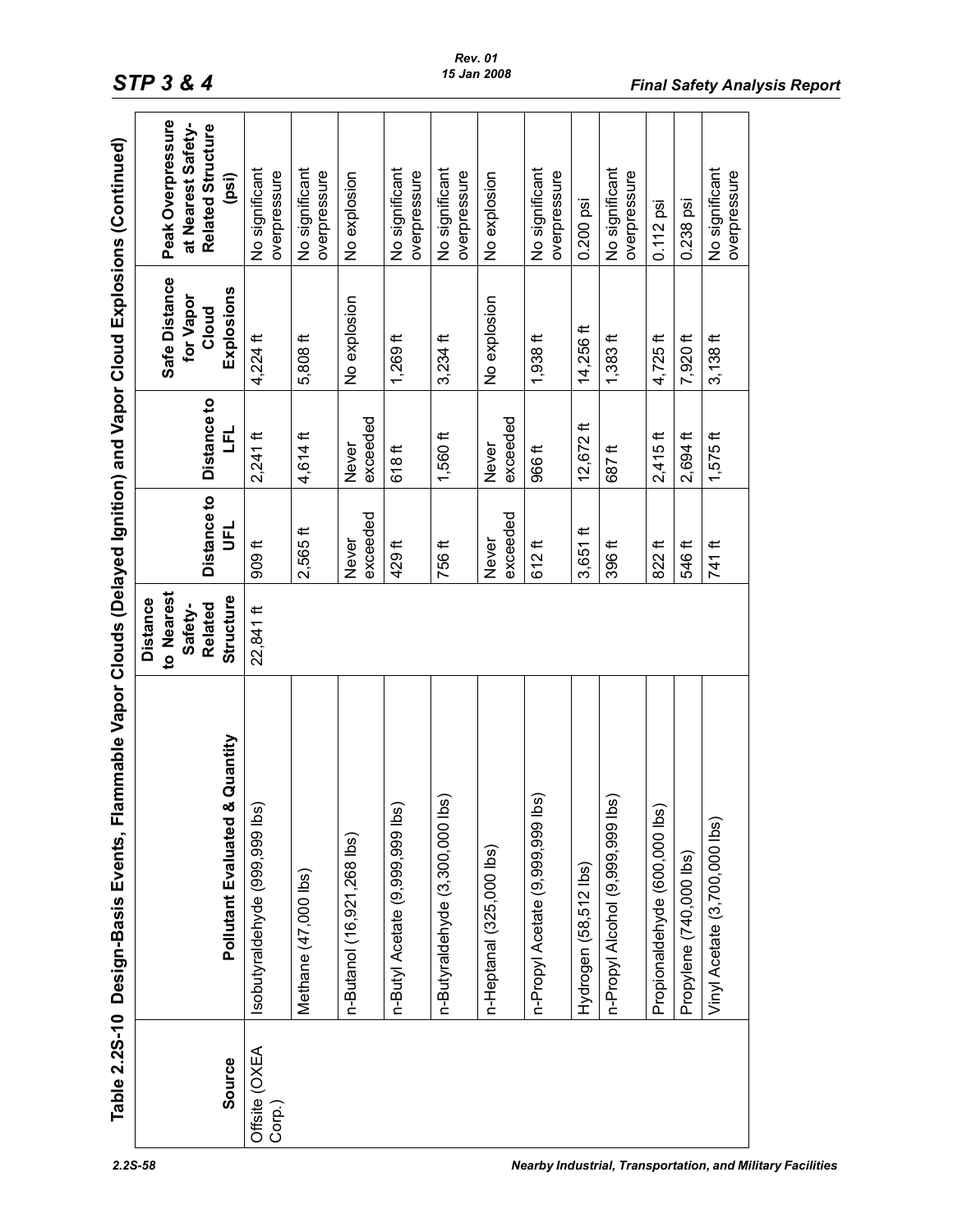|                       | ammable Vapor Clouds (Delayed Ignition) and Vapor Cloud Explosions (Continued)<br>Table 2.2S-10 Design-Basis Events, Fl                                                                                                                                                                                                                                                                                                                                                                  |                                                                  |                               |                   |                                                                                                                                          |                                                                       |
|-----------------------|------------------------------------------------------------------------------------------------------------------------------------------------------------------------------------------------------------------------------------------------------------------------------------------------------------------------------------------------------------------------------------------------------------------------------------------------------------------------------------------|------------------------------------------------------------------|-------------------------------|-------------------|------------------------------------------------------------------------------------------------------------------------------------------|-----------------------------------------------------------------------|
| Source                | Pollutant Evaluated & Quantity                                                                                                                                                                                                                                                                                                                                                                                                                                                           | to Nearest<br>Structure<br><b>Distance</b><br>Related<br>Safety- | <b>Distance to</b><br>มี<br>5 | Distance to<br>Ľ, | Safe Distance<br>Explosions<br>for Vapor<br>Cloud                                                                                        | Peak Overpressure<br>at Nearest Safety-<br>Related Structure<br>(psi) |
| (GulfMark)<br>Offsite | gal)<br>Crude Petroleum (1,050,000                                                                                                                                                                                                                                                                                                                                                                                                                                                       | 24,244 ft                                                        |                               |                   | The evaporation<br>low that a vapor<br>concentration is<br>petroleum is so<br>never reached.<br>rate of crude<br>substantial<br>cloud of |                                                                       |
|                       | [1] Not provided-A calculation was performed to determine concentrations outside the control room intake and distances to the LFL, rather than<br>the ALOHA model. Because, the toxic concentrations had dissipated below the toxicity limit prior to reaching the control room intake,<br>calculating the concentration inside the control room was not required. Further, the LFL distance was the reported distance for this<br>calculation as this distance is greater than the UFL. |                                                                  |                               |                   |                                                                                                                                          |                                                                       |

<span id="page-58-0"></span>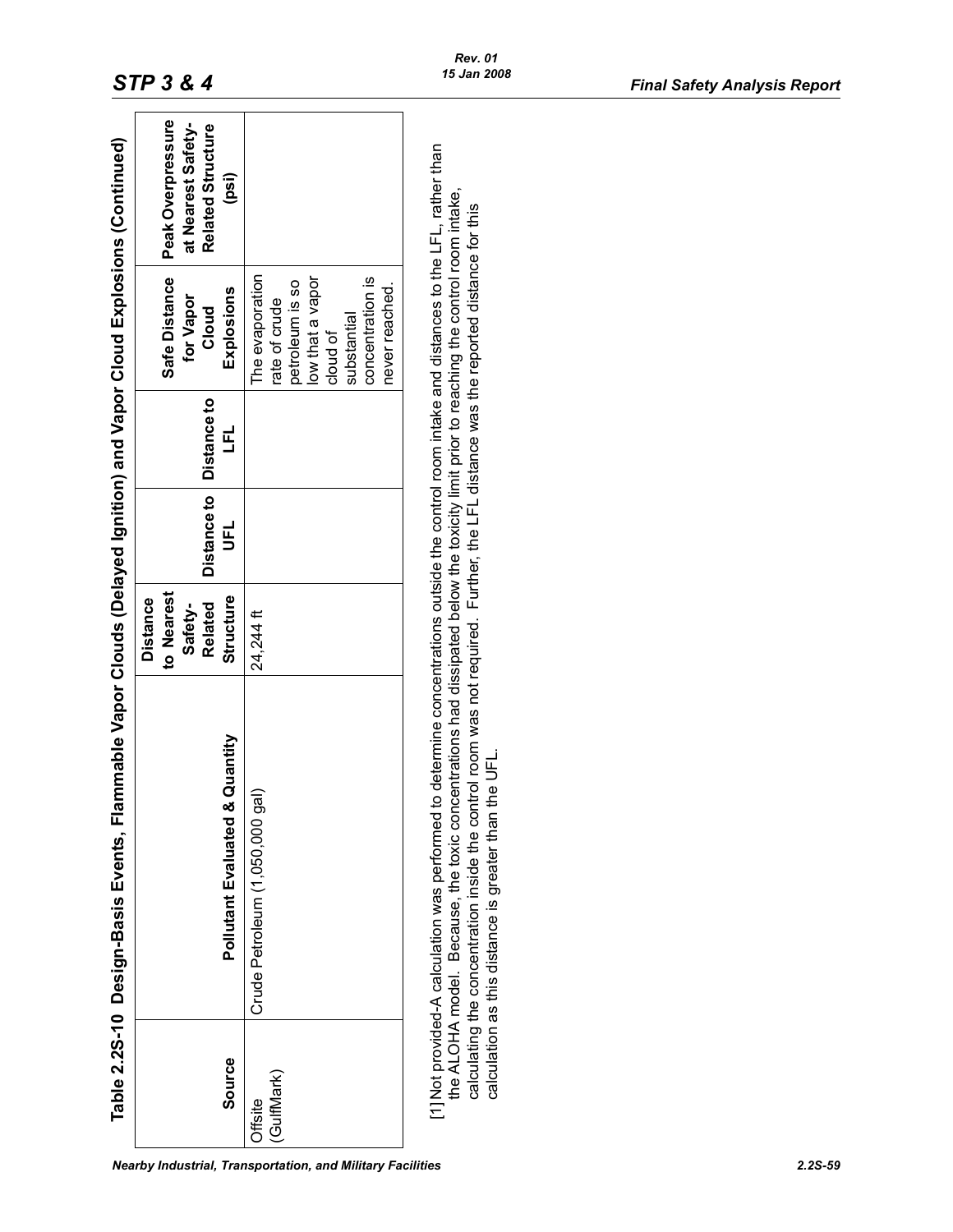<span id="page-59-0"></span>

|                                |                     | $2.2S-11$<br>Table     | Design-Basis Events, Toxic Vapor Clouds |                          |                    |                                |
|--------------------------------|---------------------|------------------------|-----------------------------------------|--------------------------|--------------------|--------------------------------|
|                                |                     |                        |                                         | Distance to<br>STP 3 & 4 |                    | <b>Maximum Control</b><br>Room |
| Source                         | Chemical            | Quantity               | <b>HTQI</b>                             | <b>Control Room</b>      | Distance to IDLH   | Concentration                  |
| FM 521                         | Gasoline            | ā<br>9,000             | 300 ppm TWA /500<br>ppm STEL            | $2,853$ ft               | $2,034$ ft         | 22.9 ppm                       |
| Waterway                       | n-Butanol           | 380,000 gal            | 1,400 ppm                               | $15,974$ ft              | $1,974$ ft         | >1 hr [3]                      |
| (Colorado River)               | Isobutanol          | 380,000 gal            | 1,600 ppm                               |                          | $2,292$ ft         | > 1 hr [3]                     |
|                                | Acetic Acid         | 500,000 gal            | 50 ppm                                  |                          | $10,032$ ft        | >1 hr [3]                      |
|                                | n-Butyl Acetate     | 380,000 gal            | 1,700 ppm                               |                          | $2,205$ ft         | $>1 \text{ hr}$ [3]            |
|                                | Vinyl Acetate       | 380,000 gal            | 500 ppm                                 |                          | 10,032 ft          | >1 hr [3]                      |
|                                | Gasoline            | 1,680,000 gal          | 300 ppm TWA /500<br>ppm STEL            |                          | $9,843$ ft         | Not applicable [4]             |
| Onsite (Includes<br>STP 1 & 2) | Freon-11            | <u>Sq</u><br>2,917     | 2,000 ppm                               | $1,755$ ft               | 651 ft             | 34.8 ppm                       |
|                                | Freon-12            | 55,200 lbs             | 15,000 ppm                              | $1,755$ ft               | $1,521$ ft         | 653 ppm                        |
|                                | Gasoline            | 12,000 gal             | 300 ppm TWA /500<br>ppm STEL            | 1,976 ft                 | $2,388$ ft         | 110 ppm                        |
|                                | Halon 1301          | <u>sq</u><br>9,150     | 40,000 ppm                              | $2,032$ ft               | $522$ ft           | 154 ppm                        |
|                                | Hydrogen            | 80,000 ft <sup>3</sup> | Asphyxiant                              | 1,668 ft                 | Not applicable [5] | 1,490 ppm                      |
|                                | Sodium Hypochlorite | gal<br>7,200           | 10 ppm as Chlorine                      | $2,559$ ft               | $177$ ft           | 0.045 ppm                      |
|                                | Monoethanolamine    | 15,100 gal             | 30 ppm                                  | $1,961$ ft               | 867ft              | 4.31 ppm                       |
|                                | Hydrazine           | 150 gal                | 50 ppm                                  | $2,671$ ft               | 843 ft             | 1.84 ppm                       |
|                                | Nitrogen            | 20,000 lbs             | Asphyxiant                              | $1,613$ ft               | Not applicable [5] | 5,540 ppm                      |
|                                | Liquid Nitrogen     | 92,400 lbs             | Asphyxiant                              | $1,613$ ft               | Not applicable [5] | 1,390 ppm                      |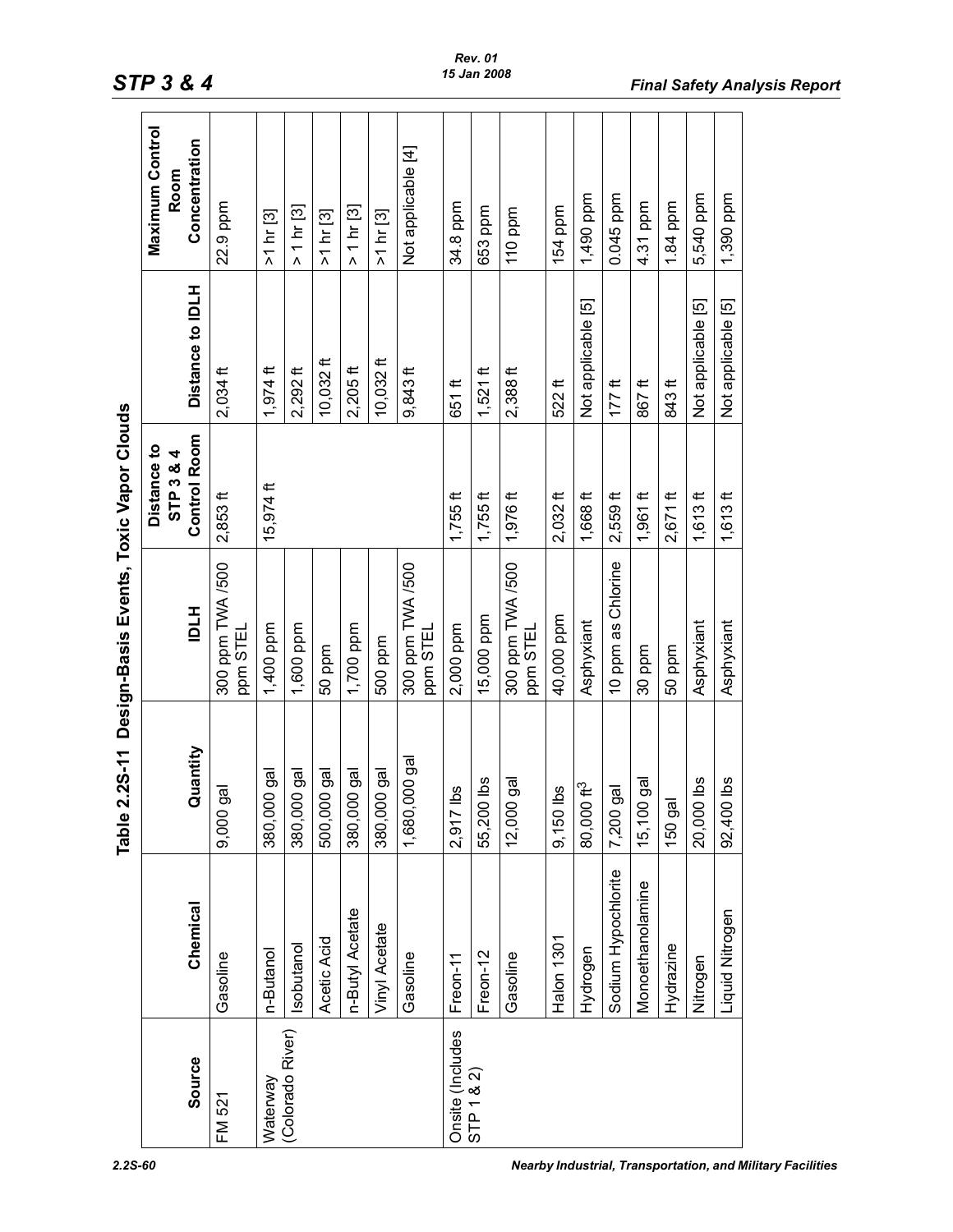|                                                     | Maximum Control<br>Room  | Concentration       | >1 hr [3]        | >1 hr [3]      | >1 hr [3]               | >1 hr [3]    | >1 hr [3]     | $1 \text{ hr}$ [3]<br>$\boldsymbol{\wedge}$ | >1 hr [3]       | $1 \text{ hr}$ [3]<br>Λ | >1 hr [3]  | >1 hr [3]           | >1 hr [3]      | >1 hr [3]        | >1 hr [3]     | $1 \text{ hr}$ [3]<br>$\Lambda$ | $1 \text{ hr}$ [3]<br>$\Lambda$ | >1 hr [3]     | 1 hr [3]<br>Λ   | >1 hr [3]       | >1 hr [3]      | >1 hr [3]      | >1 hr [3]       | >1 hr [3]       |
|-----------------------------------------------------|--------------------------|---------------------|------------------|----------------|-------------------------|--------------|---------------|---------------------------------------------|-----------------|-------------------------|------------|---------------------|----------------|------------------|---------------|---------------------------------|---------------------------------|---------------|-----------------|-----------------|----------------|----------------|-----------------|-----------------|
|                                                     |                          | Distance to IDLH    | $>31,680$ ft [6] | 8,976 ft       | $3,645$ ft              | $13,200$ ft  | $9,504$ ft    | 399 <sup>ft</sup>                           | $921$ ft        | $1,083$ ft              | $1,500$ ft | $114$ ft            | 7,920 ft       | $>31,680$ ft [6] | $672$ ft      | 11,616 ft                       | Not applicable [5]              | $1,377$ ft    | $1,956$ ft      | $6,336$ ft      | $4,392$ ft     | 777 ft         | $1,380$ ft      | 4,563 ft        |
|                                                     | Distance to<br>STP 3 & 4 | <b>Control Room</b> | 22,841 ft        |                |                         |              |               |                                             |                 |                         |            |                     |                |                  |               |                                 |                                 |               |                 |                 |                |                |                 |                 |
| Design-Basis Events, Toxic Vapor Clouds (Continued) |                          | HTQI                | 30 ppm           | $250$ mg/m $3$ | 30 ppm                  | 2,000 ppm    | 50 ppm        | 2,500 ppm                                   | 30 ppm [1]      | 2,000 ppm               | 50 ppm     | 10 ppm              | 40,000 ppm     | 1,200 ppm        | 2,000 ppm     | 15,000 ppm                      | Asphyxiant                      | 1,600 ppm     | 1,300 ppm       | 1,500 ppm [1]   | 25,000 ppm [1] | 1,400 ppm      | 1,700 ppm       | 2,000 ppm [1]   |
| Table 2.2S-11                                       |                          | Quantity            | 1,265,000 lbs    | 2,010,000 lb   | $\overline{a}$<br>3,861 | 866,300 lbs  | 9,999,999 lbs | 4,400 lbs                                   | 4,000 lbs       | 10,000 lbs              | 4,000 lbs  | 30,000 lbs          | 868,000 lbs    | 868,000 lbs      | 21,800 lbs    | 470,000 lbs                     | $12$ lbs<br>58,51               | 3,455,333 lbs | 9,999,999 lbs   | 1,000,000 lbs   | 47,000 lbs     | 16,921,268 lbs | 9,999,999 lbs   | 3,300,000 lbs   |
|                                                     |                          | Chemical            | 1-Hexene         | 1-Octene       | 2-Hexene                | Acetaldehyde | Acetic Acid   | Acetone                                     | Cyclohexylamine | Dimethyl Sulfide        | Hydrazine  | Sodium Hypochlorite | Carbon Dioxide | Carbon Monoxide  | Ethyl Acetate | Ethylene                        | Hydrogen                        | sobutanol     | sobutyl Acetate | sobutyraldehyde | Methane        | n-Butanol      | n-Butyl Acetate | n-Butyraldehyde |
|                                                     |                          | Source              | Offsite (OXEA    | Corp.)         |                         |              |               |                                             |                 |                         |            |                     |                |                  |               |                                 |                                 |               |                 |                 |                |                |                 |                 |

*Nearby Industrial, Transportation, and Military Facilities 2.2S-61*

*STP 3 & 4 Final Safety Analysis Report*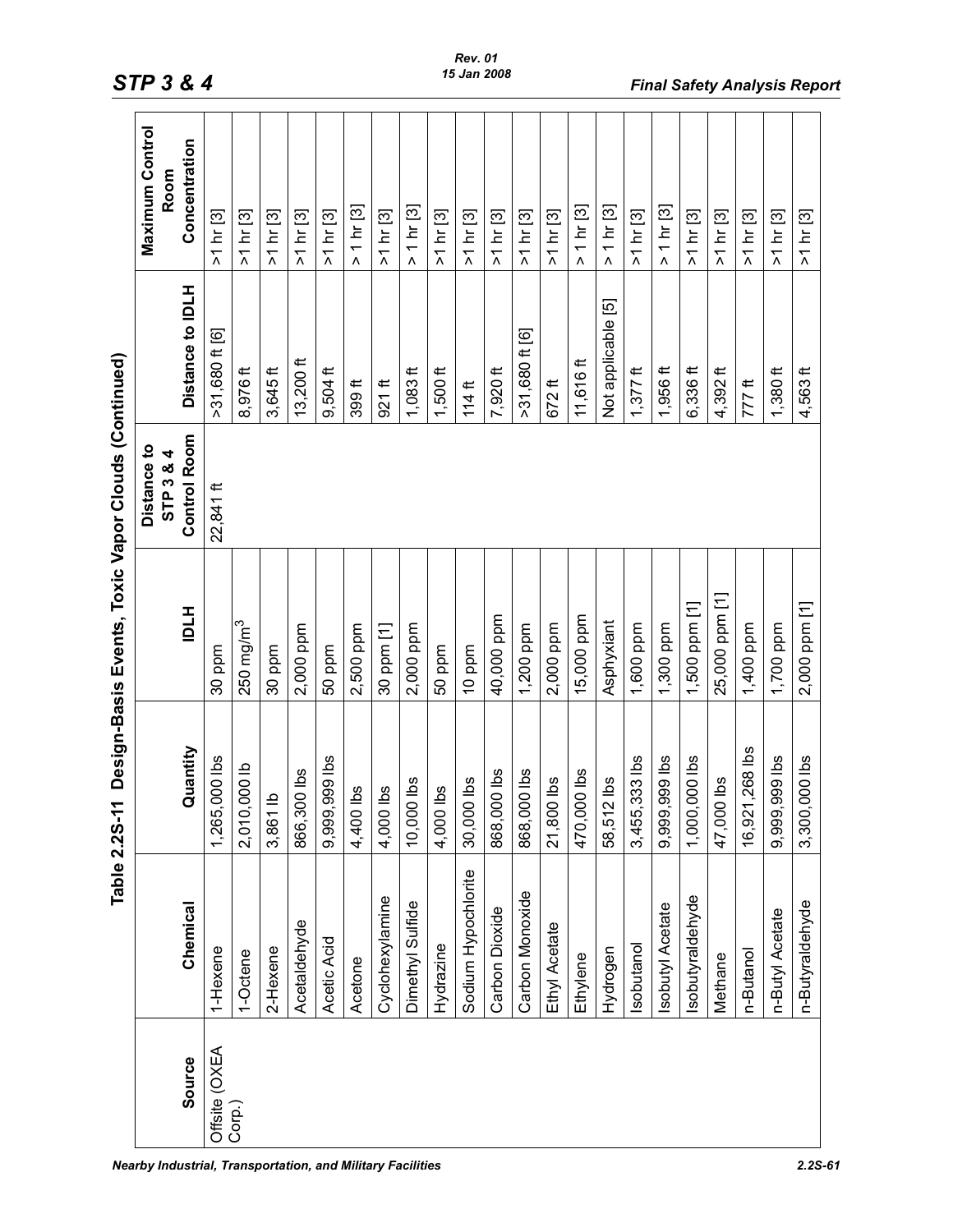|                                                                      |                                                                                                                                                                                                                                                                         | Table 2.2S-11 | Design-Basis Events, Toxic Vapor Clouds (Continued)                                                |                          |                                                                                                     |                                                                                                     |
|----------------------------------------------------------------------|-------------------------------------------------------------------------------------------------------------------------------------------------------------------------------------------------------------------------------------------------------------------------|---------------|----------------------------------------------------------------------------------------------------|--------------------------|-----------------------------------------------------------------------------------------------------|-----------------------------------------------------------------------------------------------------|
|                                                                      |                                                                                                                                                                                                                                                                         |               |                                                                                                    | Distance to<br>STP 3 & 4 |                                                                                                     | Maximum Control<br>Room                                                                             |
| Source                                                               | Chemical                                                                                                                                                                                                                                                                | Quantity      | HTDI                                                                                               | <b>Control Room</b>      | Distance to IDLH                                                                                    | Concentration                                                                                       |
| Offsite (OXEA                                                        | n-Propyl Acetate                                                                                                                                                                                                                                                        | 9,999,999 lbs | 1,700 ppm                                                                                          | 22,841 ft                | $2,451$ ft                                                                                          | 1 hr [3]<br>1<br>$\Lambda$                                                                          |
| Corp.)                                                               | n-Propyl Alcohol                                                                                                                                                                                                                                                        | 9,999,999 lbs | 800 ppm                                                                                            |                          | $2,637$ ft                                                                                          | > 1 hr [3]                                                                                          |
|                                                                      | Propionaldehyde                                                                                                                                                                                                                                                         | 600,000 lbs   | 500 mg/m <sup>3</sup>                                                                              |                          | $21,120$ ft                                                                                         | > 1 hr [3]                                                                                          |
|                                                                      | Nitrogen                                                                                                                                                                                                                                                                | 9,999,999 lbs | Asphyxiant                                                                                         |                          | Not applicable [5]                                                                                  | $>1$ hr [3]                                                                                         |
|                                                                      | Propylene                                                                                                                                                                                                                                                               | 740,000 lbs   | Asphyxiant                                                                                         |                          | Not applicable [5]                                                                                  | > 1 hr [3]                                                                                          |
|                                                                      | Vinyl Acetate                                                                                                                                                                                                                                                           | 3,700,000 lbs | 500 ppm [2]                                                                                        |                          | 8,448 ft                                                                                            | >1 hr [3]                                                                                           |
| (GulfMark)<br>Offsite                                                | Crude Petroleum                                                                                                                                                                                                                                                         | 1,050,000 gal | The evaporation rate<br>of crude petroleum<br>is so low that a<br>vapor cloud of<br>substantial    | 24,244 ft                | cloud of substantial<br>evaporation rate of<br>so low that a vapor<br>crude petroleum is<br>N/A-The | N/A-The evaporation<br>that a vapor cloud of<br>petroleum is so low<br>rate of crude<br>substantial |
|                                                                      |                                                                                                                                                                                                                                                                         |               | concentration is<br>never reached.                                                                 |                          | concentration is<br>never reached.                                                                  | concentration is<br>never reached.                                                                  |
| after an hour.<br>$\overline{\mathbb{Z}}$<br>$\overline{\mathbb{C}}$ | ALOHA does not report values after 1 hour because it assumes that the weather conditions or other release circumstances are likely to change<br>Emergency Response Planning Guideline (ERPG)<br>Temporary Emergency Exposure Limits (T                                  | TEEL)         |                                                                                                    |                          |                                                                                                     |                                                                                                     |
| required.<br>王                                                       | had dissipated below the toxicity limit prior to reaching the control room intake, calculating the concentration inside the control room was not<br>Not applicable-The TOXDISP model was                                                                                |               |                                                                                                    |                          |                                                                                                     | used to determine concentrations outside the control room intake. Because, the toxic concentrations |
| control room.                                                        | The control room is greater than 1 hour downwind from the release, the model assumes, with the conservative meteorological conditions<br>Not applicable-the material is an asphyxiant with no associated toxicity limit.<br>applied, that the weather conditions or oth |               | er circumstances are likely to change such that the vapor cloud would not pose a threat inside the |                          |                                                                                                     |                                                                                                     |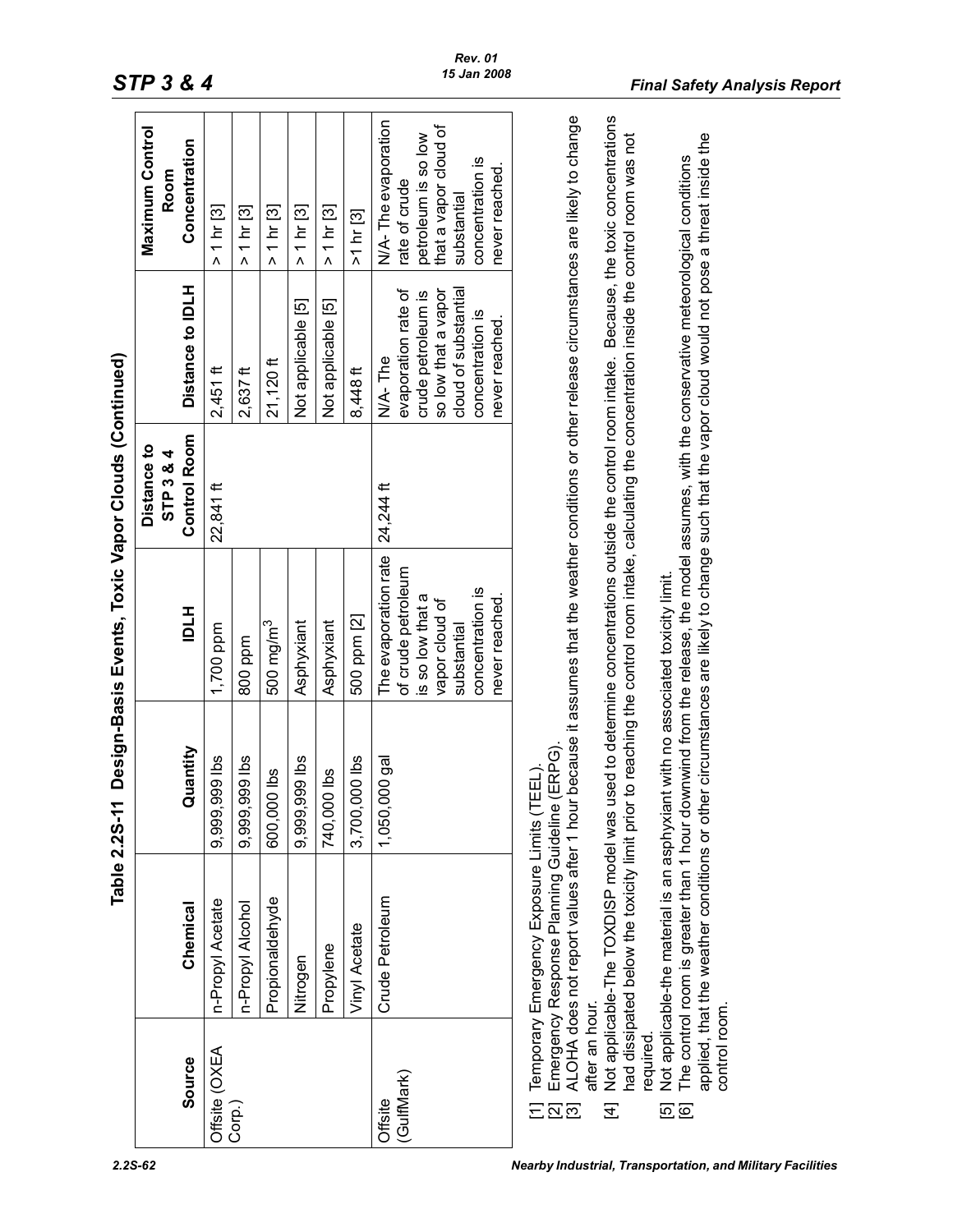

<span id="page-62-0"></span>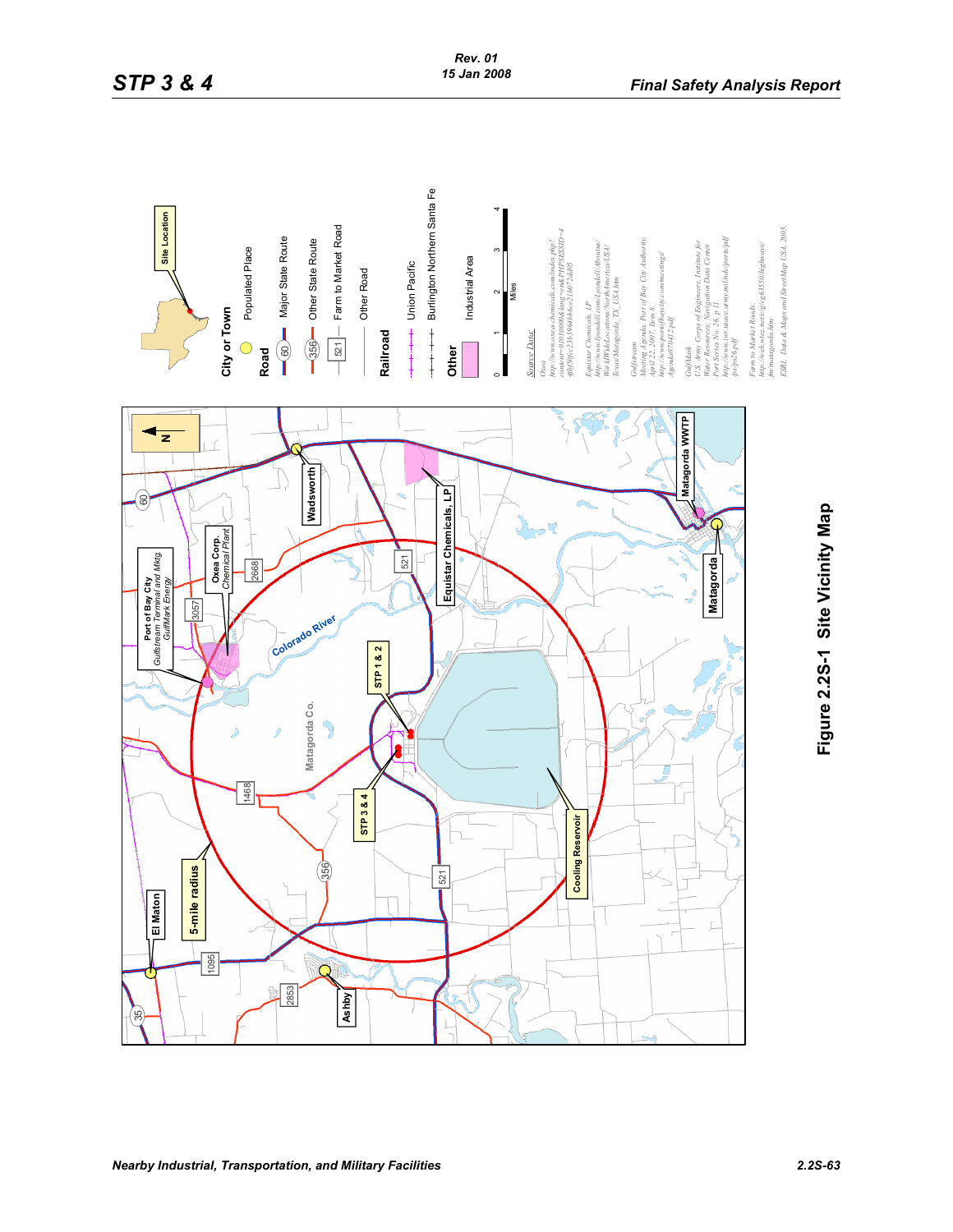

# Figure 2.2S-2 Pipeline and Oil/Gas Well Map **Figure 2.2S-2 Pipeline and Oil/Gas Well Map**

<span id="page-63-0"></span>*2.2S-64 Nearby Industrial, Transportation, and Military Facilities*